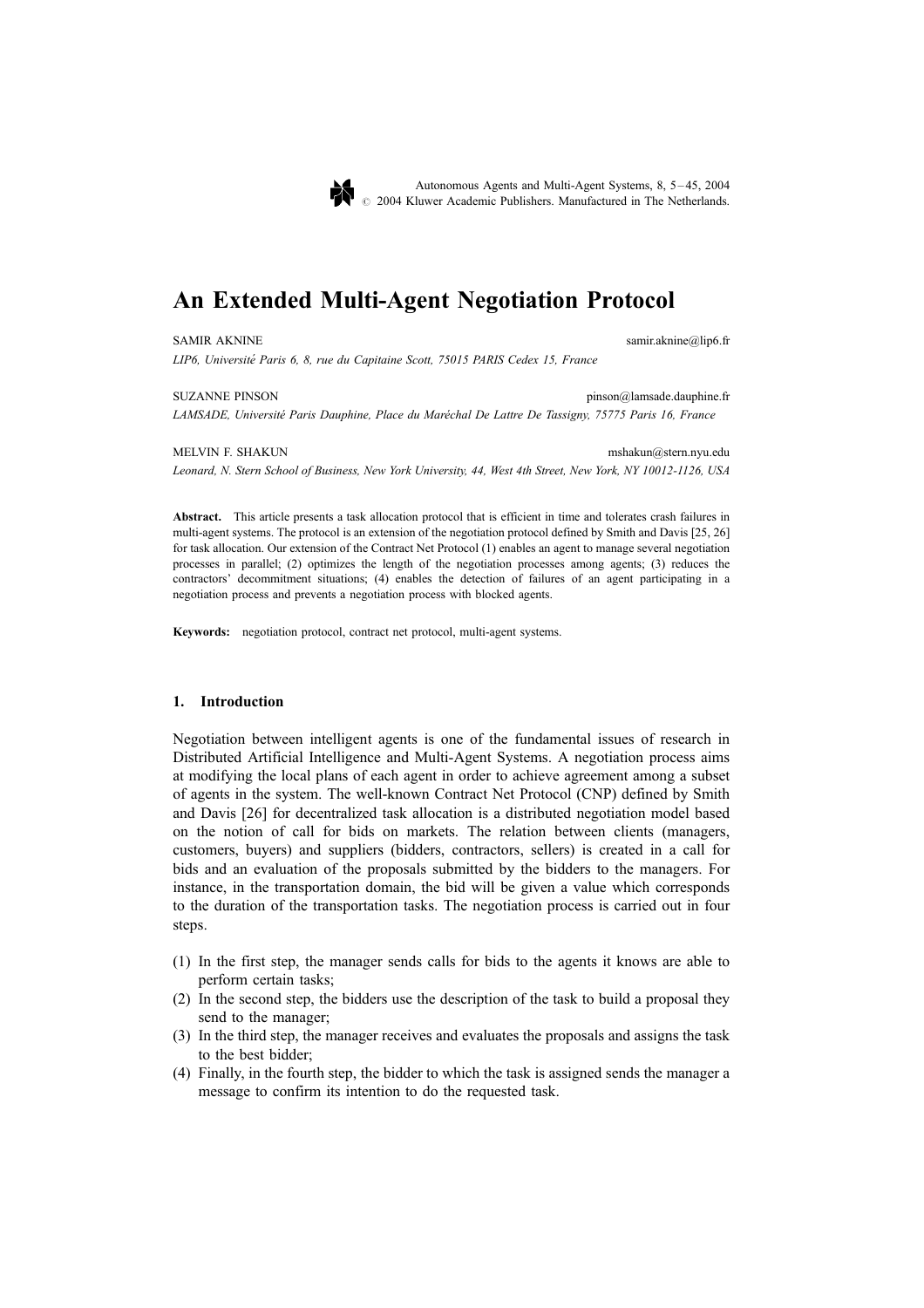Initially, Smith applied the protocol to simulate the operating of sensors in a distributed acoustic net. In this application [25], the agents of the system are totally cooperative. The selection of an agent for the execution of a task is based on several factors such as the position of the agent in its environment, its capacity to process information, etc.

The CNP model has several limits. First, as a multi-agent system is distributed, several managers can concurrently call for bids, so an agent may have to manage several negotiation processes in parallel in order to reduce the length of its negotiation processes. Some applications of the CNP force the contractors to sequence their negotiation processes, i.e. to answer with a single bid at a time. Sequencing the processing of contractor answers to the calls emitted by the various managers may make the contractors miss some contracts, as the following example shows (cf. section 2.1). Moreover when the multi-agent system is equipped with delay failure detectors, it may also force the managers to consider these contractor agents as failures, which perhaps is not the case. Second, CNP-based applications enable the agent to break its commitments when an agent receives an offer for a better task in comparison with those for which the agent is committed. However, breaking the commitments is not always a good solution because it makes managers call again for bids to find new contractors for their tasks.

In our work, the second original improvement for negotiation protocols is in enabling the detection of failures of agents participating in a negotiation process and in preventing a negotiation process with blocked agents  $[2-4]$ . Fault tolerance is a fundamental problem of research in distributed systems. Neither the dynamism of the agents nor the collective behaviors is normally taken into account by the approaches of distributed systems. As in distributed processes, a negotiation for task allocation may fail. An agent (contractor or manager) in a blocked state or in a bad operating state can make the system fail. However, with the growing development of Internet there is a real need for reliable intelligent negotiation tools. The previous solution proposed to this problem of failure at manager level consists in introducing a time limit for the reception of the proposals submitted by the contractors to the managers. Beyond this limit, the manager only evaluates the proposals it has received. Of course, we can re-apply the same method at the level of the contractors to enable them to react to the managers' failures, but it is obvious that this solution leads to many problems. With a short waiting time, the contractor may lose some contracts and with a long waiting time, the contractor may wait unnecessarily for an answer which is probably negative and may therefore lose interesting contracts. To solve this problem, we propose a solution based on a termination process for the negotiation initiated by a contractor which suspects a failure in the manager operation when the time exceeds the answering time of the messages addressed by the contractors. The answering time takes into account the time necessary for messages to be processed and the time necessary to transfer those which have been sent and received. We assume that an approximation of the answering time is known by all the agents before starting their execution in the environment and that the agents follow their protocol.

The protocol proposed is adjusted for cooperative and self-interested agents. It (1) gives a contractor the possibility to run in parallel several negotiation processes; (2) avoids penalizing the contractors when they break their commitments; (3) reduces the length of the global negotiation processes between agents; (4) reduces the situations of decommitment of the contractors; (5) enables the detection of failures of an agent participating in a negotiation process and prevents a negotiation process with blocked agents.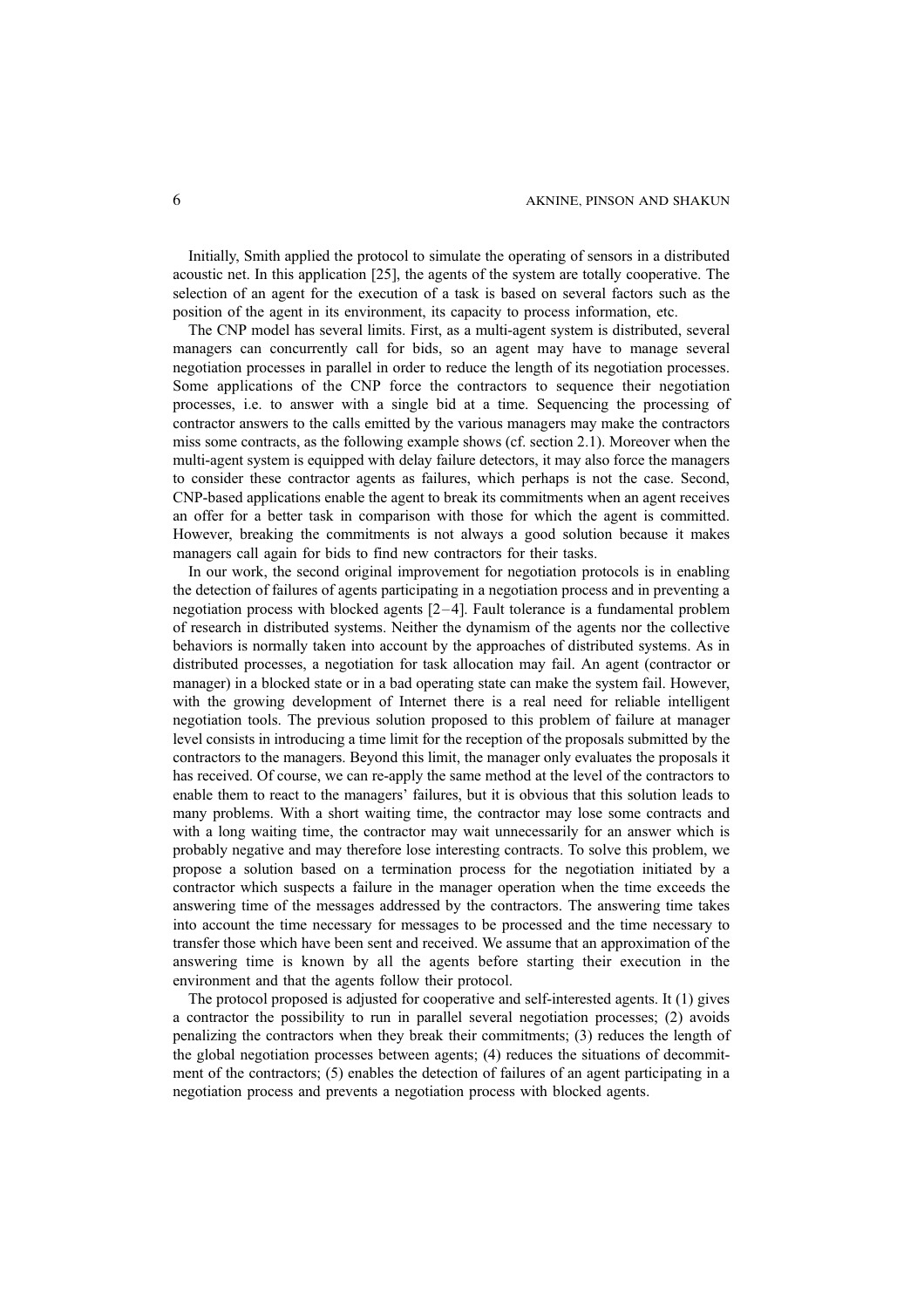In previous work on the Contract Net Protocol, the effectiveness of this protocol has been evaluated through simulations. However, as effectiveness is a critical aspect of a protocol, we present a formal analysis of our protocol as well as a simulation.

This article is organized as follows. Section 2 informally presents our extension of the CNP. Section 3 formally analyzes our protocol. Section 4 presents our experimental results. Section 5 analyzes related work. Section 6 draws a general conclusion from this work.

# 2. Contract net protocol extension

To enable an agent to manage concurrently several negotiation processes, we have introduced two phases of proposal and allocation by replacing the two phases Bid and Assignment of the original CNP with four new phases: PreBidding, DefinitiveBidding, PreAssignment and DefinitiveAssignment. Thus, we obtain a new protocol described in Figure 1 in a simplified form.

The communication primitives used by the managers and the contractors are Announce, PreBid, PreAccept, PreReject, DefinitiveBid, DefinitiveAccept and DefinitiveReject. Table 1 proposes the semantics of each operator.

The transitions of the negotiation states between a manager and its contractors are depicted in Figure 2. In our work, we assume that each task is elementary, i.e. it can be performed by a single agent. When a manager announces a task to the contractors (state 1), it receives PreBids, i.e. temporarily bids from the contractors (state 2). These PreBids evaluate the contractors' capacities to carry out the task announced when they receive the announcement. These PreBids are computed according to schedules that the agents make for the tasks that they receive. For each agent, a schedule of tasks forces it to favor the execution of one task compared to another and thus to increase the PreBid of the favored task compared to that of the other. The manager sends the best contractor a PreAccept



Figure 1. Phases of the protocol.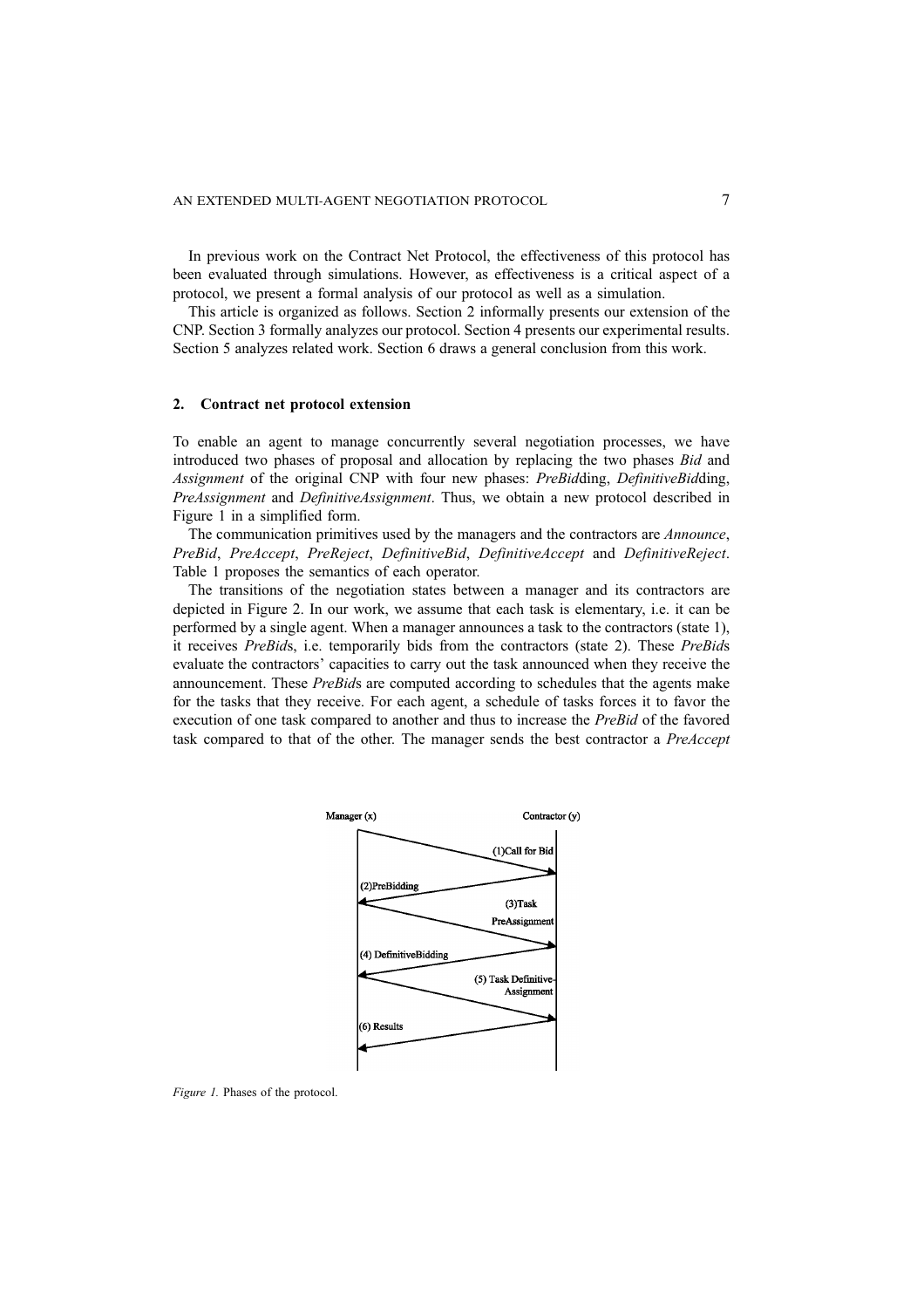Table 1. Semantics of the conversational primitives.

| Primitives              | Semantics                                                      |
|-------------------------|----------------------------------------------------------------|
| Announce                | An agent proposes the execution of a task.                     |
| PreBid                  | An agent makes a temporarily bid for the execution of a task.  |
| PreAccept               | An agent is temporarily accepted for the execution of a task.  |
| PreReject               | An agent is temporarily rejected for the execution of a task.  |
| DefinitiveBid           | An agent makes a final bid for the execution of a task.        |
| DefinitiveAccept        | An agent is definitively accepted for the execution of a task. |
| <b>DefinitiveReject</b> | An agent is definitively rejected for the execution of a task. |

(state 3), i.e. a temporarily positive answer and sends all the other contractors PreReject messages (state 4). If the contractors' situations evolve, they can submit new PreBids (state 2). For instance, when an agent is pre-rejected for a task, it will downgrade this task and thus increases the PreBid of the other tasks it preceded in the previous schedule.



Figure 2. State transition graph of a negotiation between a manager and a contractor.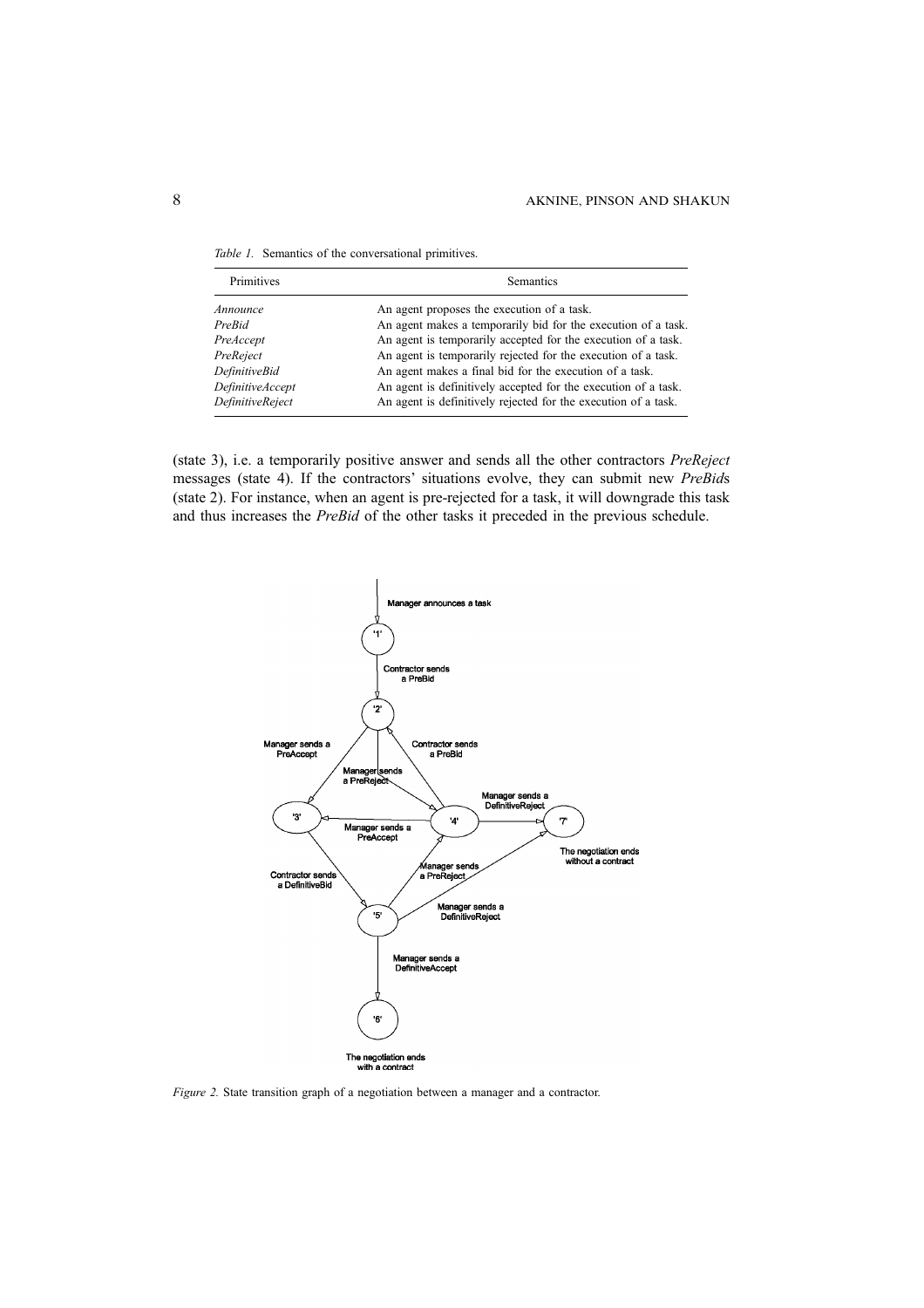Each time the situation of the contractors changes positively and until the manager of the task sends them a definitive reject concerning the execution of this task, these contractors can bid again but only with better PreBids (state 2, Figure 2).

At this level, the negotiation process between a contractor and a manager can evolve to a PreAccept state (state 3) or stay in a PreReject state (state 4). On receiving a PreAccept message, the potential contractor can send its  $DefinitionBid$  (state 5), i.e. its definitive proposal for the task execution. The manager may question this *DefinitiveBid* (states 4 and 7) either if, during the PreBidding phase, a Pre-rejected contractor has sent a better PreBid, the value of which exceeds the potential contractor's DefinitiveBid or if this DefinitiveBid is less than the PreBid of one of the pre-rejected contractors.

As we assume that the agents can be cooperative or self-interested, we have added a negotiation strategy for self-interested agents in order to prevent an agent from bidding very high in the PreBidding stage in order to scare off competition and then rebidding much lower in the *DefinitiveBidding* stage. A contractor agent which has been preaccepted for the execution of a task, and which tries to devaluate its temporarily proposal afterwards will be definitively rejected if there is another agent whose preceding temporarily bid becomes relatively more significant after devaluation. The *DefinitiveBid* sent by the potential contractor can also result in the signing of the contract (state 6) and in a definitive rejection of all other agents (7). The negotiation then ends with the execution of the task by the selected contractor.

Section 2.2 describes in detail the algorithmic specifications of manager and contractor behaviors during a negotiation process.

#### 2.1. Interest of two proposal and allocation phases in the protocol

To make our ideas clearer and highlight the advantages of this protocol, we present here several examples. The first example shows that the protocol ensures an efficient assignment of the tasks to the agents.

Example 1. Let us consider a task allocation situation in which two manager agents  $M_1$  and  $M_2$  want two tasks to be performed rapidly by two contractor agents  $C_1$  or  $C_2$ . Agent  $M_1$  would like to propose task  $t_1$  whose execution length is 30 mns. Agent  $M_2$  wants to propose task  $t_2$  whose execution length is 40 mns. Each contractor agent  $C_1$  and  $C_2$  is currently executing its tasks. Agent  $C_1$  will be free in 20 mns, agent  $C_2$  in 95 mns.



Figure 3. Task announcement phase.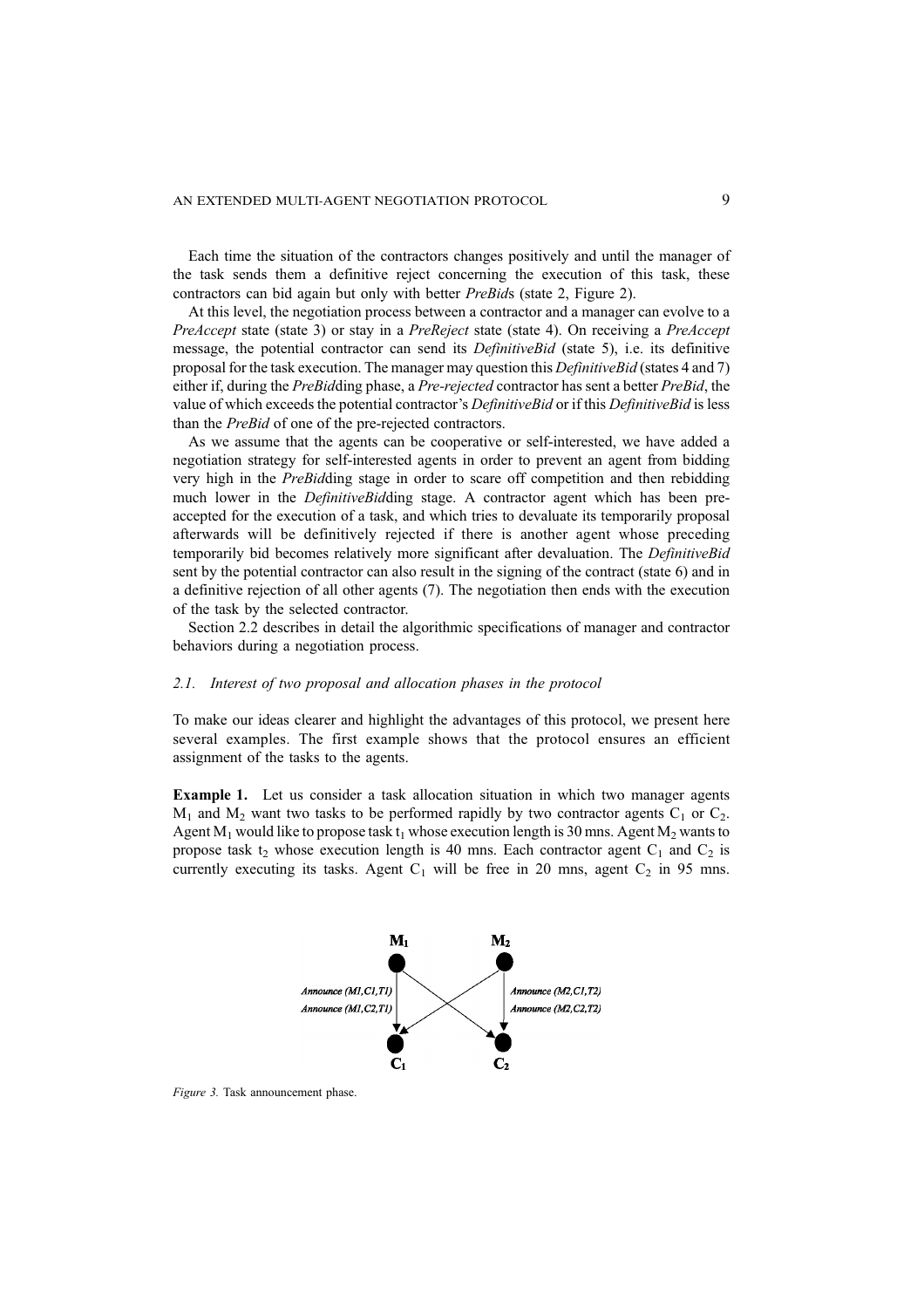

Figure 4. Bidding phase.

Negotiation using the CNP will be as follows. Agents  $M_1$  and  $M_2$  will announce their tasks  $(t_1$  and  $t_2)$  to the agents  $C_1$  and  $C_2$ . Once these agents receive these announcements, they will bid for these tasks in an order which interests them (cf. Figure 3).

Let us assume that agent  $C_1$  wants begin task  $t_1$  before task  $t_2$  and that  $C_2$  wants to perform task  $t_2$  then task  $t_1$ . The agents will answer with the following bids. Agent  $C_1$  starts a conversational process with  $M_1$ . It proposes for  $t_1$  a bid for 20 mns which corresponds to the time at which agent  $C_1$  will be free. Agent  $C_2$  sends a bid for 95 mns, time at which  $C_2$  will be free concerning  $t_2$  to  $M_2$ . The definition of the CNP does not enable  $C_1$  to bid for task t<sub>2</sub> until it has received an answer from  $M_1$  for the execution of  $t_1$ . Also, agent C<sub>2</sub> cannot be a candidate for executing task  $t_1$  before receiving an answer from agent  $M<sub>2</sub>$ . So each contractor agent must sequence its negotiations processes with the two managers (cf. Figure 4).

The two agents  $M_1$  and  $M_2$  will wait respectively for the bids of  $C_2$  and  $C_1$  for the execution of the two tasks  $t_1$  and  $t_2$ . If there is a deadline for sending answers, the agents  $M_1$  and  $M_2$  will answer the bids that they have already received, assuming that agents  $C_1$ and  $C_2$  respectively are not interested in tasks  $t_2$  and  $t_1$ . So agent  $M_1$  will offer its task to  $C_1$  and it will cancel its announcement for  $C_2$ ; agent  $M_2$  will accept agent  $C_2$  and will also cancel its announcement for  $C_1$ . Otherwise, i.e. if there is no deadline, the multi-agent system will be blocked because the agents will still be waiting for the bids of the contractors (cf. Figure 5).

However, the allocation of the tasks is not efficient because agent  $C_1$  will be free in just 50 mns, i.e. 20 mns plus the 30 mns execution time for  $t_1$ , but task  $t_2$  assigned to agent  $C_2$ will not be executed before 95 mns are up.



Figure 5. Allocation phase.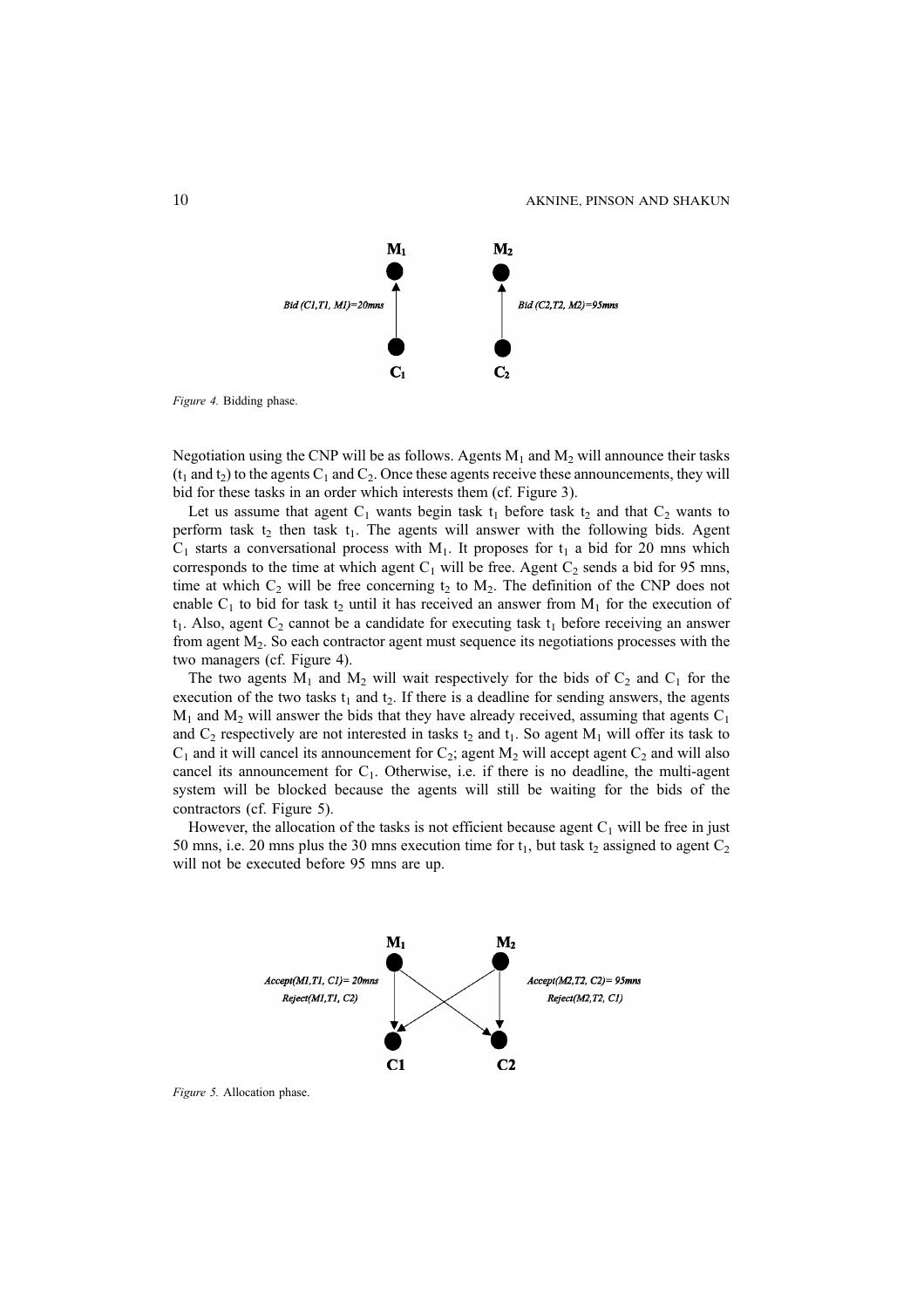

Figure 8. Definitive bidding phase.

# . How does the new protocol solve this problem?

Once the manager agents have announced the tasks, the contractors  $C_1$  and  $C_2$  order their tasks and submit temporarily bids. Agent  $C_1$  sends a PreBid of 20 mns to  $M_1$  concerning the execution of task  $t_1$ . At the same time it sends another *PreBid* of 50 mns to manager  $M<sub>2</sub>$  concerning the execution of task t<sub>2</sub>. Agent C<sub>2</sub> transmits a temporarily bid of 95 mns for task  $t_2$  managed by  $M_2$  and another temporarily bid of 135 mns for task  $t_1$  managed by  $M<sub>1</sub>$  (cf. Figure 6). Thus each contractor agent can parallelize its negotiation processes with the two managers  $M_1$  and  $M_2$ .

The resulting answers from each manager  $M_1$  and  $M_2$  are temporarily acceptance of agent  $C_1$  for the execution of the tasks  $t_1$  and  $t_2$ , and temporarily rejections of  $C_2$ (cf. Figure 7).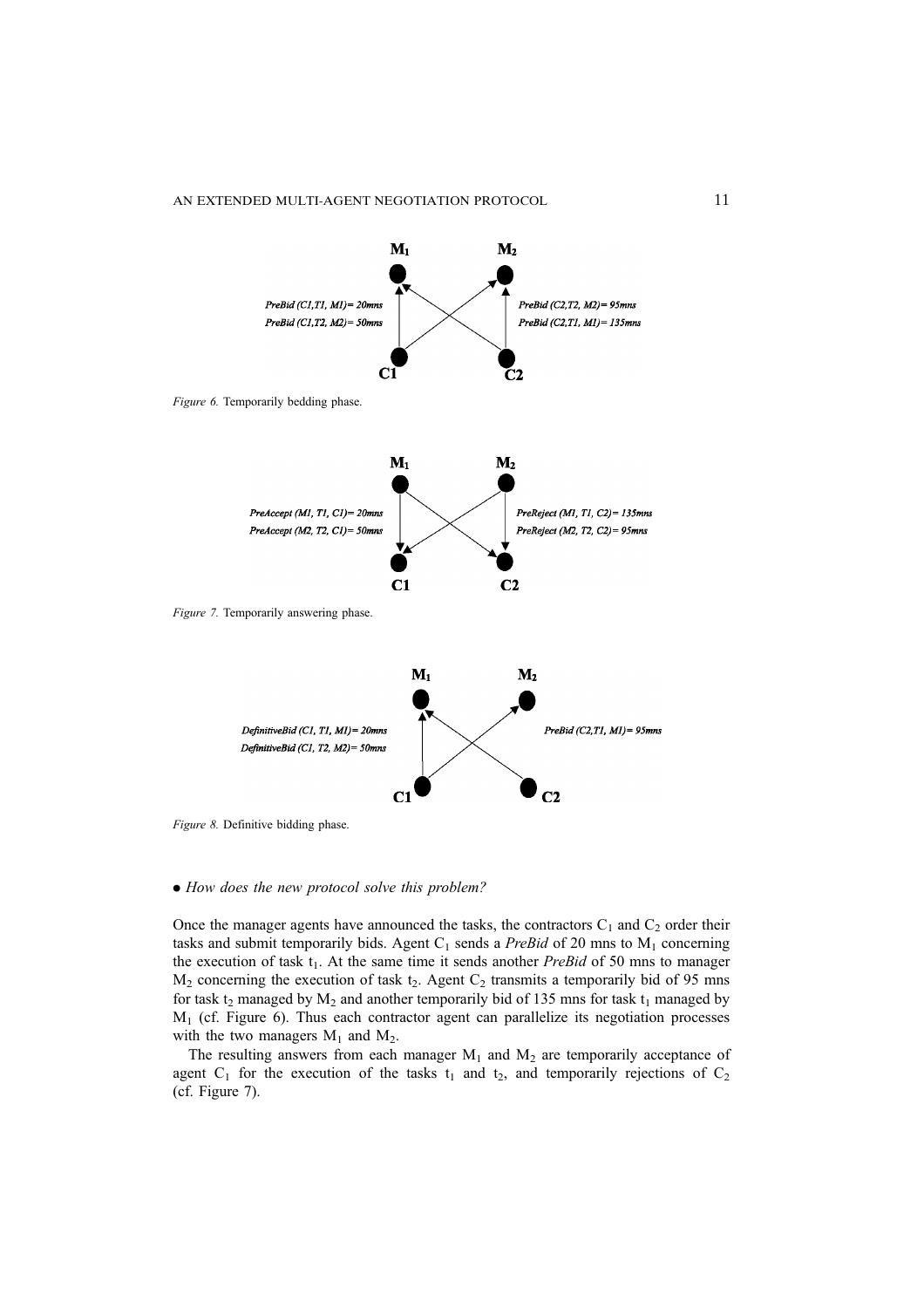

Figure 9. Definitive allocation phase.

If the managers can send out the information concerning the PreBids that they have received from the contractors, they do so through *PreReject* messages in which they indicate the PreBid of the accepted contractor. If  $C_2$  knows this information, it can leave the negotiation process because  $C_2$  cannot make a better bid either to  $M_1$  or to  $M_2$ .

Otherwise, if the managers are not authorized to send out the PreBids received, agent  $C_2$  will try to reorder its tasks, i.e. it will try to choose the execution of task  $t_1$  before the execution of task t<sub>2</sub>. Agent C<sub>2</sub> will send its bid of 95 mns for task t<sub>1</sub> to manager  $M_1$  again, considering that this bid is better than the one it had previously sent (cf. Figure 8).

This new bid is lower than to that sent by agent  $C_1$ . Consequently, this message will be followed by a negative definitive answer for  $C_2$  and by a positive definitive answer for  $C_1$ as soon as  $C_1$  confirms its temporarily bid by sending a *DefinitiveBid* which is equal to its temporarily bid in this example. Contrary to the results observed when applying the Contract Net Protocol, the negotiation between agents with this new protocol gives a more efficient allocation of the tasks (cf. Figure 9).Using the Contract Net Protocol, the execution of the two tasks would take 135 mns and using the suggested protocol, the execution of the tasks would take 90 mns.

Over and above the advantage of efficient allocation of tasks, there are different reasons for using two phases of proposal and allocation to negotiate the execution of tasks. These advantages are the following.

- (1) It enables M-N negotiations, i.e. a contractor agent can manage concurrently several negotiation processes with M manager agents and a manager agent can manage concurrently several negotiation processes with N contractor agents, thus reducing the global length of the negotiation between the agents. Sending the managers (resp. contractors) proposal (resp. answer) messages in packages means messages can be processed in parallel, which reduces the waiting phase of the senders and the receivers.
- (2) An agent can propose itself with a temporarily bid ( $PreBid$ ) to perform a task as soon as it receives an order. If the agent subsequently receives new orders, it can modify its previous offer as long as it has not sent a DefinitiveBid.
- (3) The length of the PreBidding phase enables an agent to make the best choice from among the tasks proposed before bidding definitively for the tasks, so that once acceptance to carry out the tasks has been given, the protocol reduces the risk of decommitment.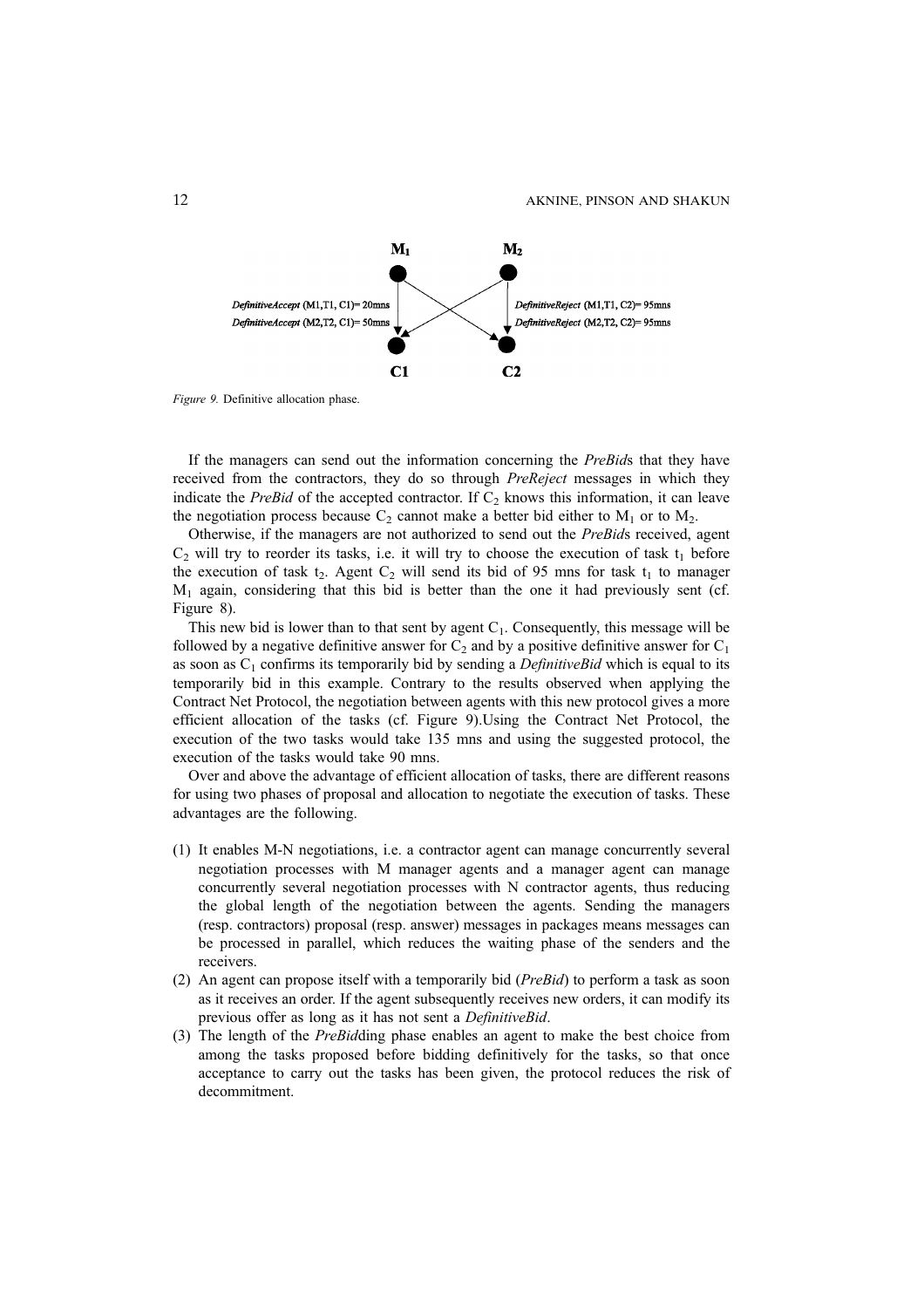- (4) The fact that the contractors inform the managers of the other contracts they are negotiating at the same time enables the managers to control the situations better. Until the manager has received a *DefinitiveBid* from the potential contractor confirming its intention to perform the task both parties agreed on, it does not definitively reject the other contractors but informs them of the existence of this potential contractor.
- (5) Reducing the contractors' decommitment means the manager may not have to announce the task again when a contractor rejects its contract and, until the contract has been definitively signed, will wait for better PreBids from the pre-rejected contractors.
- 2.2. Negotiation algorithms

This section presents the algorithms which describe the behaviors of the managers and the contractors which participate in a negotiation process as well as the methods of ending a negotiation process between agents when there is a failure within the system. An agent is suspected of being in a failure state if it is not able to answer the messages which are sent to it. Failures in an agent are detected using a supervisor system introduced in each agent. This system informs the other agents about these failures.

The details of the contractor behaviors are given in Figure 10.

- 1. Let  $C_i$  be a contractor agent which receives an offer for the execution of a task  $T_k$ ,  $C_i$  sorts task  $T_k$  in its list of tasks. It computes, saves and sends the PreBid of  $T_k$ .
- 2. When contractor C<sub>i</sub> receives a PreReject message from manager M<sub>i</sub> of task  $T_k$ ,  $C_i$  sorts its task  $T_k$ . After this new ordering of its tasks,  $C_i$  computes, saves and sends the PreBids and DefinitiveBids which have changed for all the tasks. C<sub>i</sub> waits for a definitive answer from manager M<sub>i</sub>.
- When C<sub>i</sub> receives a *DefinitiveReject* message, if its plan has changed while  $3<sub>1</sub>$ including task  $T_k$ ,  $C_i$  restores its previous plan without  $T_k$ . It computes, saves and sends the PreBids and DefinitiveBids of all the tasks after this new ordering of its tasks.  $C_i$  deactivates the timeout of task  $T_k$ .
- 4. When C<sub>i</sub> receives a PreAccept message, C<sub>i</sub> computes, saves and sends the DefinitiveBid of task  $T_k$ .
- 5. When C<sub>i</sub> receives a *DefinitiveAccept* message, C<sub>i</sub> may start the execution of its task.
- When C<sub>i</sub> receives a new announcement for the execution of another task 6.  $T_{k}$ ,  $C_i$  sorts task  $T_{k}$  in its list of tasks. It computes, saves and sends the PreBid of  $T_k$  and the PreBids or DefinitiveBids which have changed for all the tasks after this new ordering of its tasks. C<sub>i</sub> waits for an answer.
- 7. If manager  $M_i$  is suspected of failure,  $C_i$  initiates a negotiation termination process for task T<sub>k</sub>.

Figure 10. Contractor behaviors during a negotiation process.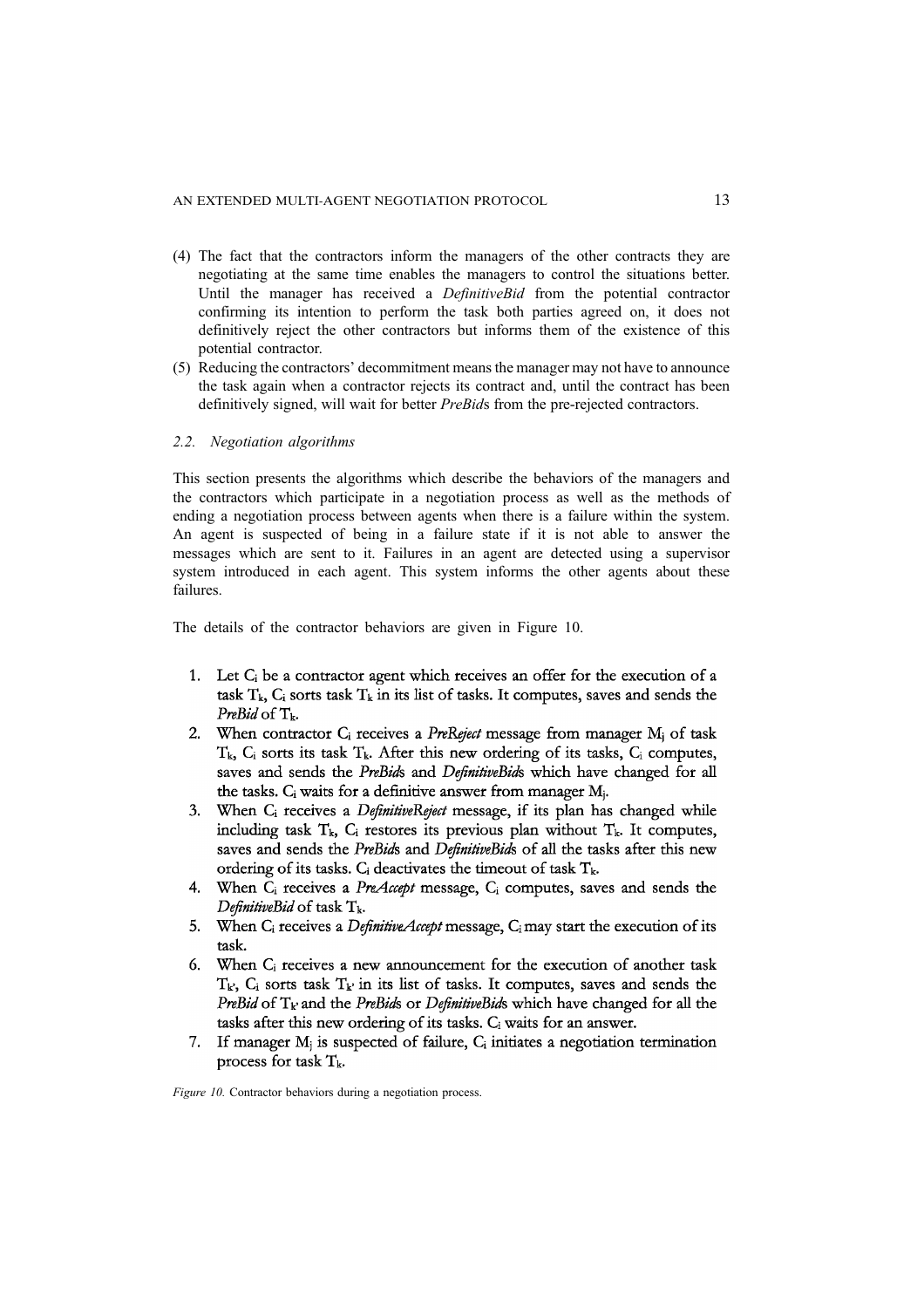The detail of the manager behaviors are given in Figure 11.

- 1. For a manager agent M<sub>i</sub> which offers one of its tasks  $T_k$  to other agents, M<sub>i</sub> sends announcement messages to obtain bids from the contractors C<sub>i</sub>. M<sub>i</sub> waits for the bids from contractors that are not suspected of failure.
- 2. When manager  $M_i$  receives a *PreBid* message from a contractor  $C_i$  during the PreBidding phase, M<sub>i</sub> looks in its contractor list for a potential contractor whose PreBid for task  $T_k$  is greater than that of  $C_i$ . If this is the case,  $M_i$  answers with a *PreReject* message to contractor  $C_i$ . If this is not the case,  $M_i$  considers contractor  $C_i$  as a potential one for the execution of task  $T_k$ . If all the contractors have sent their bids, manager  $M_i$  sends the potential contractor a PreAccept message.
- 3. When manager  $M_i$  receives a *PreBid* message from a contractor  $C_i$  during the DefinitiveAssignment phase, M<sub>i</sub> compares this PreBid with the PreBid of the potential contractor; if it is not better, M<sub>i</sub> PreRejects C<sub>i</sub>. If the PreBid is better, M<sub>i</sub> PreRejects the potential contractor and sends contractor C<sub>i</sub> a PreAccept message.
- 4. When manager M<sub>i</sub> receives a *DefinitiveBid* message for the execution of task T<sub>k</sub> and if this *DefinitiveBid* is greater than the *PreBid* of the potential contractor, or all the PreBids are less than the DefinitiveBid, manager Mi answers with a DefinitiveAccept message to the potential contractor and sends all the other contractors C<sub>i</sub> DefinitiveReject messages. In the other cases, M<sub>i</sub> selects another potential contractor and sends it a PreAccept message if this has not already been done and consequently sends the old potential contractor a PreReject message.
- If  $M_i$  suspects that a contractor has failed,  $M_i$  considers this contractor 5. which has not answered the message as uninterested in task  $T_k$ .

Figure 11. Manager behaviors during a negotiation process in a multi-agent system.

Our method, which consists in solving a blockage in the case of multi-agent systems, is illustrated in Figure 12. This method is adopted by each contractor which suspects a blockage in the manager of the negotiation process. It uses two variables: Manager\_Decision and Contractor\_Decision.

The first variable enables a contractor to inform other agents about the last answer PreReject, PreAccept, DefinitiveReject or DefinitiveAccept received from the manager about its refusal or acceptance to perform the announced task. The second variable indicates locally (for each contractor) the decision of the manager, which is deduced by the contractor for the attribution of the task. If the manager fails, unanimous decisions enable the agents of the system to unblock the negotiation process. Ending the negotiation process saves the contractors from waiting uselessly for an answer which is probably negative and therefore from losing interesting contracts.

In the first phase of this procedure, the contractor sends all the agents an Inform Manager Decision message (lines 1 and 2). By default, its variable contains an "Unknown'' value which indicates that the contractor is waiting for a temporarily or a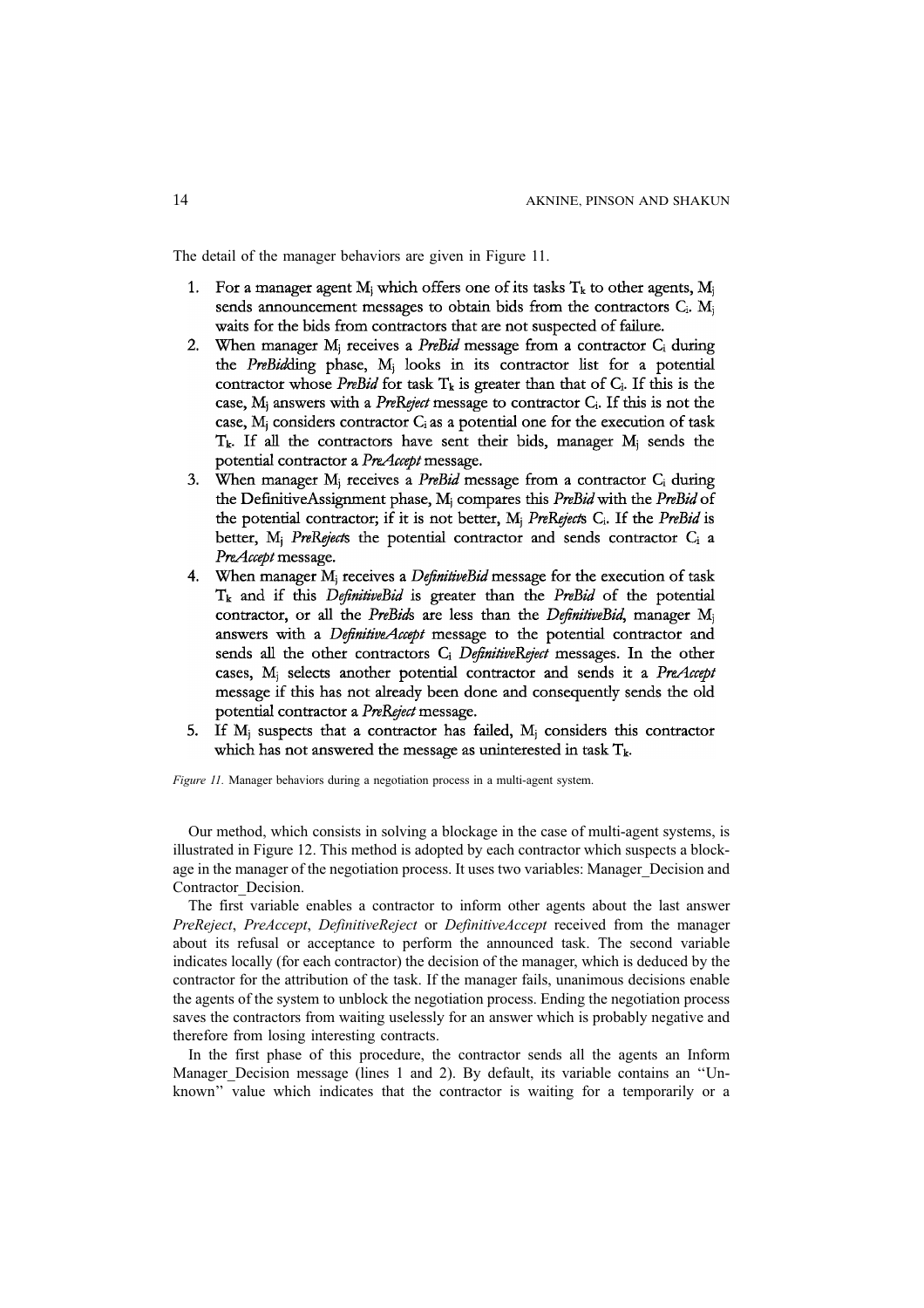|       | Procedure initiation of a termination process for negotiation in a multi-agent system                                                   |
|-------|-----------------------------------------------------------------------------------------------------------------------------------------|
| Begin |                                                                                                                                         |
|       | /*Let C be the set of contractors of manager $Mi*/$                                                                                     |
| (1)   | <i>For</i> each $a_i \in C$                                                                                                             |
| (2)   | Send Message Manager_Decision for task $T_k$                                                                                            |
| (3)   | (a delivery of a <i>PreReject</i> $(T_k)$ from each $a_i \in C$ )<br>Wait (                                                             |
| (4)   | or (a delivery of a <i>DefinitiveReject</i> ( $T_k$ ) from each $a_i \in C$ )                                                           |
| (5)   | or (a delivery of a PreAccept from a contractor)                                                                                        |
| (6)   | or (a delivery of a <i>DefinitiveAccept</i> from a contractor))                                                                         |
| (7)   | or (a contractor is suspected));                                                                                                        |
| (8)   | Case                                                                                                                                    |
| (9)   | A <i>PreAccept</i> has been delivered from a contractor                                                                                 |
| (10)  | Contractor_Decision $\leftarrow$ PreReject (T <sub>k</sub> )                                                                            |
| (11)  | A Definitive Accept has been delivered from a contractor                                                                                |
| (12)  | Contractor_Decision $\leftarrow$ DefinitiveReject (T <sub>k</sub> )                                                                     |
| (13)  | All answers are <i>PreRejects</i> $(T_k)$                                                                                               |
| (14)  | Contractor Decision $\leftarrow$ PreAccept(T <sub>k</sub> )                                                                             |
| (15)  | All answers are <i>DefinitiveRejects</i> $(T_k)$                                                                                        |
| (16)  | Contractor_Decision $\leftarrow$ Definitive Accept(T <sub>k</sub> )                                                                     |
| (17)  | $\exists a_i \in C$ , Suspected(a <sub>i</sub> ) and $\exists a_p \in C$ , $a_p \neq a_i$ / Answer ( $a_p$ ) $\in \{DefinitiveRegect\}$ |
| (18)  | Contractor_Decision $\leftarrow$ DefinitiveReject (T <sub>k</sub> )                                                                     |
| (19)  | $\exists a_i \in C$ , Suspected(a <sub>i</sub> ) and $\forall a_p \in C$ , $a_p \neq a_i /$ Answer $(a_p) \notin \{DefinitiveReject\}$  |
| (20)  | Contractor_Decision $\leftarrow$ PreReject (T <sub>k</sub> )                                                                            |
| (21)  | <b>EndCase</b>                                                                                                                          |
| (22)  | <i>For</i> each $a_i \in C$                                                                                                             |
| (23)  | Send Message Contractor_Decision for task $T_k$                                                                                         |
| End   |                                                                                                                                         |

Figure 12. Algorithm for ending a multi-agent negotiation process.

definitive answer from the manager. This message reminds the manager and the contractors about the last manager decision concerning the allocation of a task.

In the second phase, the contractor enters a waiting phase until (1) it receives a PreAccept (resp. DefinitiveAccept) message from the agents (lines 9 and 12) to infer the PreReject (resp. DefinitiveReject) decision of the manager; (2) it receives a PreReject or a *DefinitiveReject* message from all the agents (lines 13 and 16) to infer the *PreAccept* (resp. *DefinitiveAccept*) decision; (3) the agent suspects a failure in another agent of the system and leaves the negotiation process (lines 17 and 20). In the third phase, the contractor sends all the agents its final decision (lines 22 and 23).

This method of unblocking a negotiation process by the contractors is significant because it always unblocks a contractor agent that takes the decision to execute or not the announced task. If the agent infers a manager's decision of the type DefinitiveAccept or PreAccept concerning this task, it can start its execution if during the previous negotiation steps it has received all the information concerning this task. If it infers a manager's decision of the type DefinitiveReject, it leaves the negotiation process. An inferred PreReject decision for a task enables the contractor to reorder its list of tasks and to outclass this task by the other tasks appearing in its plan. So in all the cases, the multiagent system is necessarily unblocked with this method. It is useful because it enables the agents to solve autonomously the problem of failures.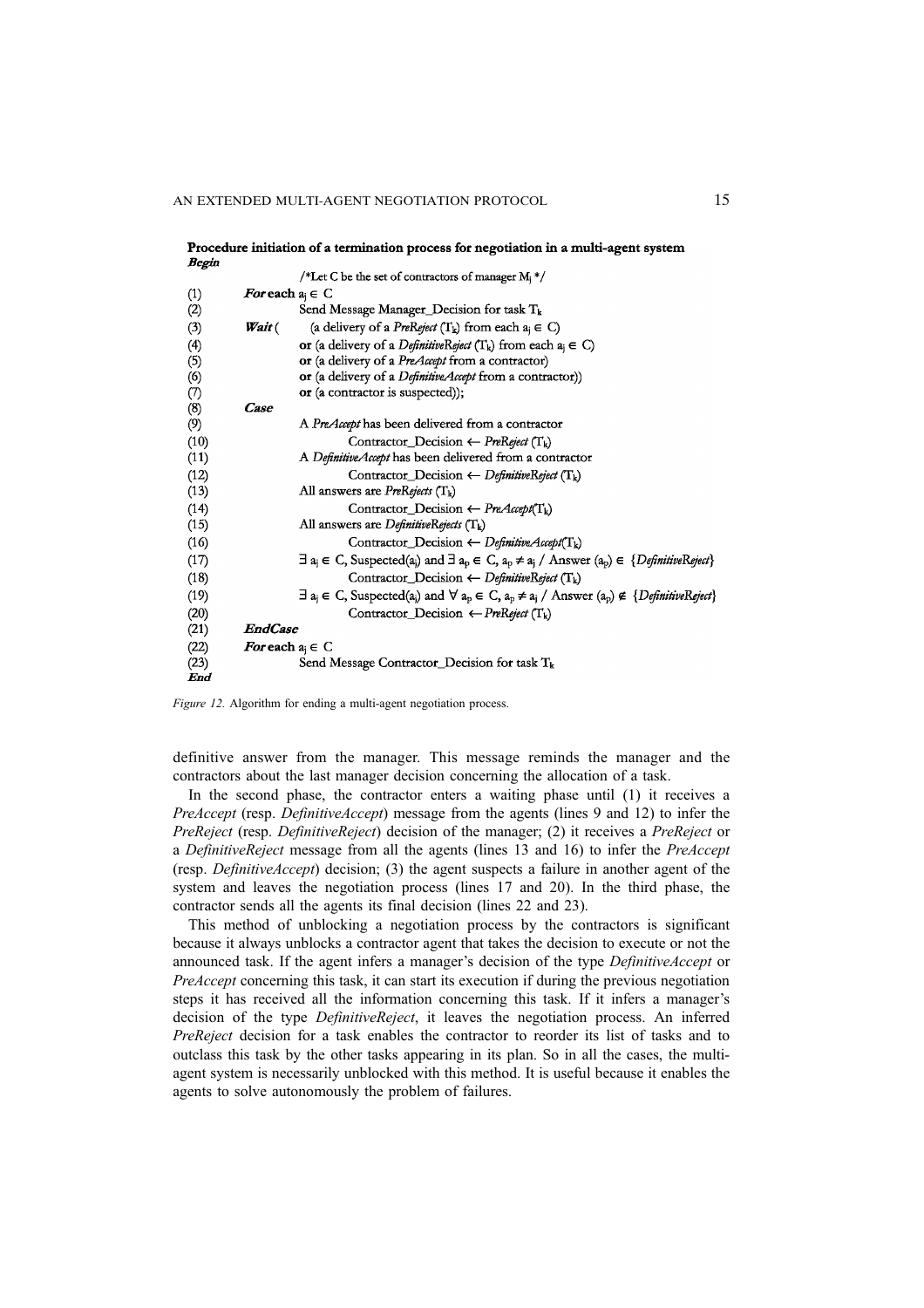### 3. Theoretical analysis of the negotiation protocol

Our protocol aims at minimizing the length of the negotiation processes and at taking into account faulty cases. At this stage of the presentation of our negotiation protocol, we have informally defined our protocol. We have introduced the algorithms and communication primitives which enable the synchronization of conversational processes between the agents which participate in the negotiation process. In the following section, we will introduce the formal definitions we have used in our negotiation protocol. Following [14], we define a negotiation with a manager and a contractor as follows:

**Definition 1** (Bipartite negotiation) Let A be a set of agents in a multi-agent system S, T be a set of tasks announced by the agents of S. A bipartite negotiation process between a manager agent M and a contractor  $a_i$  for the execution of a task  $T_k$  is a 6-uple:

 $Neg_{i,k} = (a_i, M, T_k, P, s, v)$ 

- $a_i \in A$ , where  $a_i$  is a contractor agent engaged by M in the process Neg<sub>ik</sub>.
- $M \in A$ , where M is a manager agent responsible of the negotiation process Neg<sub>ik</sub>.
- $T_k \in T$ , where  $T_k$  is a task for which the negotiation process Neg<sub>i,k</sub> has been started.
- $\bullet$  P is a set of necessary communication primitives for M and  $a_i$  to negotiate the execution of  $T_k$ , where  $P = {PreBid, PreAccept, PreReject, DefinitiveBid, DefinitiveAccept, }$ DefinitiveReject}.
- $s \in P$ , where s is the current state of the negotiation Neg<sub>i,k</sub> between  $a_i$  and M.
- v is the current value proposed by  $a_i$  to M in order to execute task  $T_k$ .

# 3.1. Termination of the negotiation process

In the previous section, we have shown that the negotiation protocol between the manager and its contractors specifies the actions which can be followed by each member to negotiate a contract about the execution of a task. However, the protocol does not enable the contractor to build a deterministic plan ending with the signing of the contract by the manager. At each negotiation step, the contractor must make a choice from among several possibilities to keep the negotiation process going. We have defined in the contractors' behaviors a strategy that rearranges the tasks which caused the rejection of the agent. In our approach, the decision about the adoption of a behavior by any contractor  $a_i$  during a negotiation process  $Neg_{i,k}$  with a manager M concerning the execution of a task  $T_k$  does not only depend on the manager's behaviors but also on the states of the other negotiation processes Neg<sub>i,p</sub>, started concurrently by  $a_i$  about the execution of tasks  $T_{p/p \neq k}$ .

The basic idea that we have adopted in order to guarantee the ending of a negotiation process is to enable a contractor to change its preference order of tasks announced if some of its contracts are not signed. Therefore, it withdraws from the tasks that it has favored in the preceding cycles and from which it has been rejected, and it improves its offers for the tasks it had neglected in the preceding cycles. The following definitions, lemmas and theorems show these properties of the protocol, in particular the termination property of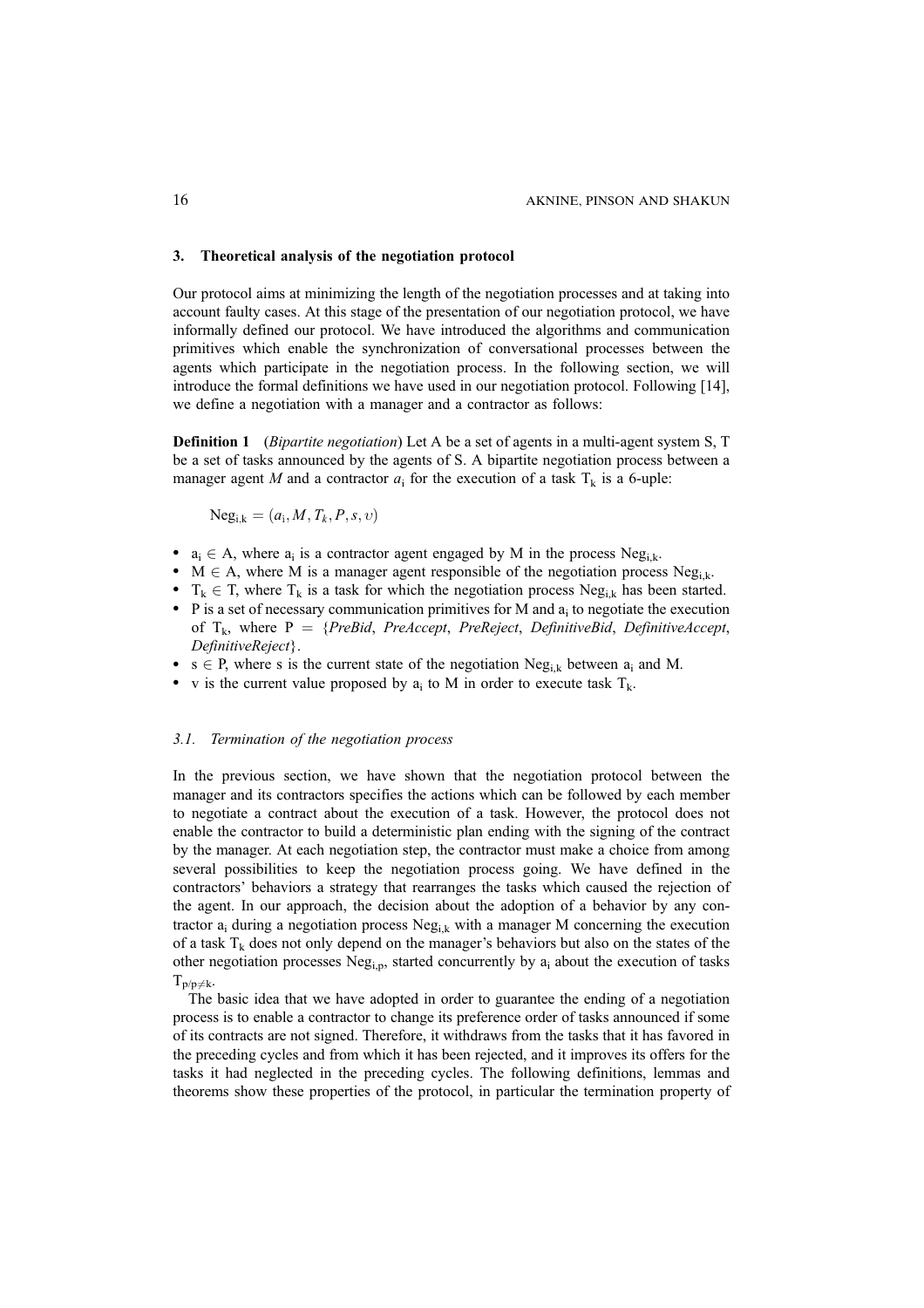the negotiation processes between agents in all possible cases, i.e. even if a failure occurs in one or more agents in the system.

When an agent receives several offers at the same time from one or more managers, it sorts these offers. This shows the need to define a task-ordering model.

**Definition 2** (Task order) Let A be a set of 'n' agents,  $a_i$  an agent of A and T a set of 'm' tasks announced to  $a_i$  by the agents of A. Let WantExec  $(a_i, T_k, \delta_k)$  be a predicate which is true if a<sub>i</sub> wants to perform the task announced  $T_k \in T$  with a bid  $\delta_k$  and T-ord<sub>i</sub>(T<sub>k</sub>) the order of task  $T_k$  in the list of tasks of  $a_i$ . Tasks are ordered by  $a_i$ , denoted:

$$
T\text{-}\mathrm{Ord}_i(T)=(T_1,..,T_r)
$$

such that:

$$
1 \leq l, r \leq m, 1 \leq r, \delta_1 > \cdots > \delta_r, T\text{-ord}_i(T_1) < \cdots < T\text{-ord}(T_r).
$$

When a manager receives several offers submitted by different contractors for the execution of several tasks it has announced, it sorts the contractors in order to evaluate them.

**Definition 3** (*Agent order*) Let A be a set of 'n' agents and T a set of tasks. Let  $T_k$  be a task of T announced by an agent  $a_i$  for the agents  $a_i$ . Let WantExec( $a_i$ ,  $T_k$ ,  $\delta_i$ ) as defined above and A-ord<sub>k</sub> $(a_p)$  the order of agent  $a_p$  in the list of possible contractors for the execution of task  $T_k$ . An order of the agents of A which bid for the execution of  $T_k$  is denoted:

$$
A\text{-}\mathrm{Ord}_k(A)=(.,ap,..,aq,..)
$$

such that:

$$
1 \le p, q \le n, \delta_p \ge \dots \ge \delta_q, A\text{-ord}_k(a_p) < \dots < A\text{-ord}_k(a_q)
$$

The protocol proposed satisfies certain properties, in particular in the sending of the answers provided to the contractors during a negotiation process. The following lemma and theorem show that the definition of the protocol takes into account all the answers sent by each contractor agent to the manager of the tasks.

Lemma 1. Under the hypothesis of instantaneous message delivery,

1. A potential contractor cannot reach the *DefinitiveBidding* (resp. Task Execution) phase until all the contractors have received a PreReject (resp. DefinitiveReject) message from the manager of the negotiation process, in order to give the rejected contractors the possibility of modifying their bids.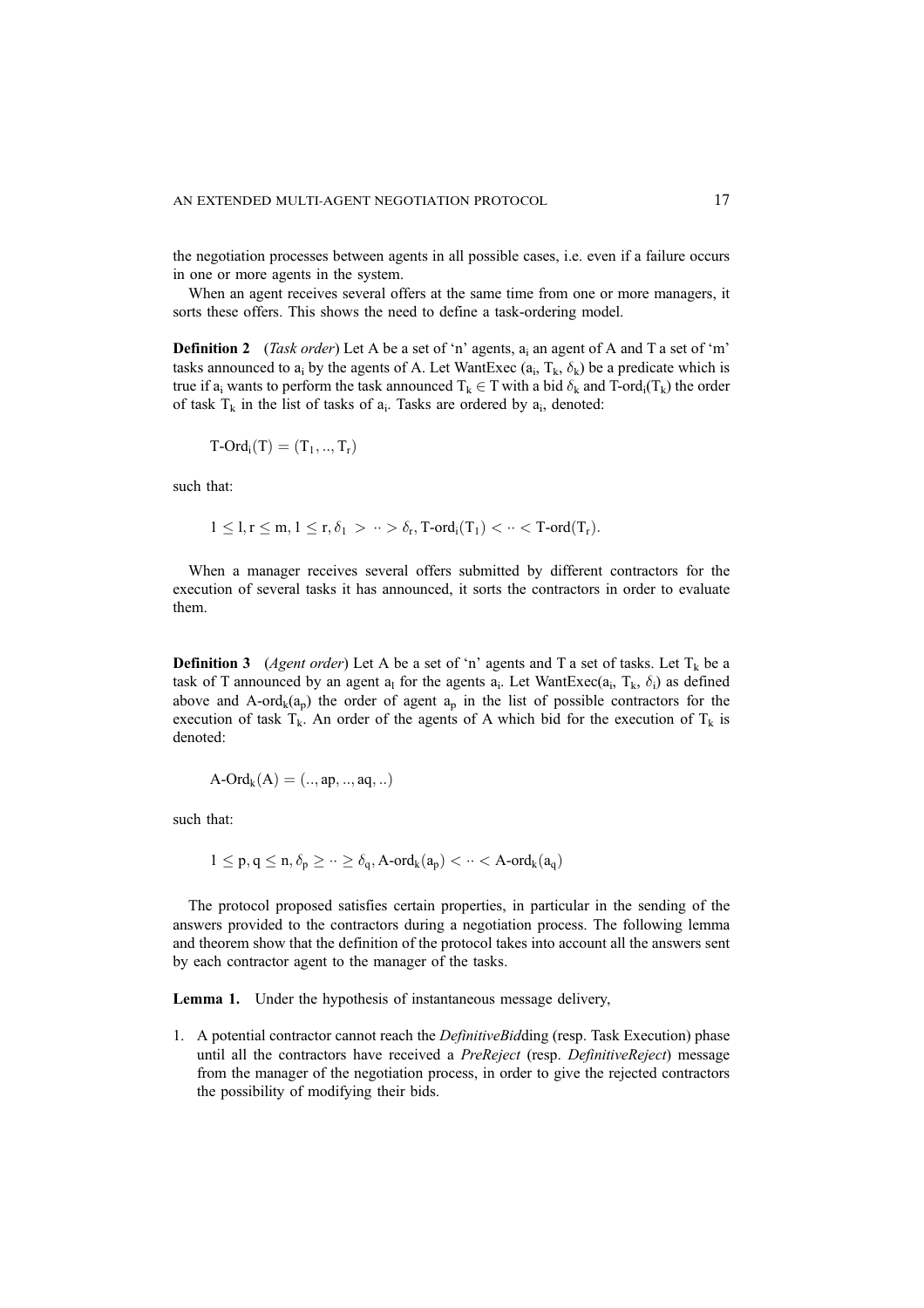2. A contractor cannot reach a PreReject state until one of the contractors is in a PreAccept state, and it cannot access a DefinitiveReject state until one of the contractors is in a DefinitiveAccept state.

# Proof:

- In order to demonstrate  $(1)$ , we know that an agent enters a *DefinitiveBidding* (resp. Task Execution) phase only if it has previously received a PreAccept (resp. DefinitiveAccept) message from the manager. With this argument and with the hypothesis of instantaneous message sending, all the contractors have necessarily already received a PreReject (resp. DefinitiveReject) message (cf. Figure 11). So they have already been through the PreReject (resp. DefinitiveReject) phase.
- For  $(2)$ , as for  $(1)$ , to be in a *PreReject* (resp. *DefinitiveReject*) state, a contractor must previously have received a PreReject (resp. DefinitiveReject) message, which means the existence of a potential contractor whose PreBid (resp. DefinitiveBid) is at least equal to the PreBid of the pre-rejected (resp. definitively rejected) contractor. For this contractor, the manager will necessarily send a PreAccept (resp. DefinitiveAccept) message. Then, this potential contractor will be in a *PreAccept* (resp. *DefinitiveAccept*) state (cf. Figure 13).

Theorem 1 The algorithm describing the behaviors of the manager in the negotiation process (cf. Figure 11) always respects conditions (1) and (2) of lemma 1.



Figure 13. Comparison between the transition states of a negotiation with a potential contractor and with a nonpotential contractor.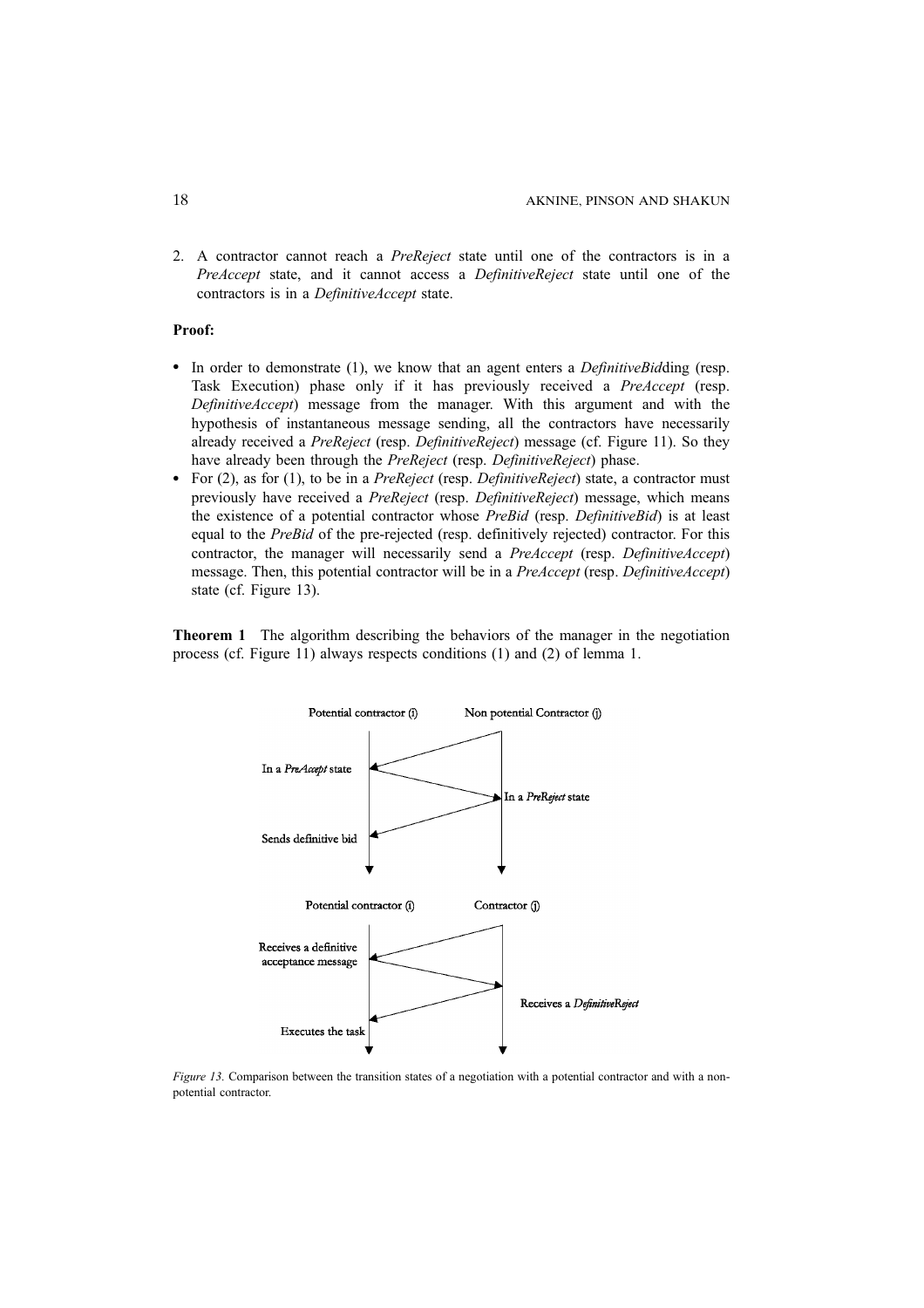In all cases, condition (2) of lemma 1 cannot be violated by the algorithm that describes the manager's behavior during the negotiating process. The reason is that the manager sends a PreReject (resp. DefinitiveReject) message to a contractor  $(a_i)$  only after verifying the condition (PreBid (a<sub>i</sub>)  $\leq$  MaxPreBids) (resp., MaxPreBids  $\leq$  DefinitiveBid (a<sub>p</sub>)), (see Figure 11), ap being a potential contractor.

This condition requires that at least one potential contractor exists and has a PreBid which equals the maximum value of the *PreBids*. Condition (1) of lemma 1 confirms that the manager can only start the second phase of the algorithm if the first phase has been completed.

The dependence between the tasks announced to an agent is translated into a dependence between the negotiation processes engaged by this agent for the execution of these tasks.

As the tasks of each agent are ordered, the bids computed for some tasks will depend on the bid computed for the others. Consequently, a temporarily or definitive reject during the negotiation of a task will involve changes in the negotiation process of the tasks which depend on it. The following definition shows the conditions of dependence of negotiation processes.

Definition 4 (Dependence of negotiation processes) Let A be a set of 'n' agents and T be a set of 'm' tasks announced by the managers of A. Let Negi be a set of negotiation processes started by  $a_i$ . A negotiation process Neg<sub>i,k</sub>  $\in$  Neg<sub>i</sub>, with  $i = 1..n$  and  $k = 1..m$ , such that Neg<sub>i,k</sub>  $=(a_i, M, T_k, P, s, v)$  between a contractor  $a_i \in A$  and a manager  $M \in A$ , is dependent on a negotiation process  $N_{\text{B}}(a_1, a_2, \ldots, a_n, M', T_i, P, s', v')$  between a contractor  $a_i \in A$  and a manager negotiation process  $Neg_{i,k'} = (a_i, M', T_{k'}, P, s', v')$  between a contractor  $a_i \in A$  and a manager  $M' \subset A$  if the order of the tasks  $T \cdot i = 1$  m for the contractor a, such that:  $M' \in A$ , if the order of the tasks  $T_i/j = 1 \dots m$  for the contractor  $a_i$  such that:

$$
T\text{-}\mathrm{Ord}_i(T)=(.,T_{k'},..,T_k,..).
$$

The negotiation process  $Neg_{i,k'}$  is not dependent on the negotiation process  $Neg_{i,k}$ .This definition means that an agent which receives several offers from the managers should sort the announced tasks according to its preferences for these tasks and also according to tasks it has committed itself to perform. While ordering these tasks, the agent makes priorities between them. Consequently, the bid that it submits for a task depends on the bids that it has submitted for the tasks for which it has already committed itself and the bids for the tasks it prefers in this ordering relation.

Now we define the negotiation processes that can be positively reordered, i.e. processes which can enable the agreement of different participants to the negotiation process when the contractor agent is in a temporary reject step and the manager agent has a potential contractor to which it will allocate the task if the pre-rejected contractors do not react.

**Definition 5** (*Positively reordered bipartite negotiation*) Let A, m and Neg<sub>i</sub> be as defined above. A negotiation  $Neg_{i,k} \in Neg_i$ , with  $i = 1..n$  and  $k = 1..m$ , such that  $Neg_{i,k} = (a_i, M, \ldots, a_n)$  $T_k$ , P, s, v) between a contractor  $a_i \in A$  and a manager  $M \in A$  can be positively reordered<br>by a, if there is at least a negotiation Neg.  $L \in N$ eg. by  $a_i$  if there is at least a negotiation Neg<sub>ik'</sub>  $\in$  Neg<sub>i</sub>,

$$
Neg_{i,k'}=(a_i,M',T_{k'},P,s',v')
$$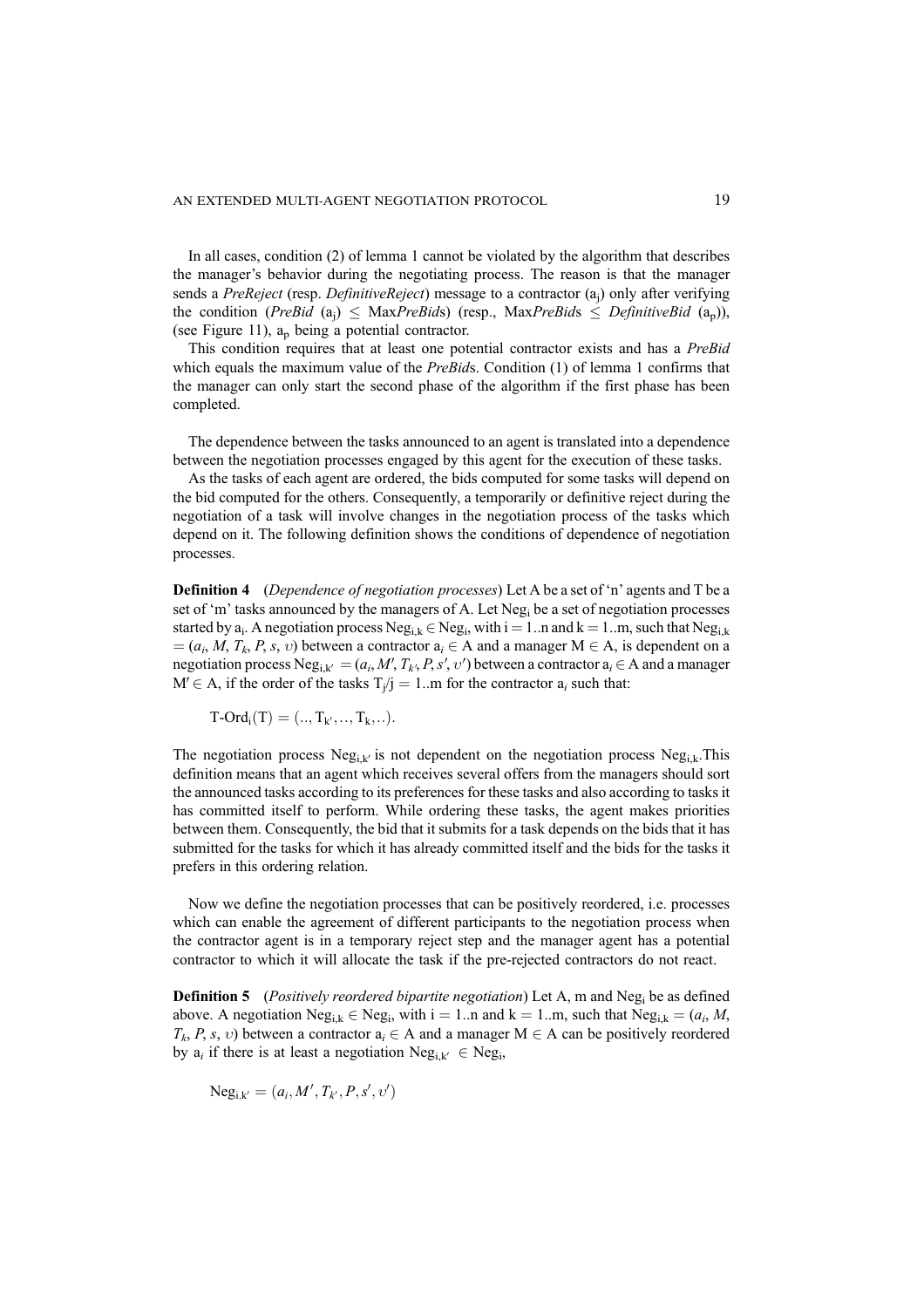such that:

 $M' \in A, k' \neq k, s' \in \{PreReject, DefinitiveReject\}$ and  $T\text{-}Ord_i(T) = (..., T_{k'}, ..., T_k, ...)$ .

The following lemma demonstrates that a negotiation process between agents may be arranged when this negotiation fails to find an agreement but it cannot be arranged definitively. This serves to prove the next theorem.

**Lemma 2.** Let T be a set of 'm' tasks announced to an agent  $a_i$  and T-Ord<sub>i</sub>(T) the preference order of  $a_i$  for the execution of the tasks T. Let Neg<sub>i</sub> be a set of negotiations started by  $a_i$  for the execution of tasks  $T_i$ ,  $T_i \in T$  with  $j = 1..m$ . Let p be the rank of a task  $T_k$  in T-Ord<sub>i</sub>(T) of  $a_i$  and Neg<sub>i,k</sub> be the negotiation process of  $a_i$  for the execution of  $T_k$ . Agent  $a_i$  may at most  $(p - 1)$  times positively rearrange the negotiation process

Neg<sub>i,k</sub> =  $(a_i, M, T_k, P, s, v)$ .

Proof: (see annexes)

The following theorem proves that the agent negotiation processes do not fail using this protocol.

**Theorem 2** Let S be a multi-agent system composed of n agents and T a set of tasks announced. A negotiation process engaged by the agents of S using the protocol proposed ends after a finite set of steps.

### Proof: (see annexes)

Having presented the properties satisfied by the protocol proposed, in particular those which ensure an effective negotiation with all the potential contractors for a given task, we will continue our study of the protocol by analyzing the other properties it checks. The properties that interest us concern how contractor agents unblock a negotiation process.

#### 3.2. Unblocking contractor and manager negotiation processes in failure cases

In the previous sections we have presented the multi-agent negotiation protocol we propose for task allocation. This protocol is applied by agents which can take the role either of manager or of contractor. However, these agents can break down and the negotiation may block. A classical solution to solve this problem of breakdown in manager agents consists in introducing a time limit for the reception of the bids submitted by the contractors to the managers. Beyond this limit, the manager evaluates the bids it has received. Of course, we can re-apply the same method at the level of the contractors to enable them to react to the managers' failures, but it is obvious that this solution leads to many problems. With a short waiting time, the contractor may lose some contracts and with a long waiting time, the contractor may wait unnecessarily for an answer which is probably negative and may therefore lose interesting contracts.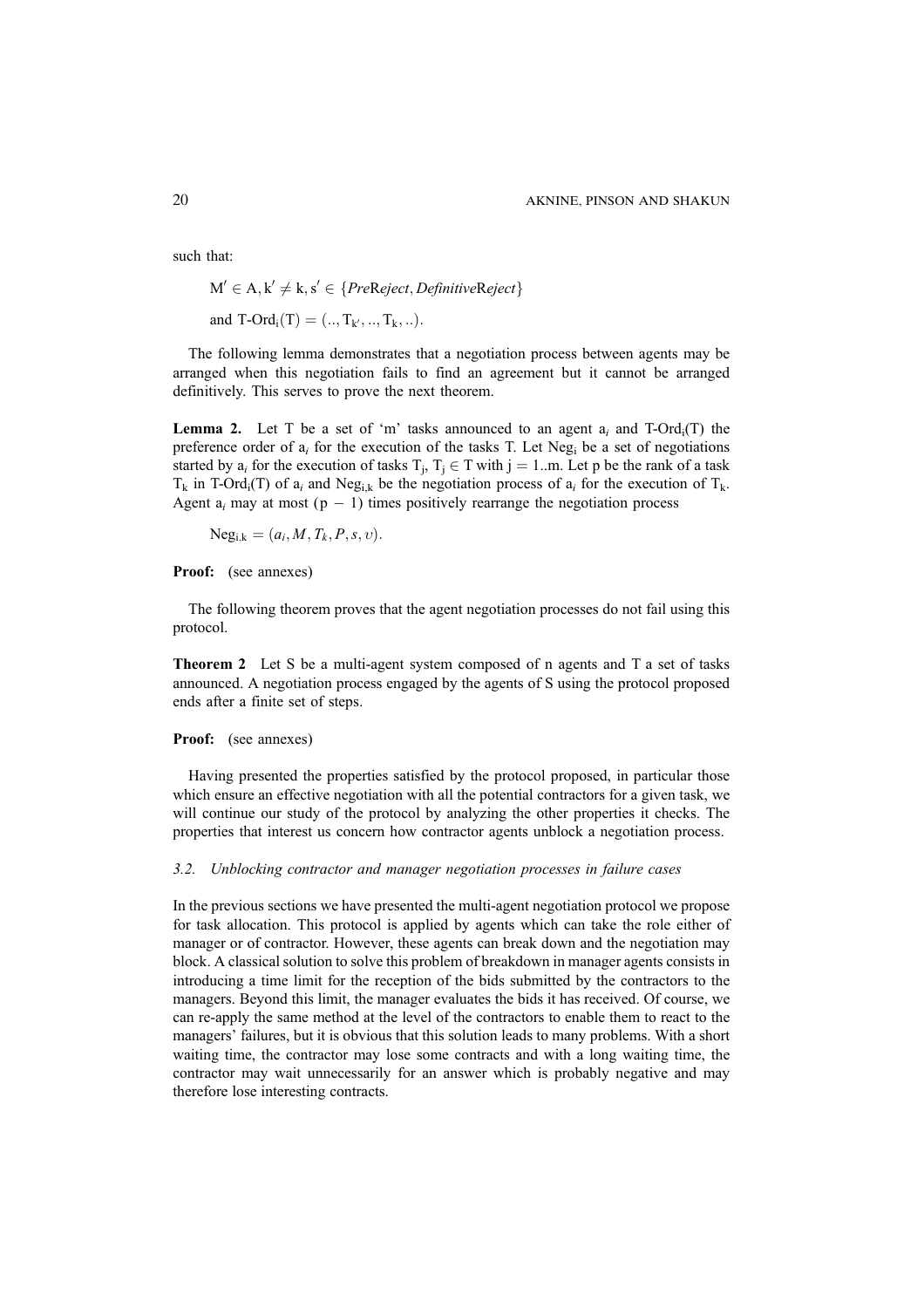To solve this problem we propose a solution which is inspired by work suggested in [10, 15, 19]. This solution is based on a termination process for the negotiation initiated by a contractor which suspects a failure in the manager operation when the time exceeds the answering time of the messages sent by the contractors. The answering time takes into account the time necessary for messages to be processed and the time necessary to transfer those which have been sent and received. This process will be free by exchanging messages between contractor agents which are assumed to have correctly received the messages. We assume that the messages sent by the agents are not corrupted after the failure. The problem of task allocation by the managers is thus transformed into a process of unblocking a negotiation process by the contractor agents. During this process, all those contractor agents that are not blocked propose a value (cf. section 2). Using these values, the contractor agents solve the failure. The process of unblocking a failure satisfies the following properties:

Termination. Each contractor agent that is not blocked decides on a value from among the set of possible answers that the manager can send it concerning the execution of a task. Formally:

Let A be a set of agents in a multi-agent system, Non-Blocked(A) an operator which returns the set of non-blocked agents in A and  $T_k$  a task in current negotiation.

 $\forall a_i \in \text{Non-Blocked}(A),$ 

 $\exists c \in \{PreAccept, PreReject, DefinitiveAccept, DefinitiveReject\}$ 

such that:

Decision  $(a_i, T_k) = c$ 

Agreement. Two agents cannot give the same value of definitive acceptance for the execution of a task  $T_k$ .

Formally,

 $\forall a_i, a_j \in \text{Non-Blocked}(A)$ , if Decision $(a_i, T_k) = \text{Decision}(a_i, T_k)$ 

DefinitiveAccept  $\Rightarrow$  a<sub>i</sub> = a<sub>i</sub>

Integrity. Each decision of an agent belongs to the set of possible answers, i.e. {PreAccept, PreReject, DefinitiveAccept, DefinitiveReject}.

**Validity.** If a contractor agent a<sub>i</sub> decides with a value  $v \in \{PreAccept, DefinitiveAccept\}$ , then:

• a priori,  $a_i$  has received the answer v from the manager of the task.

or

• a<sub>i</sub> has received an answer v'  $\notin \{PreAccept, DefinitiveAccept\}$  from  $\forall a_i \in A$ ,  $i \neq j$ .

Now we will prove that the results of the algorithm which unblocks a negotiation process generate consistent states for all the agents. To demonstrate the following theorems, we need to demonstrate some intermediate results.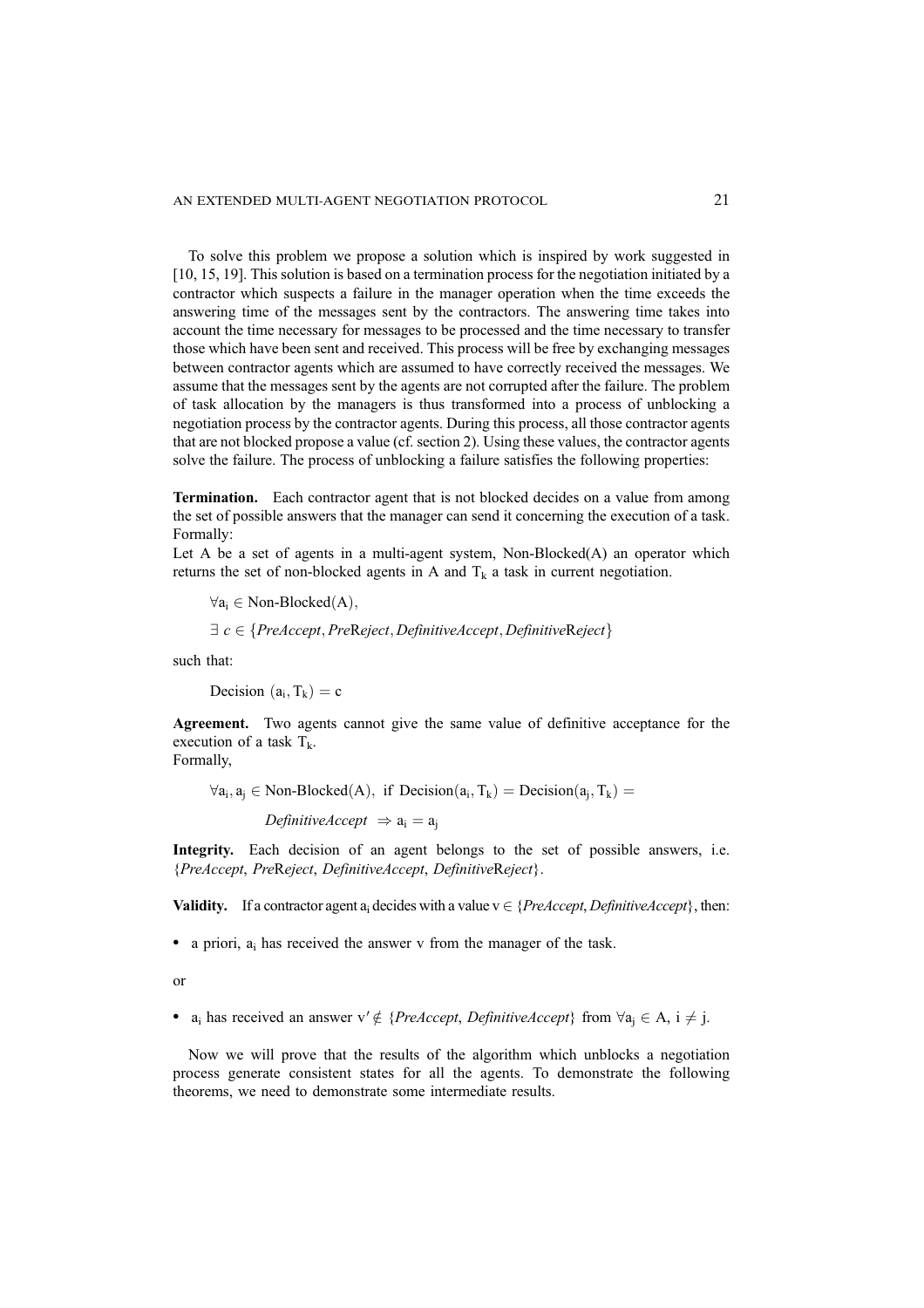Lemma 3 guarantees that each non-blocked agent of the system will receive answers which indicate the negotiation state of each contractor agent for the current task.

Lemma 3. At each cycle of the first phase of the algorithm for unblocking contractor agents (cf. Figure 12), each contractor agent  $a_i$  receives a message of the type Decision\_Manager ( $a_p$ , M,  $T_k$ ) from each contractor  $a_p$  in A. This message indicates the last answer provided by the manager for contractor  $a_n$  on the execution of task  $T_k$ .

**Proof:** Since agent a<sub>i</sub> belongs to the set of possible contractors for the execution of a task  $T_k$  and since any agent  $a_p$  carries out all the cycles of the first phase of the algorithm for releasing contractor agents (cf. Figure 4), at each cycle an agent  $a_i$  waits for and receives a message of type Decision\_Manager  $(a_p, M, T_k)$  from agent  $a_p$ .

The following lemma demonstrates that the algorithm proposed avoids all possible conflict on the execution of a task by different contractor agents.

**Lemma 4.** Let  $a_i$  and  $a_{i'}$  be two contractor agents for the execution of a task  $T_k$ .  $a_i$  and  $a_{i'}$ cannot give the same value *DefinitiveAccept*( $a_i$ ,  $T_k$ ) and *DefinitiveAccept*( $a_i$ ,  $T_k$ ) for the execution of  $T_k$ .

**Proof:** We must show now that at the end of the second phase of the algorithm for releasing the contractor agents, if DefinitiveAccept ( $a_i$ ,  $T_k$ )  $\in$  Decision ( $a_i$ ) then Definitive-*Accept* ( $a_i$ ,  $T_k$ )  $\notin$  Decision ( $a_i$ ) and inversely. Two cases must be considered:

- if DefinitiveAccept  $(a_i, T_k) \in$  Decision Manager  $(T_k)$  at the end of phase 1 of the algorithm (cf. Figure 12), according to lines 9 to 12, Decision (a<sub>i</sub>)  $\in \{DefinitiveReject,$ PreReject};
- if Answer  $(a_i, T_k) = \{\}$ ,  $a_i$  waits and then decides with *DefinitiveReject*  $(a_i, T_k)$  or *PreReject*  $(a_i, T_k)$  (lines 17 to 20) PreReject  $(a_i, T_k)$  (lines 17 to 20).

Lemma 5 shows that the method of a contractor agent for unblocking a negotiation process terminates.

Lemma 5. If a contractor agent is not in a failure state, it necessarily reaches the third phase of local decision in the algorithm for unblocking blocked agents (cf. Figure 12).

**Proof:** The only case where a contractor agent  $a_i$  which is not in a failure state does not reach the third phase of local decision in the algorithm for releasing contractor agents (cf. Figure 12) is when the contractor waits indefinitely in the second phase. Indeed during the second phase,  $a_i$  may wait for a message of an agent  $a_{i'}$  it has not suspected; two cases must then be considered:

- Agent  $a_i$  fails. In this case, the deadline for answers from the contractors enables agent  $a_i$  to suspect agent  $a_{i'}$ ;
- Agent  $a_i$  has not failed.  $a_i$  is not waiting for a message from agent  $a_i$  in the second phase because  $a_i$  has necessarily sent it in the first phase.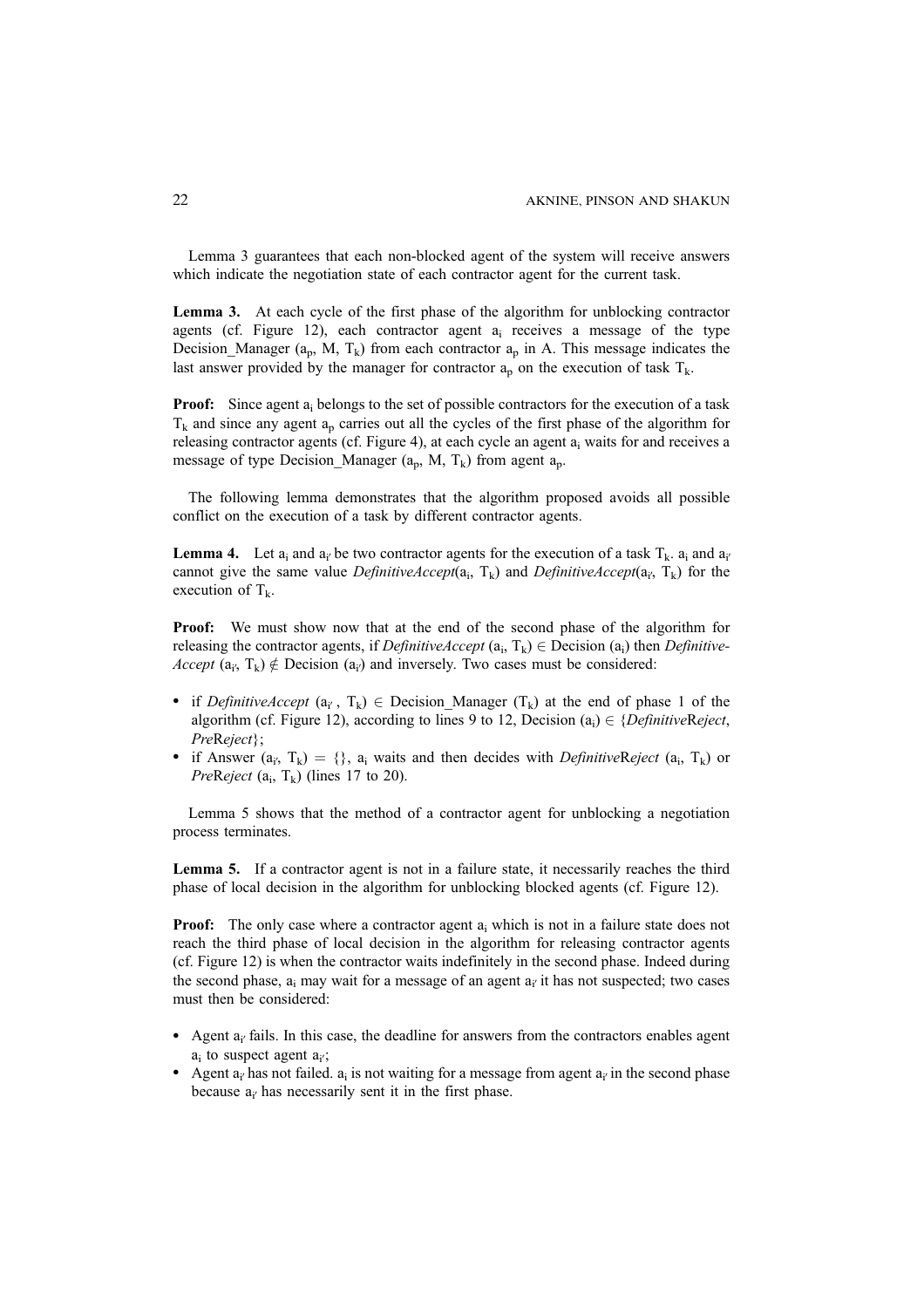In both cases,  $a_i$  is not blocked in the second phase of the algorithm for releasing contractor agents (cf. Figure 12); thus  $a_i$  will necessarily reach the third phase of this algorithm.

Theorems 3 and 4 show that the results of the protocol proposed remain consistent even with certain failed agents.

**Theorem 3** Let S be a multi-agent system composed of n agents. Let  $a_m$  be a contractor agent in S for a task  $T_1$  announced by a manager M. When M fails, if the contractor  $a_m$ sends a message of the type "Request Inform" to the other contractors of M in order to be informed of the state of their negotiation processes with M for the execution of task  $T<sub>1</sub>$ , the contractor a<sub>m</sub>:

- 1. Cannot receive from two agents  $a_i$  and  $a_{j/i\neq j}$  two messages of the type DefinitiveAccept(a<sub>i</sub>, T<sub>1</sub>) (resp., PreAccept(a<sub>i</sub>, T<sub>1</sub>)) and DefinitiveAccept(a<sub>i</sub>, T<sub>1</sub>) (resp.,  $PreAccept(a_i, T_l)).$
- 2. Cannot receive from a contractor agent  $a_i$  a message of the type *Definitive*-Accept(a<sub>i</sub>, T<sub>1</sub>) (resp., *PreAccept*(a<sub>i</sub>, T<sub>1</sub>)) if the manager has sent a message of the type DefinitiveAccept(a<sub>m</sub>, T<sub>1</sub>), i  $\neq$  m (resp., *PreAccept*(a<sub>m</sub>, T<sub>1</sub>)).
- 3. Cannot receive from all the contractors  $a_{i,j=1\ldots n,m\neq j}$  messages of the type *Definitive*-Reject(a<sub>i</sub>, T<sub>1</sub>) (resp., *PreReject*(a<sub>i</sub>, T<sub>1</sub>)) if the manager has sent a message of the type  $DefinitionReject(a<sub>m</sub>, T<sub>1</sub>)$  (resp.,  $PreReject(a<sub>m</sub>, T<sub>1</sub>)$ ).

# Proof:

- 1. A contractor agent  $a_m$  cannot receive from the manager a message of the type DefinitiveReject( $a_m$ , T<sub>1</sub>) (resp., PreReject( $a_m$ , T<sub>1</sub>)) unless there is a potential contractor  $a_p/_{p\neq m}$  for which the manager has necessarily sent a message of the type DefinitiveAccept( $a_p$ , T<sub>1</sub>) (resp., PreAccept( $a_p$ , T<sub>1</sub>)). This message is necessarily followed by other messages of the type DefinitiveReject( $a_i$ , T<sub>1</sub>)) (resp., PreReject( $a_i$ , T<sub>1</sub>)) for each agent  $a_{i/i\neq p}$ ,  $a_m$  included, which demonstrates part (2) of this theorem.
- 2. A contractor agent  $a_m$  may receive from the manager a message of the type DefinitiveAccept( $a_m$ , T<sub>1</sub>) (resp., PreAccept( $a_m$ , T<sub>1</sub>)) only if this agent is the potential contractor for task  $T_1$ . This message is necessarily preceded by messages of the type DefinitiveReject(a<sub>i</sub>, T<sub>1</sub>) (resp., PreReject(a<sub>i</sub>, T<sub>1</sub>)) for each agent a<sub>j/i $\neq$ m, which</sub> means that the manager cannot send a message of the type  $DefinitiveReject(a_m, T_1)$ (resp., PreReject( $a_m$ , T<sub>1</sub>)) to the contractor  $a_m$ , which demonstrates part (3) of this theorem.
- 3. In (1), we have shown that a contractor agent  $a<sub>m</sub>$  does not receive from the manager a message of the type *DefinitiveReject*( $a_m$ ,  $T_1$ ) (resp., *PreReject*( $a_m$ ,  $T_1$ )) unless there is one and only one potential contractor  $a_p/_{p\neq m}$  having received a message of the type DefinitiveAccept( $a_p$ , T<sub>1</sub>) (resp., PreAccept( $a_p$ , T<sub>1</sub>)). This message, sent by the manager, is followed by other messages of the type  $DefinitionReject(a<sub>m</sub>, T<sub>1</sub>)$  (resp., PreReject(a<sub>m</sub>, T<sub>1</sub>)) for each agent a<sub>m/m≠p</sub>, which justifies the fact that a<sub>m</sub> cannot receive at the same time from two different agents  $a_i$  and  $a_{j/i\neq j}$  two messages of the type DefinitiveAccept( $a_i$ , T<sub>1</sub>) (resp., PreAccept( $a_i$ , T<sub>1</sub>)) and DefinitiveAccept( $a_i$ , T<sub>1</sub>) (resp.,  $PreAccept(a_i, T_1))$ , which demonstrates part (1).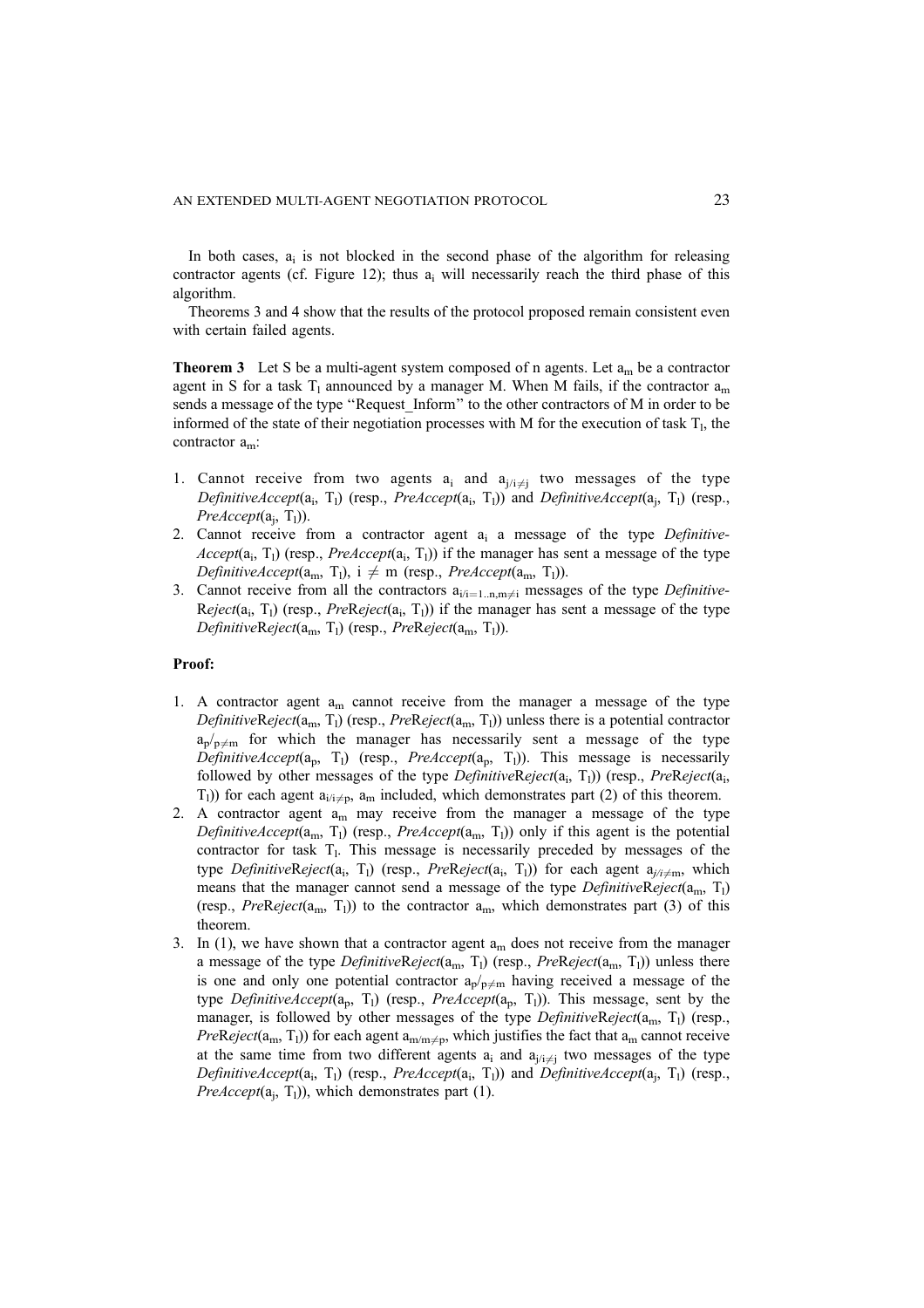Theorem 4 The algorithm describing the manager's behaviors during the negotiation process (cf. Figure 11) generates consistent states for the system, in that two contractors can be temporarily accepted at the same time, but not definitively.

Proof: Part (1) of theorem 3 implies that the execution of the task is initiated by a potential contractor once all the other contractors have been definitively rejected, i.e. the negotiation process cannot finish with two contractors accepted definitively at the same time. However, when a contractor fails at the end of the PreAssignment phase, it can be in a PreAccept state after a blocking phase during which the manager should have selected another potential contractor agent for the execution of the task.

In this section, we have presented and formally analyzed the properties of the negotiation protocol proposed. In the following section, we will show how to use our protocol on a real multi-agent application.

### 4. Experimental results

We have chosen to illustrate our negotiation protocol on a transportation application. Our system is composed of two types of agents, customers and suppliers. A customer (manufacturer) produces the goods on its site (factory) and stores them in several warehouses. The goal of the customer is to deliver the goods produced in the shortest time. To achieve this goal, the customer must find a supplier (delivery agent) who undertakes the carriage of these goods from the site of production to the warehouses.

A supplier is equipped with a geographical map which indicates sites on which the customers are positioned, the site of their warehouses and the possible transportation communication channels. Each supplier owns a truck.

The customers can communicate with their suppliers and call them when they produce new goods on their sites. Each supplier must thus build its own plan for the tasks it will ask to be carried out. Its goal is to maximize its payoff by transporting a maximum amount of goods in a minimum amount of time. To understand how these negotiation algorithms run, let us consider another example.

**Example 2.** In this case, we consider two suppliers  $S_1$  and  $S_2$  which are initially at positions  $P_1$  and  $P_2$ . Their customers  $M_1$  and  $M_2$  are respectively at factories  $F_1$  and  $F_2$ . The goods at site  $F_1$  must be forwarded to the warehouse  $W_1$  and that at  $F_2$  to  $W_2$ . The quantities of goods at  $F_1$  and  $F_2$  are initially 15 and 10 units. The suppliers are equipped with trucks which have a capacity of 5 units. Figures 14 and 15 show the results of the application of the negotiation protocol proposed and those of the standard CNP. The bids submitted for the execution of the tasks announced relate to the time necessary to reach the site where the customer is located. Figure 14 concerns the steps of the negotiation process between the customers and the suppliers using the new protocol. For each negotiation step, we present the various messages sent by the customers and the suppliers. As an example, in Figure 14, PreBid (S<sub>1</sub>, T<sub>1</sub>, M<sub>2</sub>) = 5 is a message transmitted by supplier  $S_1$  to customer  $M_2$  for the execution of task  $T_1$ . The value of the temporarily bid is 5 time units. Figure 15 show the steps of the negotiation process according to the standard CNP.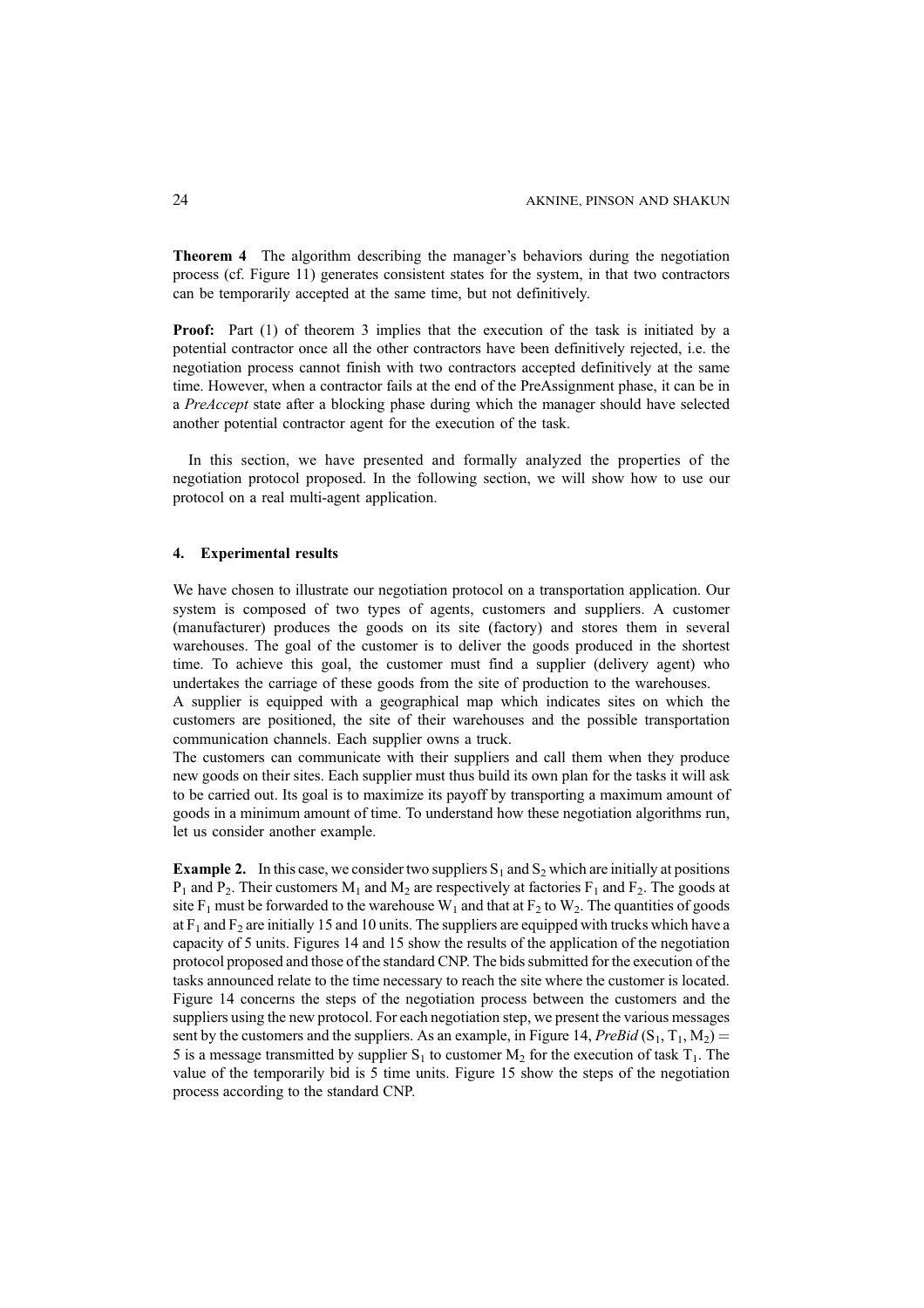

Figure 14. Results of the agents' negotiation process using the protocol proposed.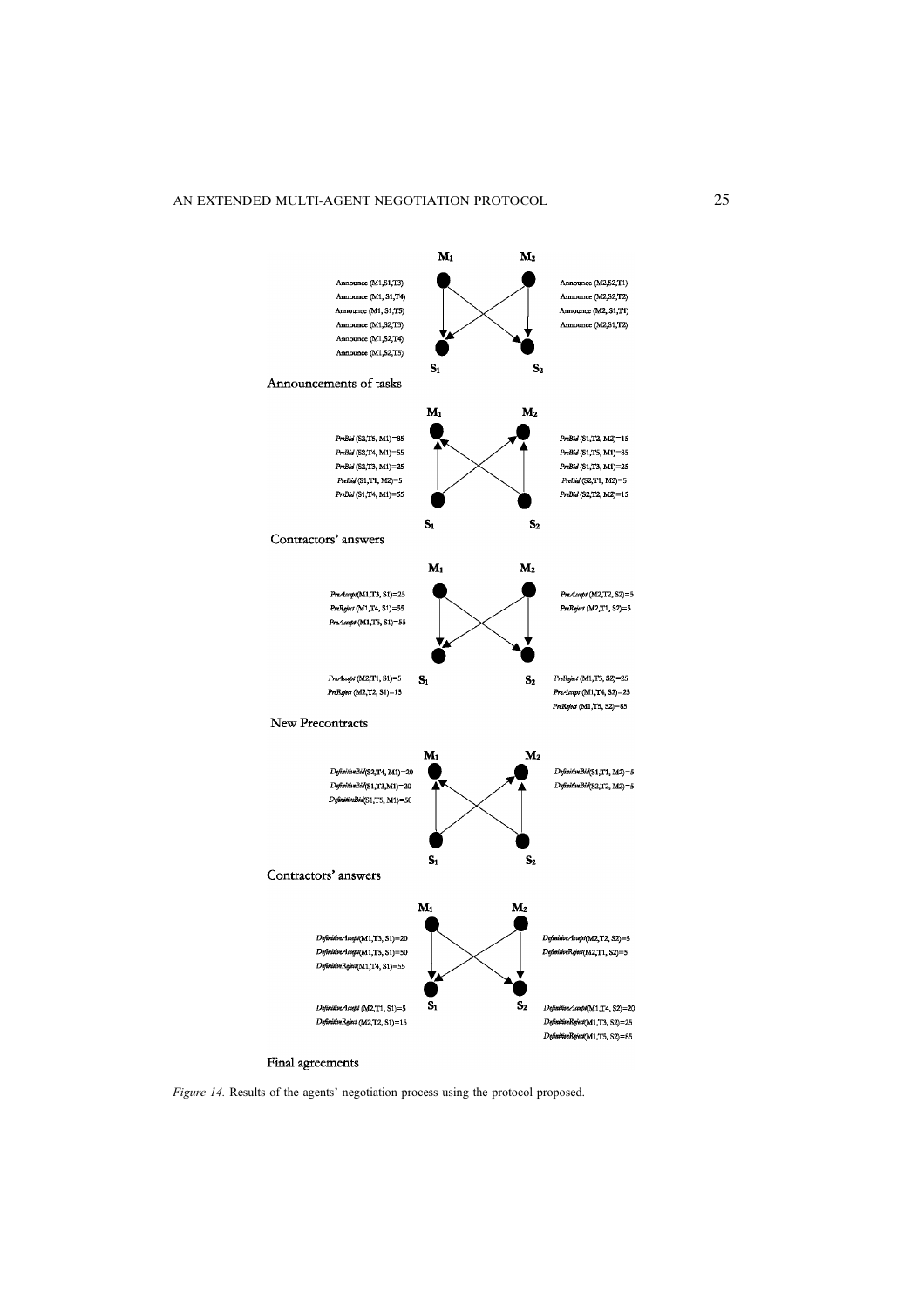

Figure 15. Results of the agents' negotiation process using the CNP.

In this example, the negotiation process started using the new protocol was completed performed after 5 phases. However, with the Contract Net Protocol the negotiation was completed after 12 phases. Even if we observe that more messages are exchanged in our protocol compared to the Contract Net Protocol, the additional messages do not have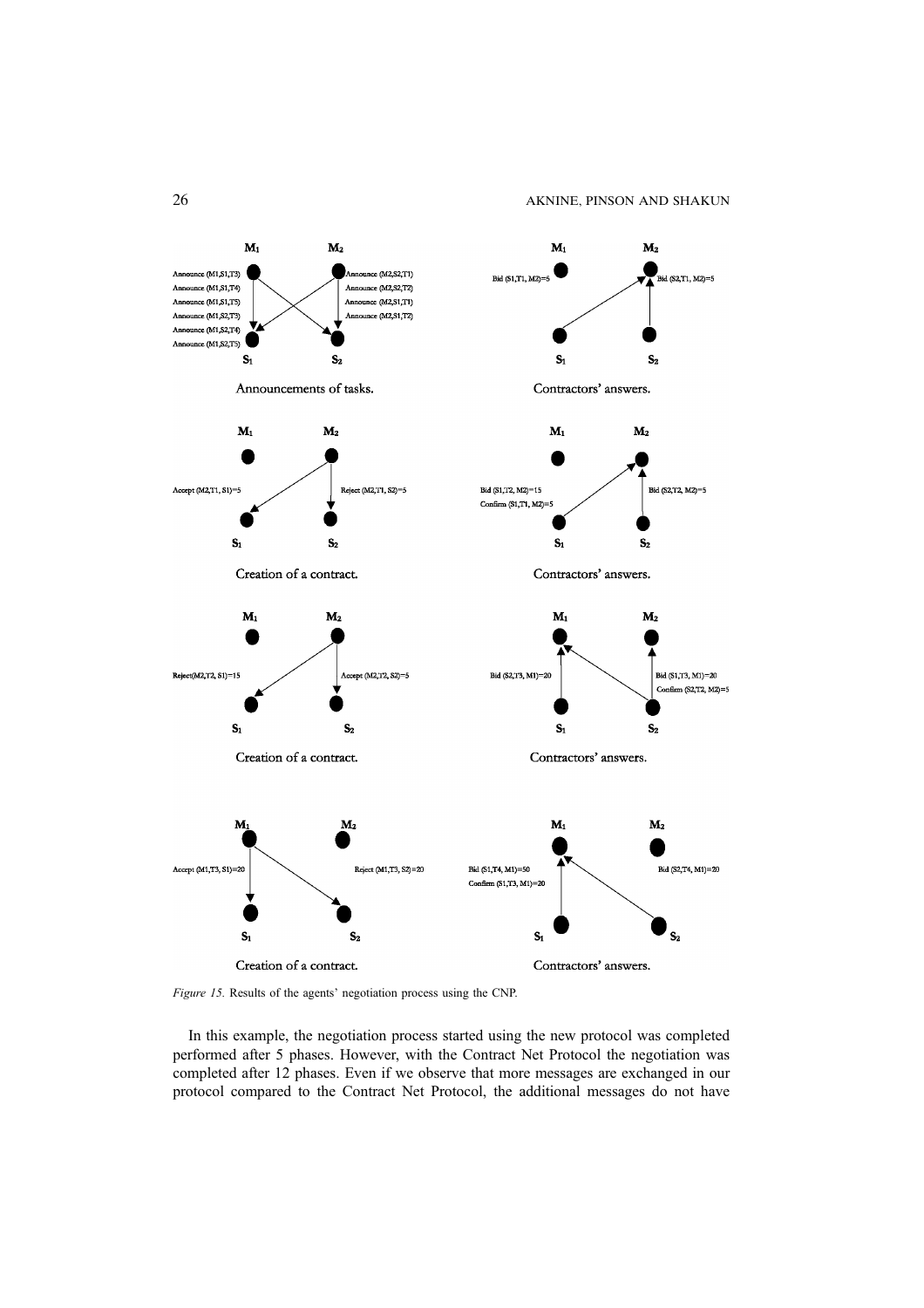

Figure 15. (continued).

serious consequences on the performance of our protocol. These messages are sent in packages since agents have concurrent negotiations. Consequently, there are no messages pending as in the Contract Net Protocol. This shows the advantage of our protocol in reducing the length of the negotiation processes, which has also been confirmed in the experimental results discussed below.

To evaluate the performance of our protocol, we have simulated the application described in section 3 using the Contract Net Protocol and the new suggested protocol. The agents of our system are the customers and the suppliers. This application makes it possible to measure the advantages of our protocol, i.e. shorter negotiation time and more flexibility. It makes it possible to remove or add agents and/or tasks during problemsolving process. In this sense, the multi-agent approach is preferable to an operational research approach.

In this application, the agents and their tasks have the following characteristics which are the following:

- $\Box$  The tasks of the agents are decomposed locally by the managers, i.e. the customers in our case. The managers propose to the suppliers to carry out tasks which correspond to the capacity of their trucks. Thus supplier agents are not concerned by the decomposition of their tasks since they are independent and it is not assumed that they know each other.
- $\Box$  A supplier agent is asked to respect the values of the bids which enabled it to sign contracts. Consequently, it can perform several tasks at the same time, only if it takes into account the additional loads that all the accepted tasks may induce. For instance, an agent which moves from a position  $P_i$  to a warehouse  $W_i$  in order to perform a task  $T_k$ , may accept the execution of a concurrent task  $T_{k'}$ . If, this task requires loading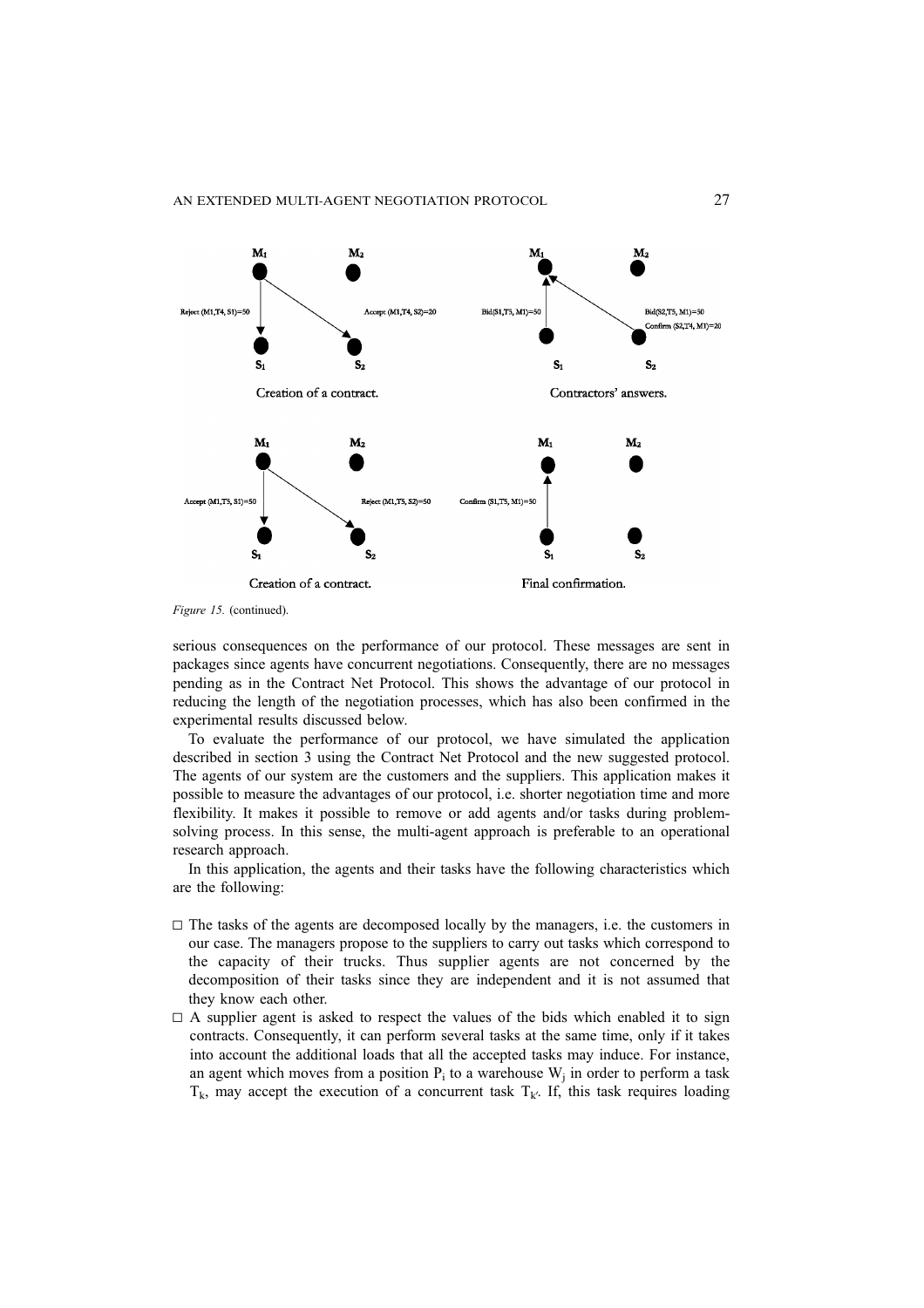products at a position P<sub>i</sub> and/or unloading products at a warehouse  $W_i$ , which is in the path of task  $T_k$ , the agent should consider in the initial bid of task  $T_k$  the duration of each of these additional operations of loading and unloading goods.

- $\Box$  A manager agent can work with several suppliers concurrently and a supplier agent can also work with several managers concurrently.
- $\Box$  New tasks can be identified by the agents during the problem-solving process. Initially, tasks to be performed are not known by the suppliers. In our problem, the perception of the supplier agents is limited, i.e. they are not informed about the other suppliers which share with them the same environment but this knowledge can be gradually refined. The manager agents have precise knowledge about the supplier agents which are in their environment.
- $\Box$  Initially, the manager agents work independently. However, their tasks can become dependent during their execution. This can create dependence relations between these manager agents.
- $\Box$  The manager agents have local knowledge. In particular, they do not have knowledge about the tasks of their suppliers and other managers.
- $\Box$  The knowledge of the agents is exact. The communications are not disturbed and the agents are sincere, they do not communicate erroneous data.
- $\Box$  A supplier agent which starts the execution of a task cannot desist from this task, i.e. it cannot abandon its goods on the road.

Knowledge about the capacity of the supplier agents, the position of the production sites and the warehouses of the goods is introduced in the system at the time of its activation. In our experiments, the various transportation communication channels between the centers are memorized by the supplier agents on a map making it possible to calculate the shortest paths to be taken by the agents using the Dantzig search algorithm for the shortest path [11].

The aim of the continuation of this section is to show how we have tested the performance of the protocol proposed. Knowing that it is difficult to evaluate the complexity of the algorithms proposed in a formal way, we agree with the idea that the effectiveness of these coordination models can also be evaluated by analyzing the results of the experiments for the solving of one or more problems by the agents.

To measure the effectiveness of these models according to a time parameter, in each experiment we show the time spent by the agents to negotiate their tasks. To do so, we placed time indicators on each agent, which enabled us to follow the evolution of their plans. In both cases, i.e. using the Contract Net Protocol or the suggested extension, we used the same data.

In all 8 experiments, we varied the number of agents in the system in order to observe their behaviors while applying each of these protocols to big and small agent populations. Thus the number of agents in the system was either 4, 10, 20, 30 or 40. In each set of experiments with n agents, we also varied the number of manager and contractor agents. In the following graphs, the results of the Contract Net Protocol are shown using continuous curves and the results of the new protocol in discontinuous curves. It should be noted that the results of the Contract Net Protocol indicated in these graphs correspond to the experiments which were carried out successfully, i.e. without blockages. In several cases, the multi-agent system was blocked using the CNP in both small and big agent populations. The explanation of this blockage is certainly due to the reasons mentioned at the beginning of the presentation (cf. Section 2.1).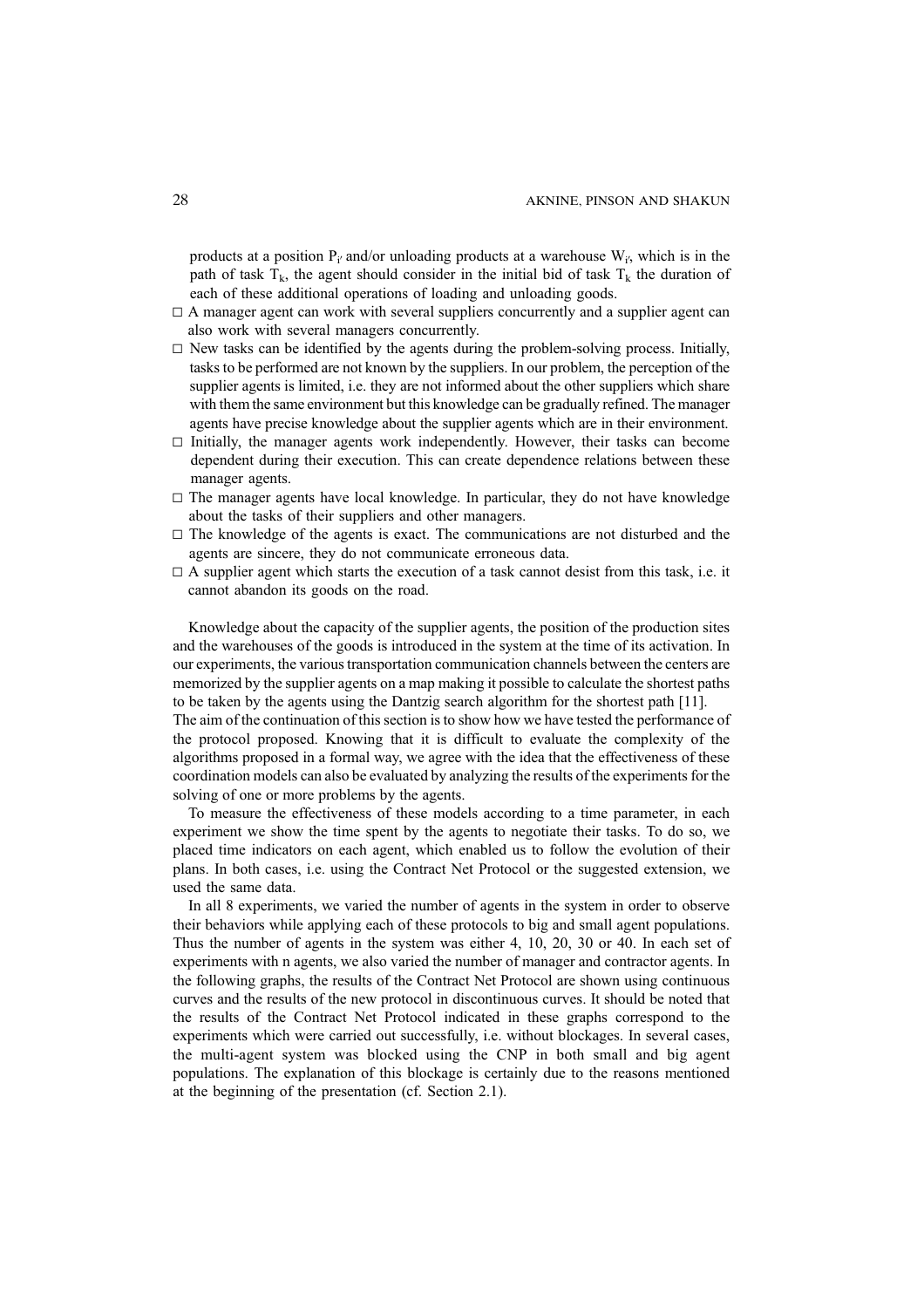To be able to measure the performance of the Contract Net Protocol in these blockage cases, we were sometimes obliged to modify the data of the case, i.e. the tasks to be carried out by the agents and their appearance dates, in order to avoid the problem of data interference which does not conform to reality.

To do these experiments, we carried out several tests. We took the average of the results in order to obtain the final values indicated in the tables and graphs below which compare the performance of the protocols. In the rest of this section, we will discuss the results obtained in these experiments, organized in to four groups.

### First experimental group

In this first experimental group, we observed the behavior of the agents during the use of these protocols by small agent populations. In the first series of this group, we tested these behaviors with an equal number of manager and contractor agents (cf. Figure 16). In the second series, we increased the number of manager agents and decreased the number of contractor agents but the total number of agents in each of the two series was the same (cf. Figure 17).

Series 1.1. Table 2 shows the results that we obtained after several experiments on a total population of 4 agents, i.e. 2 managers and 2 contractors. When moving from 4 to 50 tasks, we observed that the ratio of the evolution of the negotiation time using the suggested protocol is less than its evolution using the CNP. In addition negotiation time using the extension of the CNP was lower than the negotiation time using the CNP.

Table 2. Results of the protocols with  $n = 4$  agents (2 managers and 2 contractors).

| Number of tasks                                  |       |      | 20             | 30.  | 40    | 50    |
|--------------------------------------------------|-------|------|----------------|------|-------|-------|
| Average time using the CNP (Ms)                  | 1490- | 2910 | 4020           | 5940 | 11266 | 18322 |
| Average time using our extension of the CNP (Ms) |       |      | 1320 2530 3460 | 5050 | 9140  | 14258 |



Negotiation time (Ms)

Figure 16. Performance of the protocols with  $n = 4$  agents (2 managers and 2 contractors).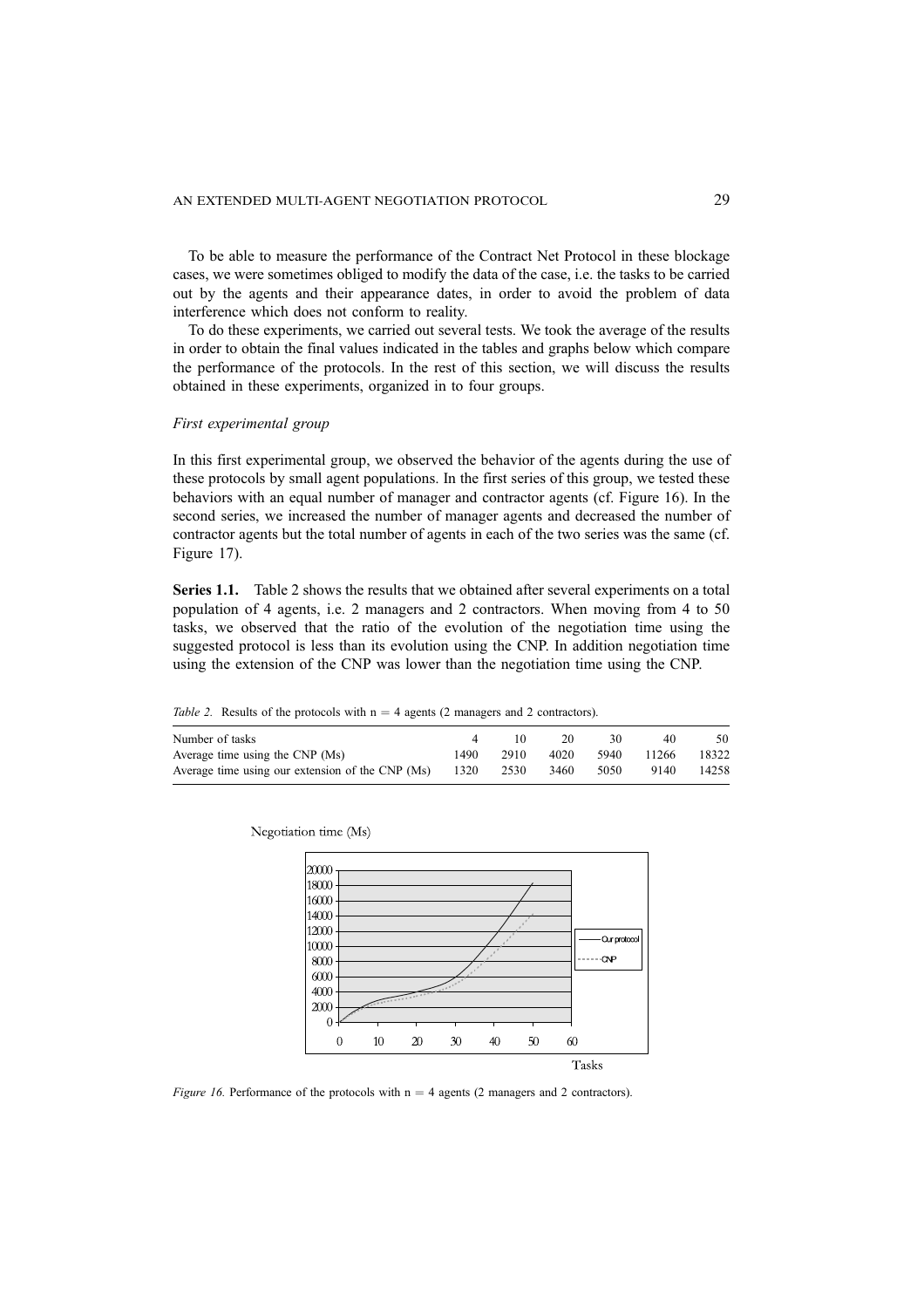Series 1.2. In this experimental series, we observed that the agent negotiation time is shorter than in the previous series (cf. Table 3). This reduction in time is due to the fact that there is only one possible contractor agent which is asked to carry out the tasks, so there is no longer any time wasted. In addition, we have not observed blockages during the use of the CNP, due to the same reasons, i.e. the existence of only one possible contractor agent. However, negotiation time using the CNP remained higher than that using the extension of the CNP. We have observed that the difference in negotiation times using the two protocols becomes increasingly significant as the number of tasks negotiated by the agents increases (cf. Figure 17). We will see that this property characterizes our protocol and that it remains satisfied in all the following experiments. This confirms the usefulness of our protocol compared to the CNP.

Table 3. Results of the protocols with  $n = 4$  agents (3 managers and 1 contractor).

| Number of tasks                                  |      |      | 20   | 30   | 40   | 50    |
|--------------------------------------------------|------|------|------|------|------|-------|
| Average time using the CNP (Ms)                  | 1021 | 1950 | 3732 | 4800 | 8650 | 15415 |
| Average time using our extension of the CNP (Ms) | 880  | 1588 | 2260 | 3320 | 5920 | 10060 |



Figure 17. Performance of the protocols with  $n = 4$  agents (3 managers and 1 contractor).

# Second experimental group

It is essential to check the behavior of the agents in medium size populations before observing their behaviors on larger populations. This group of experiments gathers the results of our tests on a population of 10 agents. In the first series, we considered two manager agents and 8 contractor agents (cf. Table 4); in the second series, we used 6 manager agents and 4 contractor agents to observe the opposite situation, i.e. more managers than contractors (cf. Table 5). In this group and in each of the following tests, negotiation time needed by the agents are higher than times needed in the previous experimental group with the same sets of achieved tasks. The explanation lies in the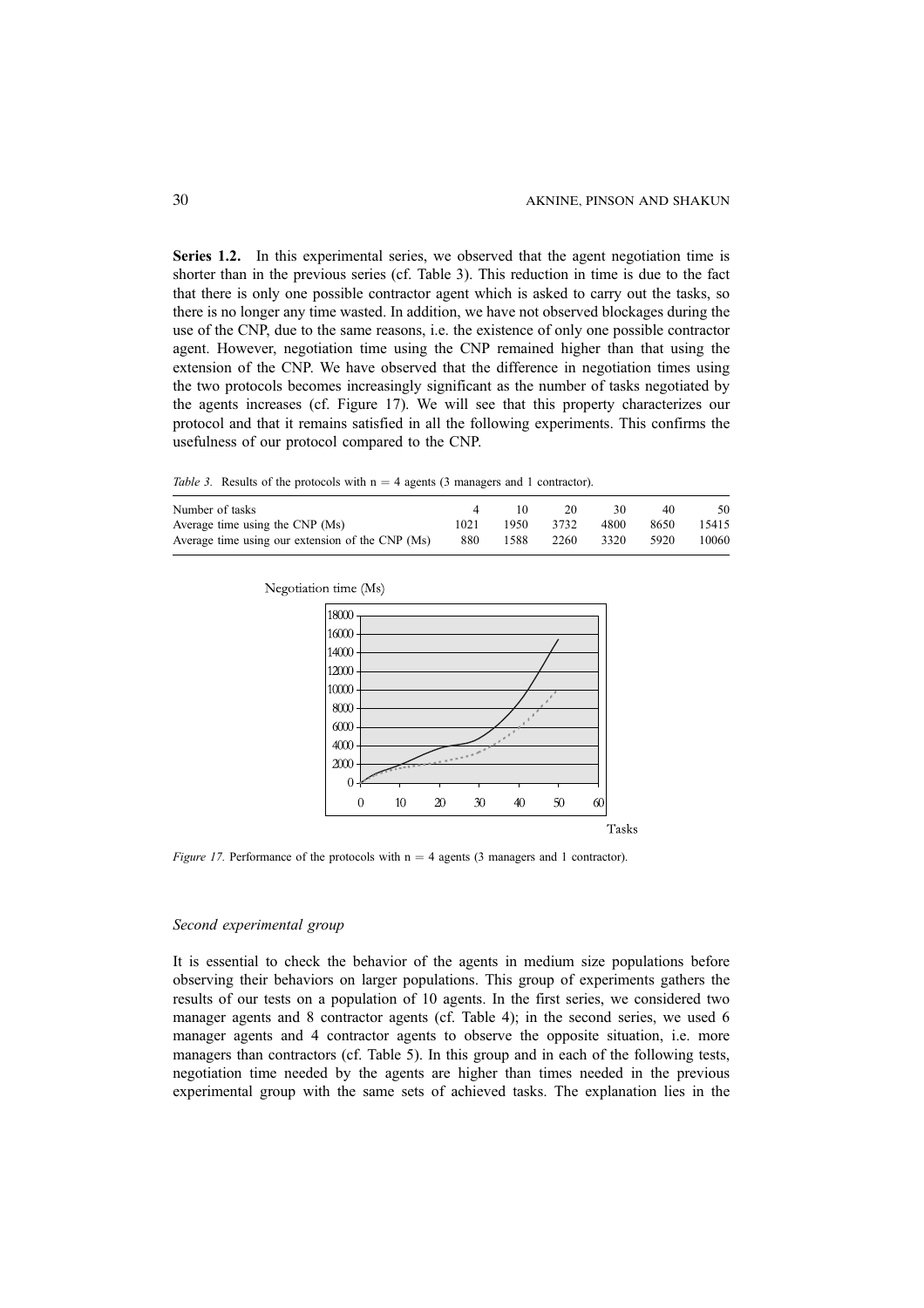number of agents which has been increased in the multi-agent system. Consequently, the announcements are more widely distributed and there are more bids since there are more agents participating in this group than in the previous experimental group.

Series 2.3. The remarks made about the previous experimental group on the evolution of negotiation times according to the number of tasks, when using each of the two protocols, are also valid in this group (cf. Figures 18 and 19).

Table 4. Results of the protocols with  $n = 10$  agents (2 managers and 8 contractors).

| Number of tasks                                  |      |      | 20                  | 30   | 40    | 50          |
|--------------------------------------------------|------|------|---------------------|------|-------|-------------|
| Average time using the CNP (Ms)                  | 1612 | 3230 | 4414                | 6814 | 14989 | 21262       |
| Average time using our extension of the CNP (Ms) |      |      | 1370 2580 3810 5908 |      |       | 10015 15298 |





Figure 18. Performance of the protocols with  $n = 10$  agents (2 manager and 8 contractors).

Series 2.4. In this experiment series, we considered 6 managers and 4 contractors. Compared to the previous experimental series with the same number of agents (10 agents), we have observed in this series that the negotiation time is appreciably longer. We can explain this by the fact that there are fewer contractor agents in the system compared to the previous case. The agents spend more time to analyze the tasks announced before accepting them.

Table 5. Results of the protocols with  $n = 10$  agents (6 managers and 4 contractors).

| Number of tasks                                  |      |           | 20 | 30        | 40              | 50    |
|--------------------------------------------------|------|-----------|----|-----------|-----------------|-------|
| Average time using the CNP (Ms)                  | 1994 | 4005      |    | 5904 7112 | 15229           | 23786 |
| Average time using our extension of the CNP (Ms) |      | 1540 3228 |    |           | 4042 6110 11789 | 16247 |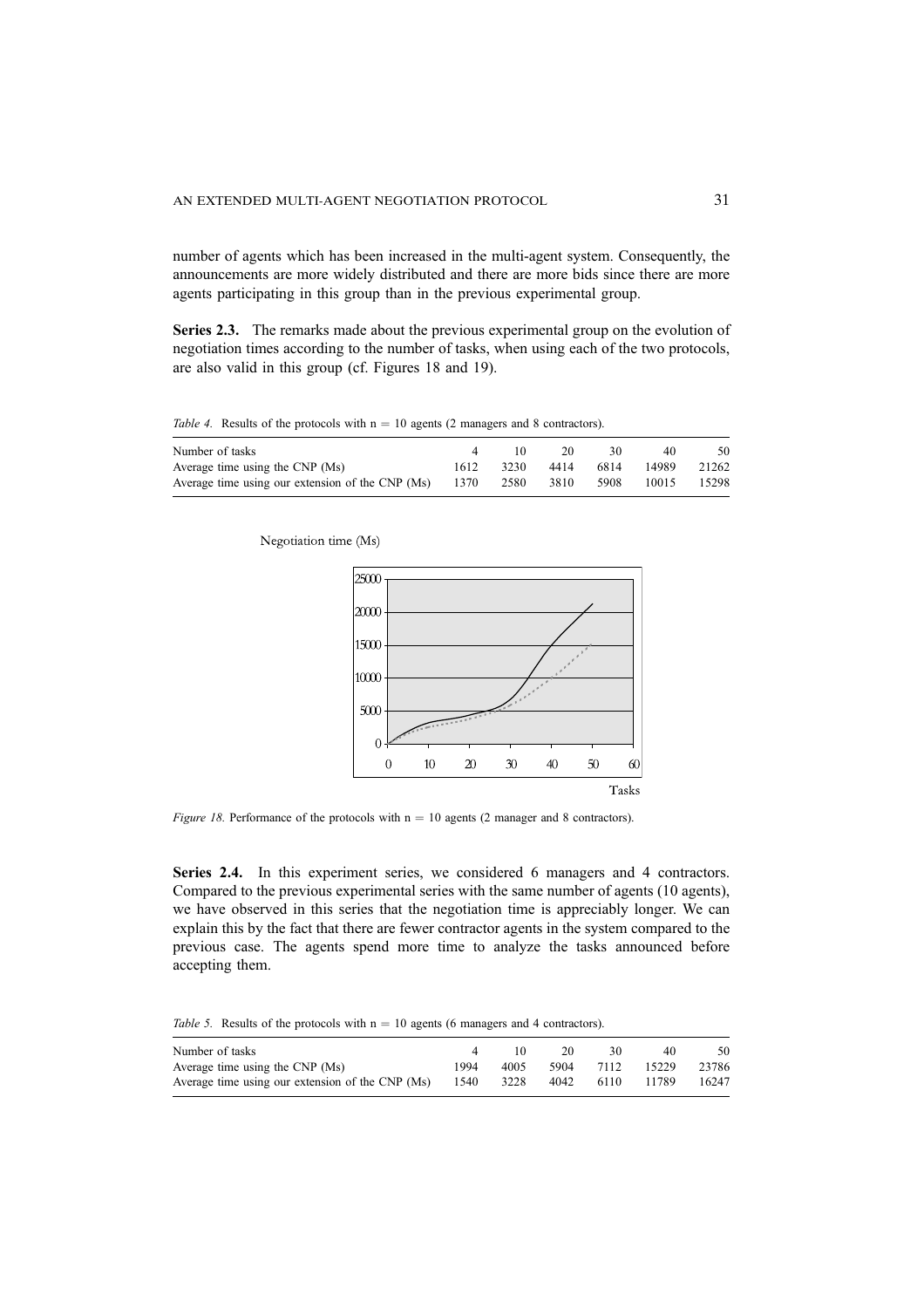

Figure 19. Performance of the protocols with  $n = 10$  agents (6 managers and 4 contractors).

# Third experimental group

From the results in Tables 6 and 7, we see that the difference between the negotiation times based on the new protocol and the CNP has become larger than that obtained in the previous experiments. These results are obtained on a population of 20 agents. We have varied the number of tasks from 4 to 50 tasks in each of this series (cf. Figures 20 and 21).

# Series 3.5

Table 6. Results of the protocols with  $n = 20$  agents (4 managers and 16 contractors).

| Number of tasks                                                                  | 10. | 20 | - 30 -                           | 40 | 50 |
|----------------------------------------------------------------------------------|-----|----|----------------------------------|----|----|
| Average time using the CNP (Ms)                                                  |     |    | 2398 5989 7024 12587 19365 28001 |    |    |
| Average time using our extension of the CNP (Ms) 1794 3824 4225 6335 12569 18549 |     |    |                                  |    |    |





Figure 20. Performance of the protocols with  $n = 20$  agents (4 managers and 16 contractors).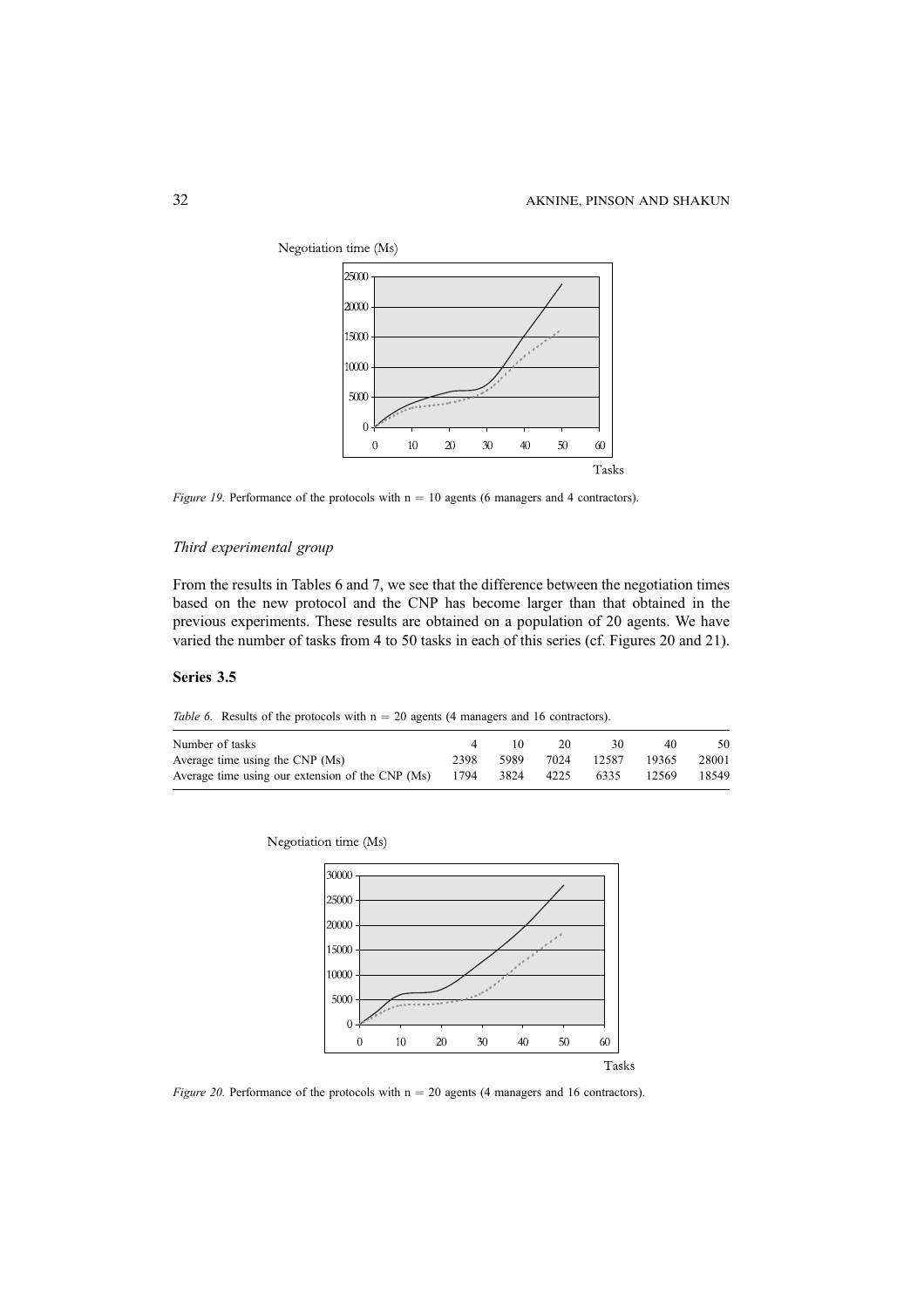Series 3.6. Considering that the number of agents is higher in this group of experiments, it is obvious that the negotiation time will be longer than that obtained in the last experimental group. When comparing the first series with the second series, the difference between the results is also appreciably greater, for the same reason as for the last group.

Table 7. Results of the protocols with  $n = 20$  agents (14 managers and 6 contractors).

| Number of tasks                                  |             |      | 20   | 30.        | 40    | 50    |
|--------------------------------------------------|-------------|------|------|------------|-------|-------|
| Average time using the CNP (Ms)                  | 2998        | 6581 |      | 9004 13101 | 20879 | 28925 |
| Average time using our extension of the CNP (Ms) | $\sim$ 2242 | 4255 | 4651 | 6700       | 10589 | 19072 |



Figure 21. Performance of the protocols with  $n = 20$  agents (14 managers and 6 contractors).

### Fourth experimental group

In this last group of tests, we increased the number of agents in the system to 40 (cf. Figures 22 and 23). We will see that sometimes the difference between the results of the two protocols regarding negotiation time is small, which is shown at the beginning and the end of Figures 22 and 23. This is due to the fact that the agents take more time, in these cases, to find an agreement using our protocol. Nevertheless, our protocol remains better than the Contract Net Protocol regarding the other advantages it offers and that the Contract Net Protocol does not have.

Series 4.7. In this series, the total number of agents is 40, with 14 managers and 26 contractors (cf. Table 8).

Table 8. Results of the protocols with  $n = 40$  agents (14 managers and 26 contractors).

| Number of tasks                                  |           |      | 20.   | 30          | 40          | 50          |
|--------------------------------------------------|-----------|------|-------|-------------|-------------|-------------|
| Average time using the CNP (Ms)                  | 4988      | 8225 | 12244 | 19698       | 24334 29950 |             |
| Average time using our extension of the CNP (Ms) | 3509 7901 |      |       | 10821 16941 |             | 18788 29872 |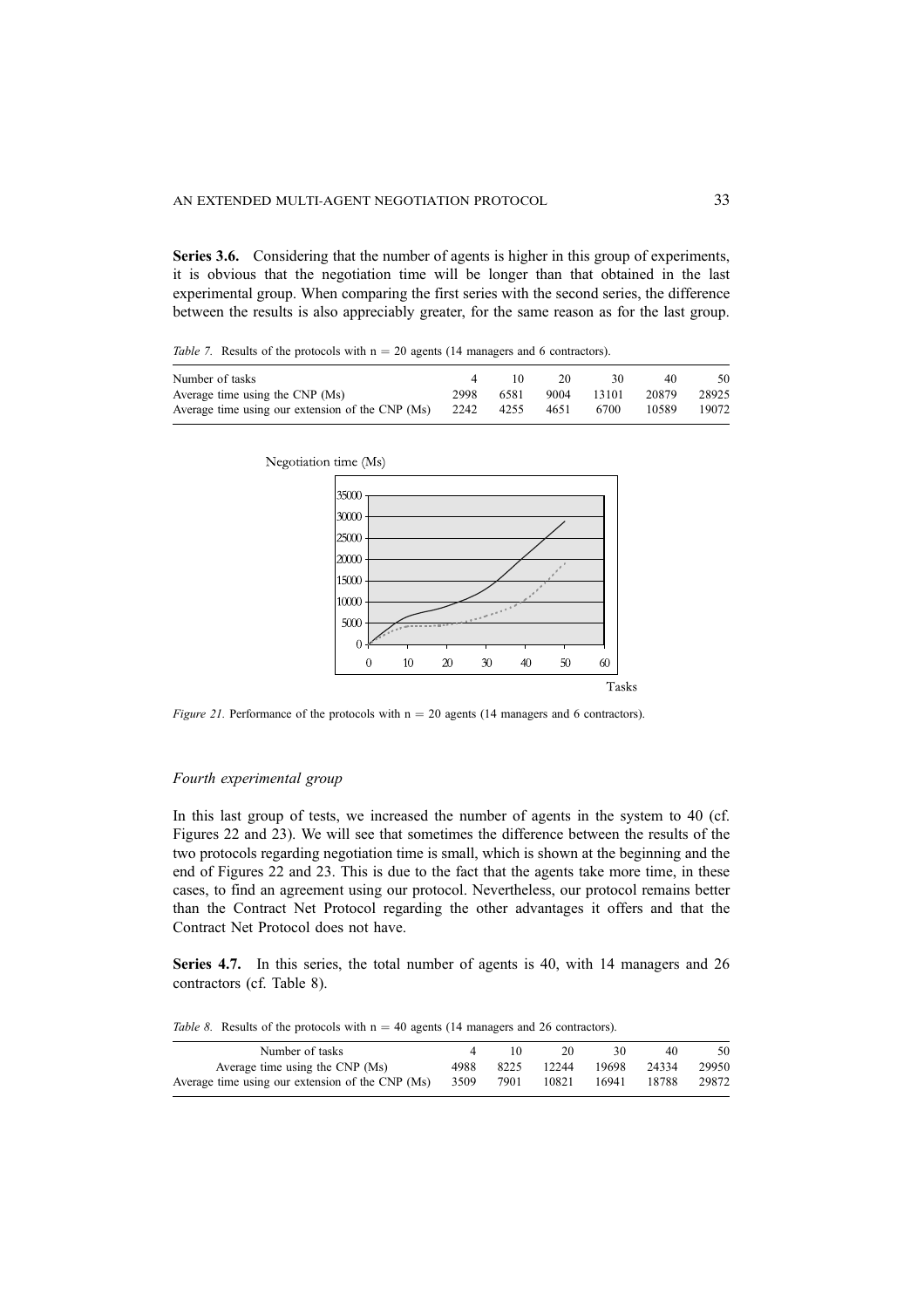

Negotiation time (Ms)

Figure 22. Performance of the protocols with  $n = 40$  agents (14 managers and 26 contractors).

Series 4.8. The results in the following table were obtained with 40 agents, 24 managers and 16 contractors (cf. Table 9).

Table 9. Results of the protocols with  $n = 40$  agents (24 managers and 16 contractors).

| Number of tasks                                                        |      |      | 20 | 30 | 40                | 50          |
|------------------------------------------------------------------------|------|------|----|----|-------------------|-------------|
| Average time using the CNP (Ms)                                        | 5209 | 9245 |    |    | 13202 20578 25789 | 30589       |
| Average time using our extension of the CNP (Ms) 3621 8189 10934 16991 |      |      |    |    |                   | 18933 29978 |



Figure 23. Performance of the protocols with  $n = 40$  agents (24 managers and 16 contractors).

In the previous section, we have presented and formally analyzed the properties satisfied by our protocol. Knowing that a formal analysis of these properties is not sufficient to assert the applicability of the protocol, we performed several series of tests in order to confirm the results that we announced. All the experiments show that the time performance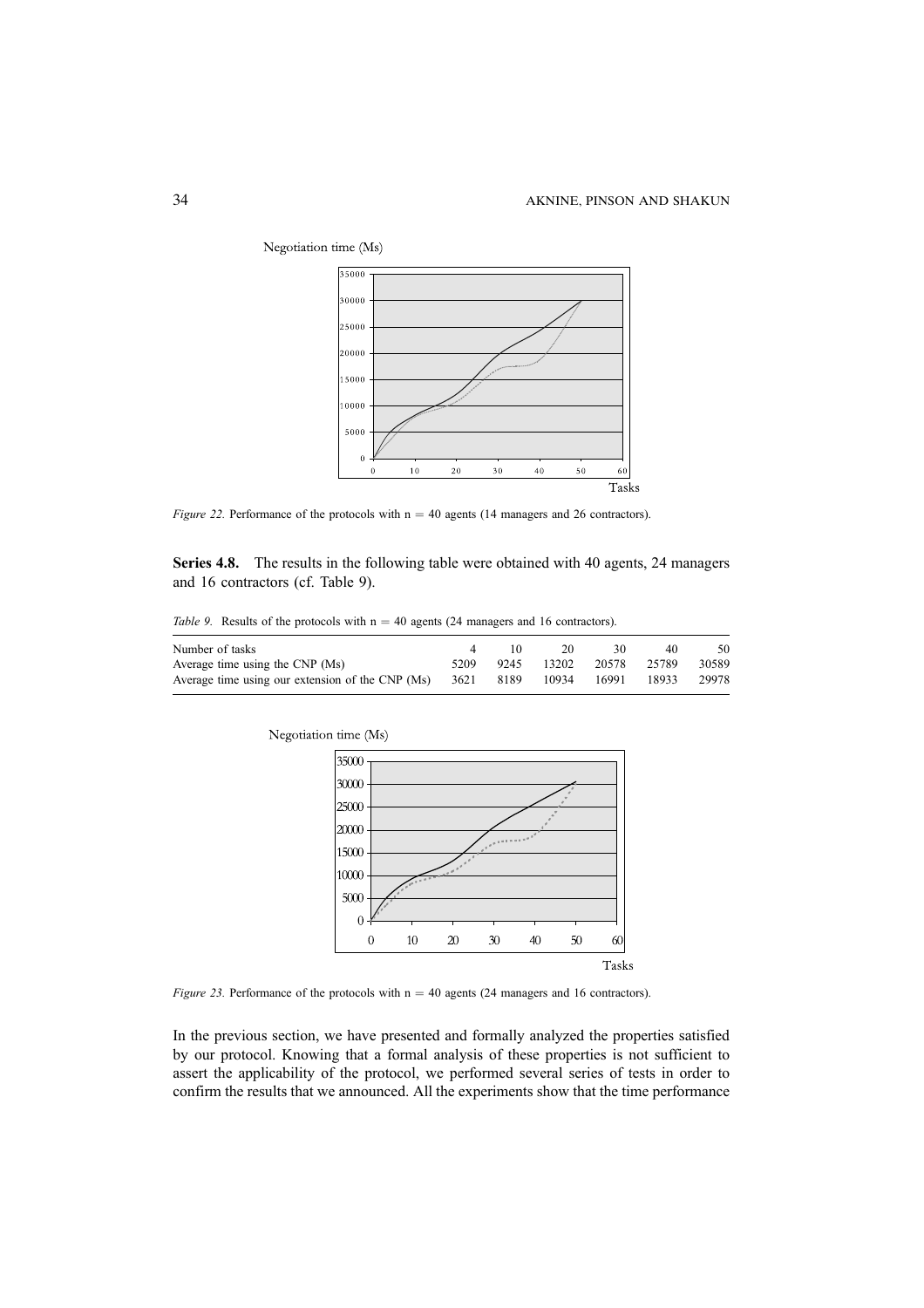of the protocol proposed is superior to that of the Contract Net Protocol. Moreover, the protocol proposed satisfies other properties which improve its performance compared to those of the Contract Net Protocol which does not satisfy them.

# 5. Related work

Several models have been proposed to solve the problem of coordination in multi-agent systems. Jennings presented a system that handles task allocation by having a central analyzer that uses information it has about the abilities of all the other agents to design tasks [17]. This solution requires a central agent. El Fallah and Haddad worked on distributed planning in multi-agent systems using recursive Petri nets as a formal representation model of agent actions [13]. This model involves the sharing of plans among the agents. Distributed Artificial Intelligence has previously addressed tasks with order of precedence and with overlapping problem solvers as in PGPG [12]. In this work, coordination is based on an organizational view of node activity where each node acts subject to its local control, solving a sub-goal of the global goal. In another approach a group of agents has to achieve a common task [24], but this is beyond the scope of our work.

In this article we focus on the Contract Net Protocol and its extensions. We only describe this work in order to show the difference between the aim of our protocol and that of the existing protocols and also in order to analyze the advantages and limitations of each protocol [1].

In the first approach of Sandholm [20] (Marginal cost-based contracting), the decisions of the agents are based on the calculation of marginal costs. Sandholm introduced the concept of rationality of a contract for an agent. He considers that a contract is rational for an agent if the agent is in a better state if it accepts the contract than if it does not. An agent accepts a contract if it increases its payoff by taking into account the costs for executing the contracted tasks. In this new protocol, the agents propose contracts to other agents and accept or reject contracts based on their marginal costs.

In the second approach of task allocation [21], Sandholm and Lesser were interested in the problem of allocating several tasks at the same time to the same agent (cf. Figure 24). This figure indicates that a manager agent can gather several tasks under the same contract



This figure describes a situation in which agent  $a_1$  proposes to agent  $a_2$  the set of tasks formed by t3 and t4.  $a_2$  agrees to carry them out.  $a_1$  accepts that agent  $a_3$  executes the set of tasks  $t_1$  and  $t_2$ .

Figure 24. Grouped allocation of tasks.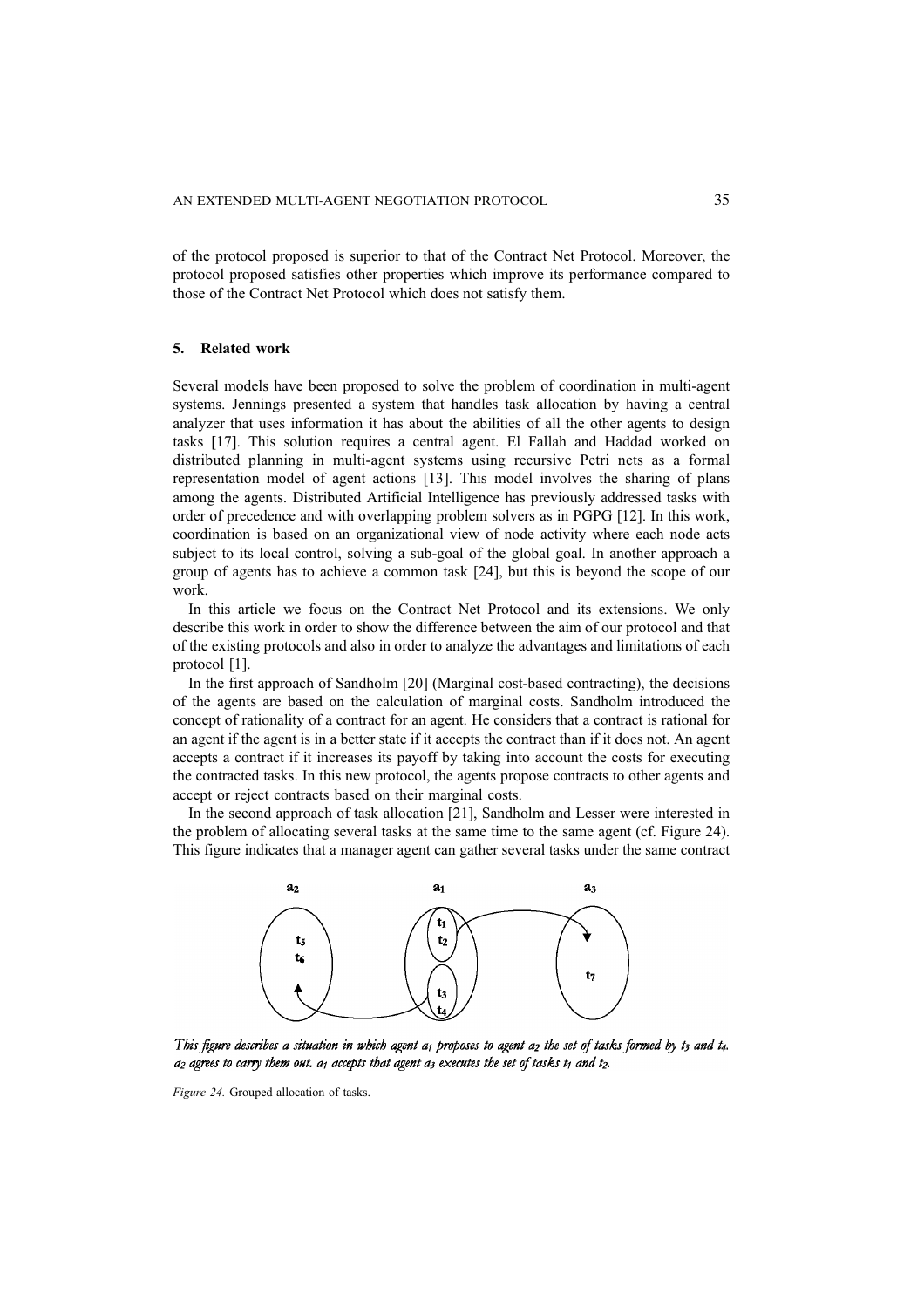

This figure describes a situation in which agent  $a_1$  proposes to agent  $a_2$  the set of the tasks formed of  $t_3$  and  $t_4$ .  $a_2$  agrees to carry out these two tasks offered by  $a_1$  if this agent deals with task  $t_6$ .

Figure 25. Exchanging tasks.

with one agent. According to Sandholm and Lesser, this approach reduces the execution time of the tasks when they are inter-dependent because the necessary means for the execution of a task can be used to carry out the other tasks. Nevertheless, this extension has some limitations because it does not answer one of the problems raised by this recombination of tasks: should a manager favor the agents which bid for a set of tasks or those which bid only for some tasks and for what kind of application should these agents be preferred to others?

In all the cases, if the agents are self-interested the bids sent by the contractors are likely to be smaller than those which can be sent using the Contract Net Protocol. The reason is that the contractor agents will tend to reduce their bids since they propose to perform several tasks at the same time. In this sense, we think that this extension remains strongly dependent on the application domain.

In order to improve the performance of the agents, Sandholm and Lesser consider that the agents which carry out their tasks separately can sometimes exchange certain contracts (Swap-contracts). Figure 25 described this situation. The protocols defined in this approach for self-interested and cooperative agents are different. A cooperative agent can be committed to carry out the exchanged task without compensation by the manager of the contract. However, an individualistic or a self-interested agent requires compensation for each additional processing carried out compared to the processing of its original task.

We think that this kind of protocol is not sufficient. In certain applications, in order for this protocol to be used it must be combined with other protocols because the agents may not want to exchange their tasks, for instance, when considering confidentiality constraints.

The fourth approach presented by Andersson and Sandholm [7, 8] shows that it is possible to make contracts circulate between agents by exchanging messages. A contract can be considered as valid if one of the interested agents signs it. Figure 26 described this situation.

This protocol remains applicable only for cooperative multi-agent systems in which the contractor agents can contribute to improvng the performance of the managers. However, self-interested agents will not disseminate the information announced, in order to increase their chances to obtain the contracts.

In a cooperative multi-agent system, the advantage of this approach remains in the fact that the announcements will be widely disseminated between the agents, i.e. each agent disseminates them to the other agents it knows. This may facilitate the application of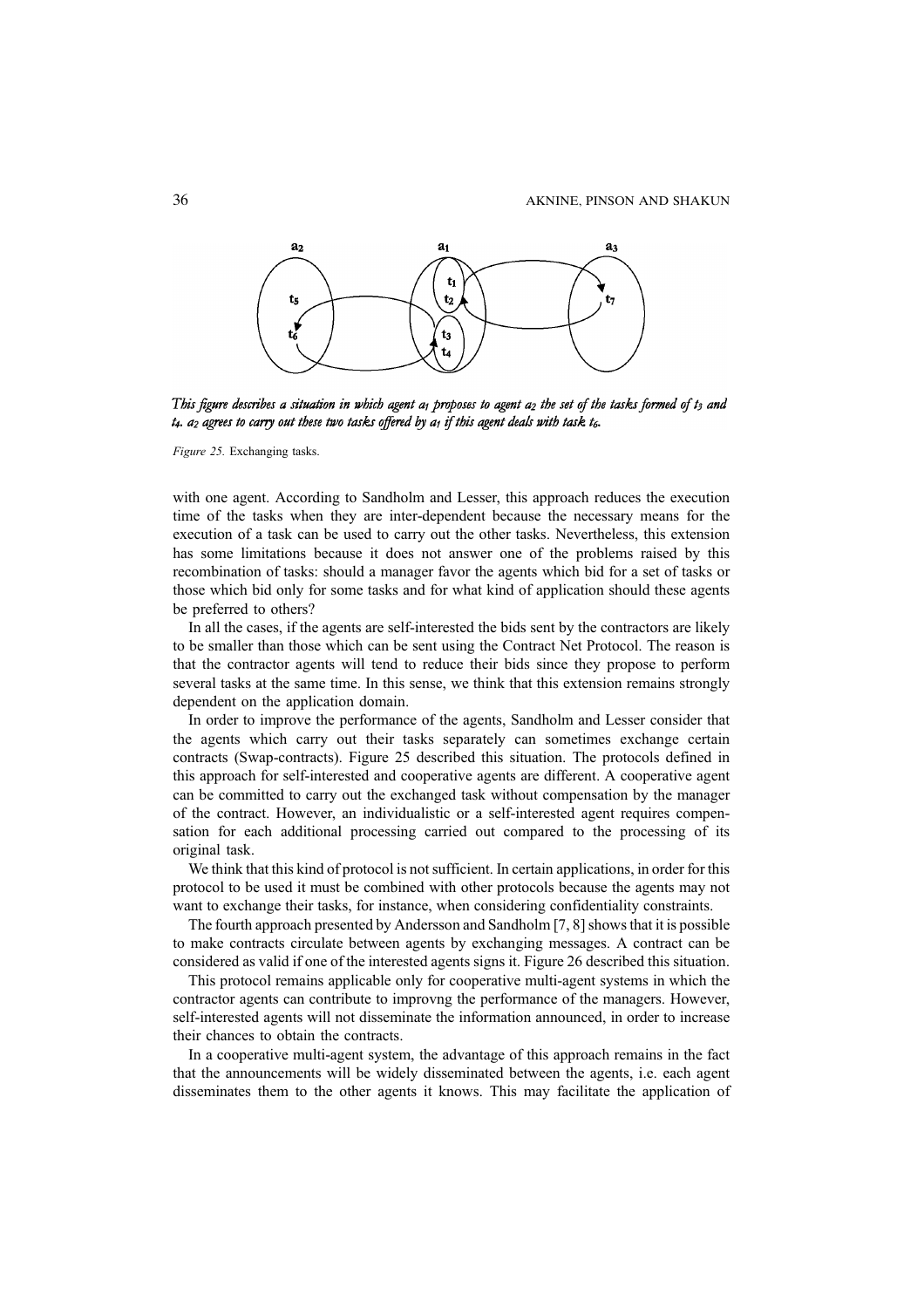

This figure indicates that agent  $a_1$  has received a call for proposal for tasks t<sub>5</sub> and t<sub>6</sub> from agent  $a_2$ .  $a_1$  is not interested in these tasks, it sends the information to agent a3. a3 can also propose one of its tasks to agent a2.

Figure 26. Task allocation by circulation of announcements.

several agents for an announcement. Nevertheless, there are still serous limitations: (1) the multi-agent system is likely to be easily saturated by messages duplicated by the agents which concurrently send the same bids. With *n* agents in the system and  $k$  tasks to be executed,  $(kn)^2$  bids may circulate at the same time between the agents; (2) consequently, the processing of each agent will thus be unnecessarily increased by these messages; (3) negotiation time thus increases.

The Leveled Commitment Protocol presented in [6, 7, 21, 26] considers that an agent may be decommitted from a contract if it pays a certain penalty required by the manager of the contract. However, using penalties is not suitable for cooperative multi-agent systems in which the agents voluntarily take part in the execution of the tasks of the other agents. The limits of this approach is that penalties in these systems will prevent the agents from voluntarily offering to execute the tasks. Penalties are not always easy to calculate, and a consensus between the agents is necessary to choose these values. Sandholm et al started to address this work in [23].

Sandholm has also highlighted the limits of all the approaches quoted above, in that they are context-dependent and so we have to decide which protocol to implement, depending on the context.

In more recent and promising work, [6, 7] have addressed the problem of reallocating tasks in multi-agent systems. They propose a way to enable the agents to use several protocols during their negotiation in the same application. In their work, they have compared sequences of four of their contract types that we have discussed earlier. They have tried to provide a guideline for the designers of the multi-agent systems regarding the contract types to use and how to sequence them. However, these experiments are based on certain assumptions.

(1) The experiments have been carried out with a population of 8 agents and 8 tasks. We understand that it is difficult to increase the number of agents and tasks, because of the computational complexity problem. But we also believe that it is very difficult to retain general and relevant conclusions from experiments on populations with a low number of agents. In reality, there are many multi-agents systems with large numbers of agents than 8. This approach needs to be tested on a large number of tasks like in [20] where the tests have been done on 771 tasks.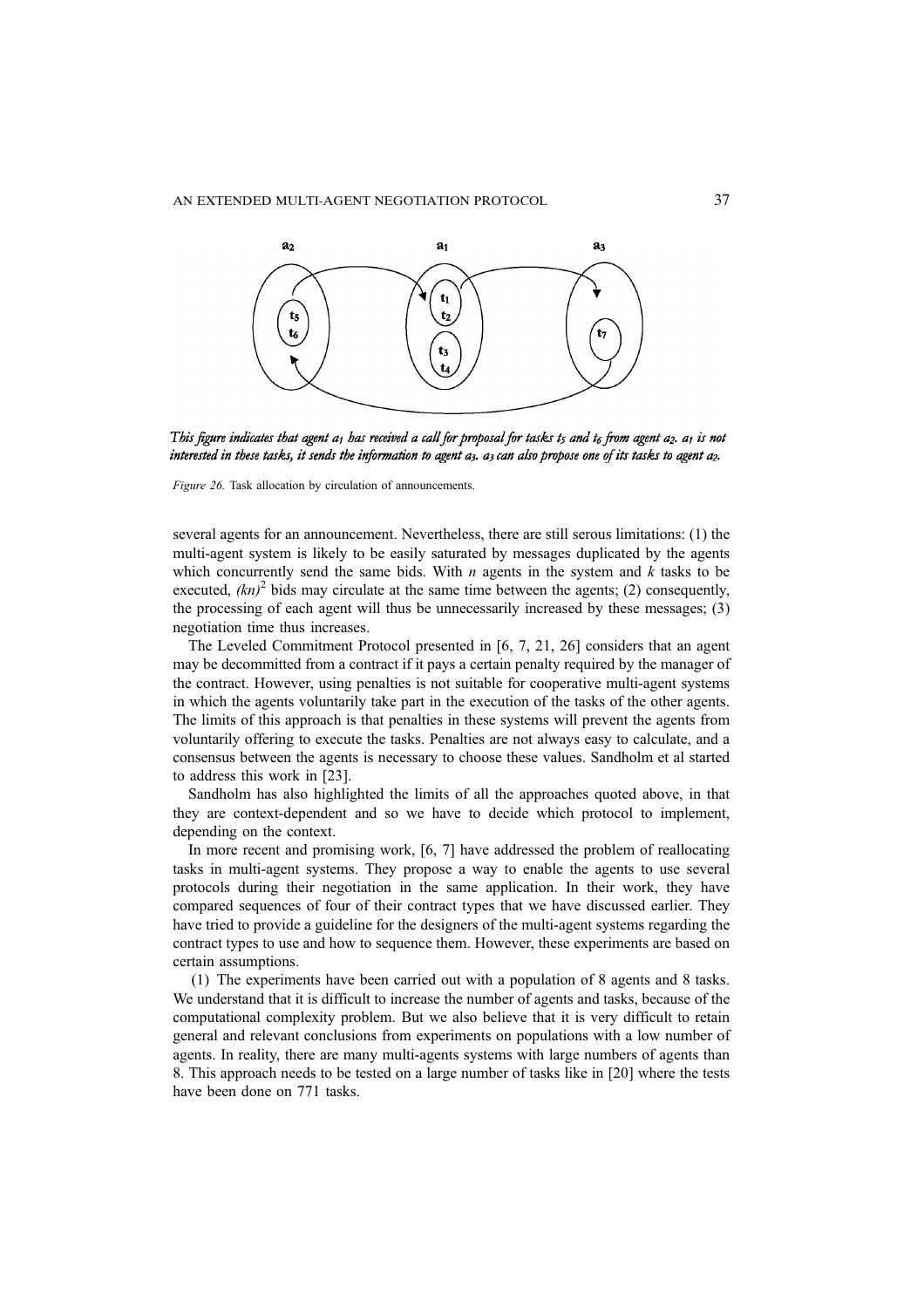(2) The application and the domain tasks were initially known by the authors (designers of the multi-agent system). Negotiation time has been divided into several intervals and agents knew which protocol to apply a priori in such or such time interval. Thus there is certain knowledge a priori (a certain determinism), which makes it difficult to generalize the results obtained. In a real application, the choice of a protocol is determined by the task to be performed. Consequently, considering that agents do not know a priori either the tasks, which can be completely different from each other, or their order or their occurrence dates, they do not know at what time to apply such or such protocol. What would be interesting would be to perform tests on various applications to confirm the results obtained on the relevance of the best sequences of protocols that they found.

(3) Another aspect which is not developed by the authors in their work is how agents can switch individually and dynamically from one protocol to another without needing the specifications of the designer. Of course, this problem does not arise in their application since the duration of the validity of a protocol has been fixed in advance. The cost of the solution should therefore also include the cost that is necessary for agents to make agreements on the protocol to be used. In addition, they should check that the consensus on the protocol to be adopted is easily achievable by the agents when it has not been fixed by the designer. It would be interesting to perform tests and to evaluate the quality of the results obtained by the agents while taking into account all these constraints.

Having said this, trying to categorize negotiation protocols according to the applications and the tasks that they contain would undoubtedly be a very promising step to improve negotiation between agents and would facilitate the work of the designers of these systems.

In order to apply the CNP to a problem of transport (Autonomous Cooperative Shipping Companies) [14], Fischer, Müller, and Pischel have decentralized the process like in [20]. This enables the contractors to decompose the tasks into sub-tasks, enabling them to bid for the set of the task announced by the manager or for subtasks when the contractors are not able to perform all of the task. However, this extension is domaindependent, i.e. the extension can be applied only to those whose tasks are complex and can be decomposed.

In addition, it does not solve the problem that may be created by this decomposition. As we have seen for the extension suggested by Sandholm and Lesser, should a manager favor agents which bid for a set of tasks or those which bid only for some tasks, and for what kind of application should these agents be preferred? In all the cases, we also think that if agents are self-interested, the bids sent by the contractors are likely to be smaller than those which can be sent under the Contract Net Protocol. The reason is that the contractor agents will tend to reduce their bids since they propose to perform several tasks at the same time. In this sense, we think that this extension remains strongly dependent on the application domain.

This approach is similar to the one presented in the work of Bouron [9]. Bouron considers that when an agent carries out a task contracted with a manager, the agent may break this task into sub-tasks, if it is not able to carry out the whole of the task. It must behave as a manager for these new sub-tasks for which it must find contractors. This process can be reproduced by each new sub-contractor. A contractor agent confronted to such a situation may behave in two different ways.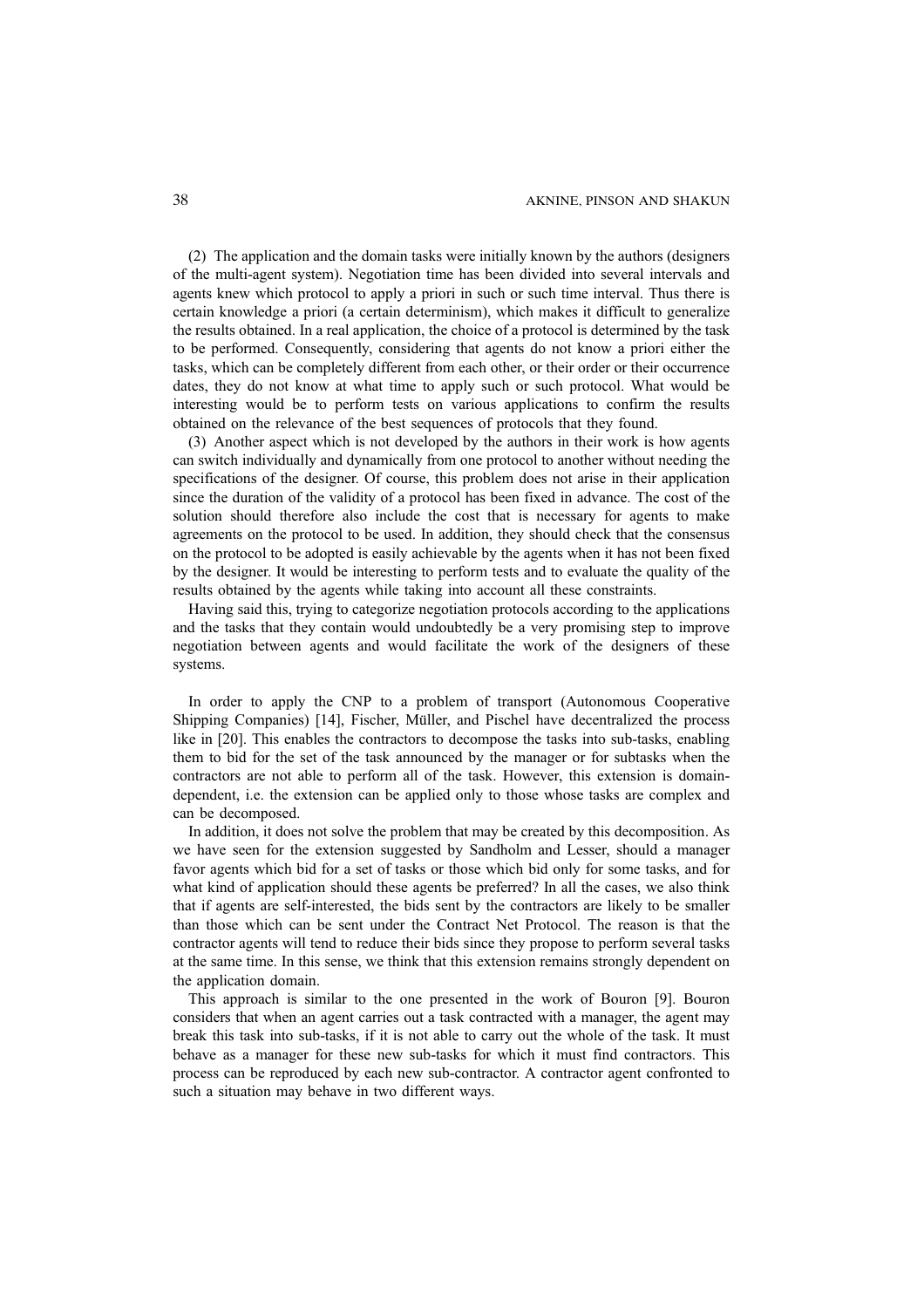- It may ask for assistance once it has been granted the contract. This solution, known as fast commitment of the agents, can block the manager and the contractor if the latter cannot find the agents necessary for the achievement of its task. The contractor must then break its commitment;
- It can also seek the agents likely to help it in the achievement of its task before being accepted by the manager. This solution, known as late commitment of the agents, involves more problems than the previous one. The contractor will try to accept other agents for the execution of tasks it is not even sure will be allocated. It may easily create a fatal deadlock in the system.

Lee considers that a negotiation process can be subdivided into several negotiation subprocesses [18]. Initially, it is assumed that each agent is informed of a set of tasks. The agents must negotiate between themselves to reallocate the tasks which they have contracted.

At a given instant, each agent announces a set of tasks that it tries to allocate. The agents select from among these announcements those that maximize their utility. In the event of infinite blocking on task reallocation, the agents can stop the negotiation process and can decide to carry out the tasks which were initially affected to them.

This negotiation model contains several limitations: (1) it leads to fast commitments of the contractors, which involves signing contracts which will perhaps not be honored; (2) it is difficult to find contractors which will perform the tasks accepted by the first contractor agents. Since the first agents reallocate these tasks, they must necessarily ask for higher bids from the second contractors compared to those they have themselves submitted to the original managers of these same tasks. This enables them to compensate for the processing done; (3) the execution time of the accepted tasks may be longer if the contractors do not find the agents necessary to achieve the tasks.

# 6. Summary

In the first part of this article we presented a new negotiation protocol which extends the Contract Net Protocol defined by Smith and Davis. Our protocol presents the following advantages:  $(1)$  it enables *M-N* negotiations, i.e. a contractor agent can manage concurrently several negotiation processes with  $m$  manager agents, and a manager agent can manage concurrently several negotiation processes with *n* contractor agents; (2) it is more efficient in time and it is fault tolerant. We then proposed the algorithms describing the behaviors of each contractor and manager agent and gave concrete examples to illustrate the use of this protocol. In the second part, we analyzed the properties of our protocol. First, we showed the convergence property of our protocol, then we analyzed the properties for releasing a blocked negotiation process with failed agents. In order to evaluate our protocol, we presented a goods delivery application, where each truck is represented by an agent which negotiates to deliver goods while taking into account its capacity and the distance from the tasks to be performed. We described the experiments and the simulation results. Finally, we discussed related work on multi-agent coordination, mainly on task allocation. We have deliberately presented different work extending Smith and Davis's protocol in order to show the difference between our protocol and each existing protocol.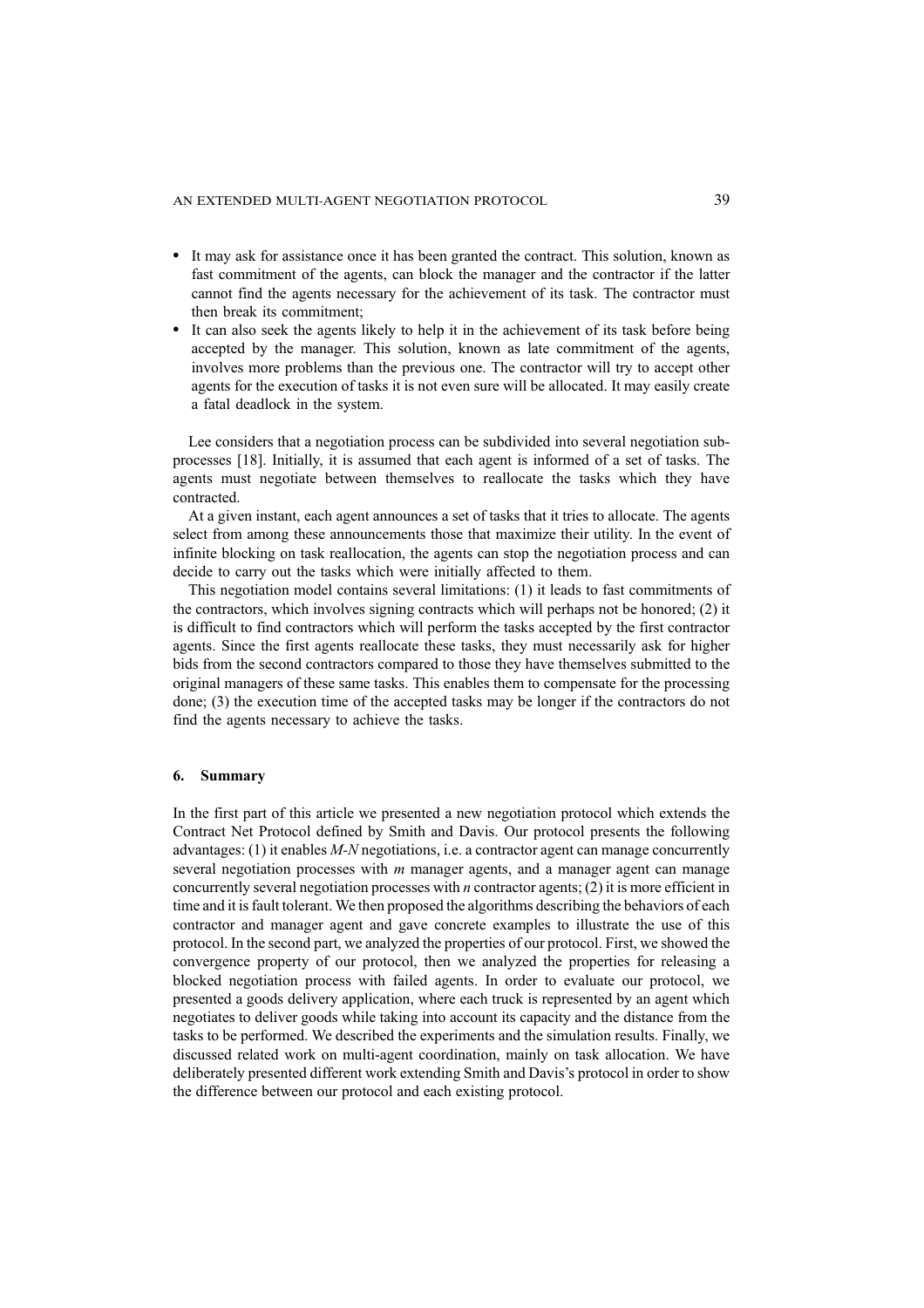In this article, we have shown the use of our protocol or solving agent coordination problems by task allocation. We plan to extend this research to electronic commerce. First, we intend to test the protocol and show its efficiency in a national project, electronic commerce with intelligent negotiator agents [16]. Then, we plan to tackled the problem of more complex negotiation processes, i.e. M-N-P negotiations with m sellers, n buyers and p dependent products [5] using our proposed protocol.

# Appendix A. Annexes

Proof of lemma 2: To prove this lemma, we reason by induction on the number j of tasks announced to an agent  $a_i$ .

- For  $j = 1$ . When only one task  $T_k$  is announced to agent  $a_i$ , it is obvious that after a rejection no rearrangement is possible for  $T_k$ . With a preference order  $p = 1$ , Neg<sub>i,k</sub> cannot be rearranged.
- For  $j = 2$ . Let T<sub>k</sub> and T<sub>k</sub>' be two tasks for which agent a<sub>i</sub> negotiates the execution. Let Neg<sub>i,k</sub> = (a<sub>i</sub>, *M*, *T<sub>k</sub>*, *P*, *s*, *v*) and Neg<sub>i,k'</sub> = (a<sub>i</sub>, *M'*, *T<sub>k</sub>'*, *P*, *s'*, *v'*) be two negotiation processes respectively associated with T<sub>r</sub> and T<sub>r</sub>. processes respectively associated with  $T_k$  and  $T_{k'}$ .
- (1) Assuming that  $T ord_i(T_k) < T ord_i(T_{k'})$ ,  $p = 1$ :

*PreBid*  $(T_k)$  > *PreBid*  $(T_{k'})$ , there is not a better arrangement for  $T_k$ .

(2) If T – ord<sub>i</sub>  $(T_k) > T$  – ord<sub>i</sub>  $(T_{k'})$ , p = 2:

*PreBid*  $(T_k) \leq PreBid(T_{k'})$ ; two cases are then possible :

**Case**<sub>1</sub>.  $s' \in \{PreReject, DefinitiveReject\}$ 

As  $a_i$  is authorized to change the schedule of the tasks announced when it is rejected to a contract (Section 2), there is a better arrangement for  $T_k$  such that:

 $T - Ord_i(T) = (T_k, T_{k})$ . Neg<sub>i:k</sub> can be  $(p - 1 = 1)$  time rearranged.

# **Case<sub>2</sub>**.  $s' \notin \{PreReject, DefinitiveReject\}$

There is no better arrangement for  $T_k$  which respects the choice of the agent such that:  $T - Ord_i(T) = (T_{k'}, T_k)$ .Neg<sub>i,k</sub> cannot be rearranged.

Neg<sub>i,k</sub> can thus be at most  $(p - 1)$  time positively rearranged by  $a_i$ .

- Assume that at the instant  $\delta$ , m tasks have been announced to  $a_i$ , with T-ord<sub>i</sub>(T<sub>k</sub>) = p, Neg<sub>ik</sub> is at most  $(p - 1)$  time positively rearranged by  $a_i$ .
- We must show that at the next instant  $\delta'$ , if a new task is announced to  $a_i$  and if T-ord<sub>i</sub>  $(T_k) = p$ , Neg<sub>i,k</sub> can be at most (p – 1) time positively rearranged by  $a_i$ , and with T-ord<sub>i</sub>  $(T_k) = p + 1$ , Neg<sub>i,k</sub> can be at most (p) time positively rearranged by  $a_i$

Let T<sup>m</sup> be a set of tasks announced to  $a_i$  at the instant  $\delta$  and T<sup>m+1</sup> be the set of tasks announced at the instant  $\delta'$ , let  $T_x$  be a new task,  $T^{m+1} = T^m \cup T_x$ .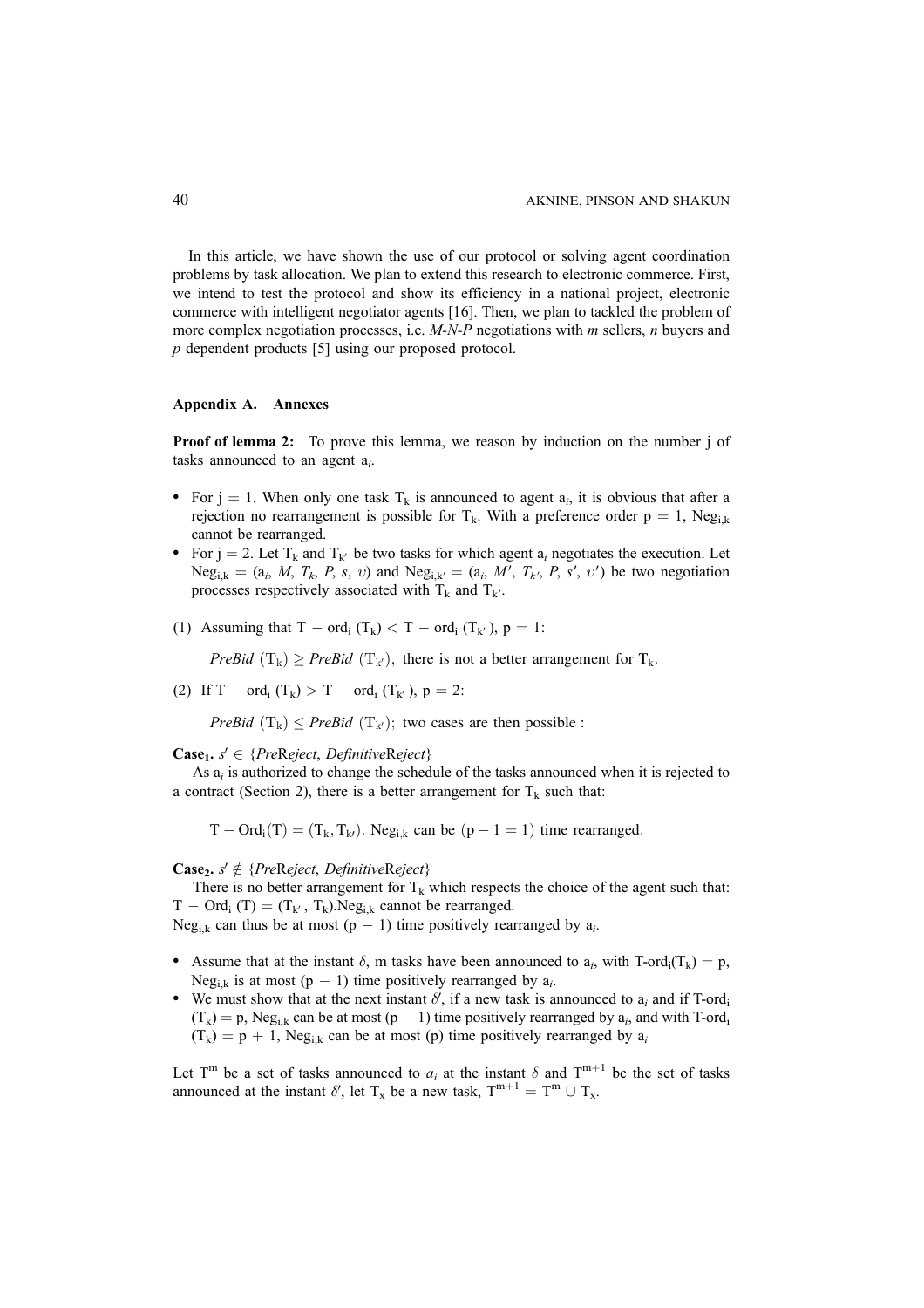Let Neg<sub>i,x</sub> =  $(a_i, M', T_x, P, s_x, v_x)$  be the negotiation process associated with the execution<br>of T. Several cases are possible according to the schedule of T. compared to T. in T. of  $T_x$ . Several cases are possible according to the schedule of  $T_x$  compared to  $T_k$  in T –  $Ord_i(T^{m+1}).$ 

**Case**<sub>1</sub>. T-ord<sub>i</sub>  $(T_x) > T$ -ord<sub>i</sub>  $(T_k)$ , T-ord<sub>i</sub>  $(T_k) = p$ 

Considering that the rearrangement of T<sub>k</sub> depends only on the tasks  $T_1 \in T^{m+1}$  such that T-ord<sub>i</sub>  $(T_1)$  < T-ord<sub>i</sub>  $(T_k)$ , Neg<sub>i,k</sub> is then independent of Neg<sub>i,x</sub>.

The set of negotiation processes on which Neg<sub>i,k</sub> depends, at instant  $\delta'$  is the same that those at instant  $\delta$ . Consequently, Neg<sub>i,k</sub> is at most (p - 1) positively rearranged by  $a_i$ .

**Case<sub>2</sub>.** T-ord<sub>i</sub>  $(T_x) < T$ -ord<sub>i</sub>  $(T_k)$ , T-ord<sub>i</sub>  $(T_k) = p + 1$  and Neg<sub>ik</sub> depends on Neg<sub>ix</sub>. .If  $s_x \in \{PreReject, DefinitiveReject\}$ 

Considering the algorithm describing the behaviors of contractor agent  $a_i$ , task  $T_x$  can necessarily be reordered, so T-ord<sub>i</sub> (T<sub>k</sub>) changes by 1 degree (cf. Figure 10). Since PreBid of T<sub>k</sub> grows according to T-ord<sub>i</sub> (T<sub>k</sub>), reordering T<sub>x</sub> gives a positive rearrangement of  $Neg<sub>i k</sub>$ .

From the previous assumption,  $T_k$  can be at most (p - 1) positively reordered by  $a_i$  at instant  $\delta$ ; thus we have Neg<sub>i,k</sub> being at most p positively rearranged by  $a_i$  at instant  $\delta'$ .

### .If  $s_x \notin \{PreReject, DefinitiveReject\}$

There is not a better arrangement for  $T_k$  which respects the choice of the agent:

$$
T - Ord_i (T^{m+1}) = (.., T_x, .., T_k, ..).
$$

Neg<sub>i,k</sub> is thus at most  $(p - 1)$  time positively rearranged by  $a_i$ .

In all the cases, we have proved that if T-ord<sub>i</sub>  $(T_k) = p$ , Neg<sub>ik</sub> is at most  $(p - 1)$  time positively rearranged by  $a_i$ .

Now that we have proved this lemma, we can give the proof of the theorem on the termination of the algorithm.

**Proof of theorem 2:** Observation of the automaton in Figure 2 describing the possible transitions of a negotiation between a manager and its contractors reveals that loops can occur during the application of the protocol. There are two cases of loops:

- (a) A first loop on states (2) and (4), i.e. the contractors block on sending messages of the type PreBid and the manager blocks on rejecting these contractors;
- (b) A second loop on states  $(3)$ ,  $(5)$  and  $(4)$ .

To show that the protocol does not block the manager and its contractors, we must show that there is no infinite sequence of loops on (a) and (b). Let us see the two loops separately.

# I Loops on (a)

Let S be a set of agents in the multi-agent system and  $a<sub>m</sub>$  a manager agent of a negotiation process for the execution of a task  $T_p$ . Each time that a contractor agent receives an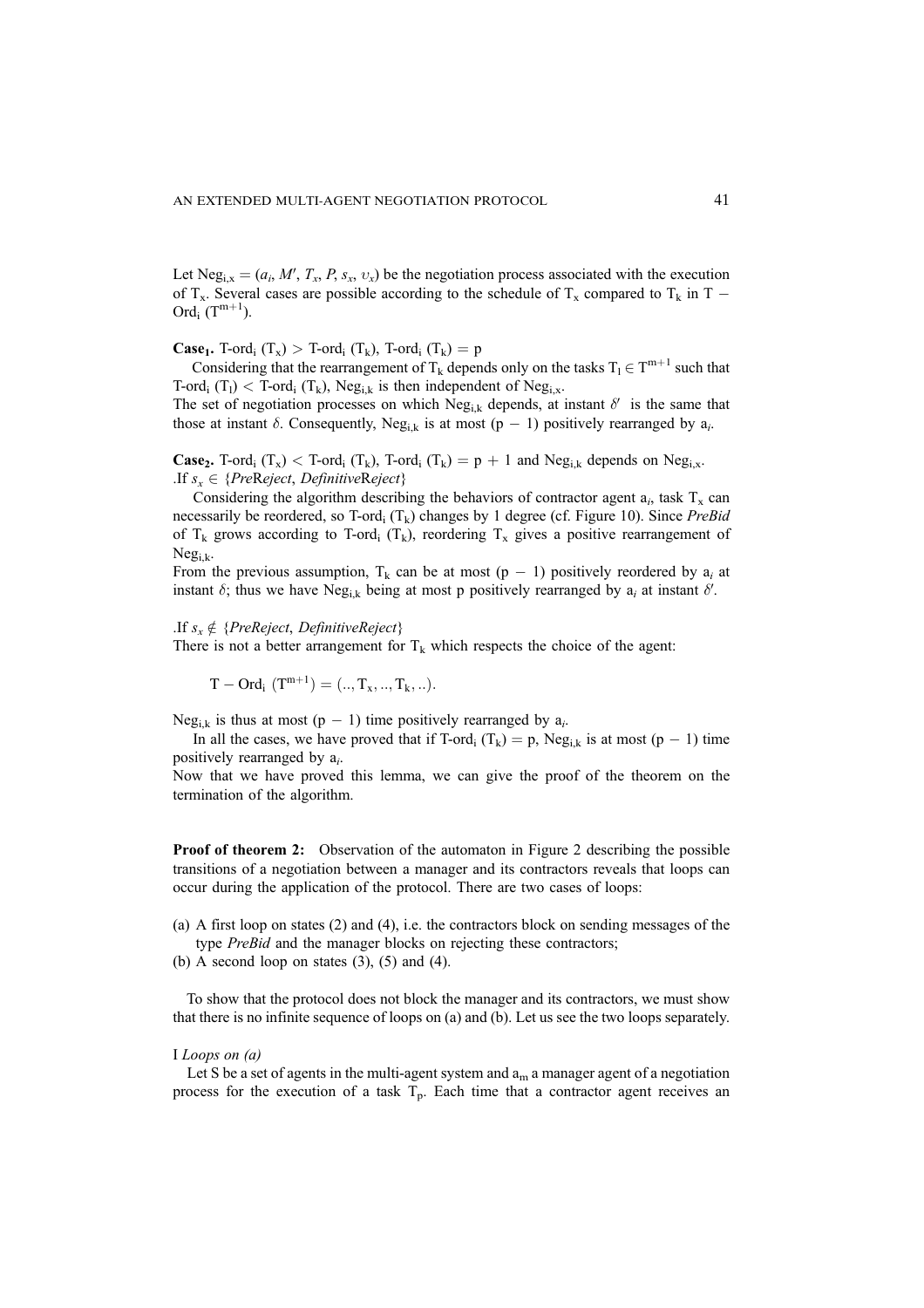announcement from  $a_m$  for the execution of a task  $T_p$ , it returns a message comprising its bid, i.e. PreBid  $(a_r, T_p)$  for  $a_m$ . When the manager receives this message, it sorts  $a_r$  (definition 3) in its list of contractor agents (cf. Figure 11). According to the rank of  $a<sub>r</sub>$ , the manager  $a<sub>m</sub>$  can adopt one of the two following behaviors:

- 1.  $a_m$  returns for  $a_r$  a message of the type *PreAccept*  $(a_r, T_p)$  if  $\forall$  a<sub>i/i≠p</sub>, A-ord<sub>p</sub> (a<sub>r</sub>) < A-ord<sub>p</sub> (a<sub>i</sub>), a<sub>r</sub> is at the head of the list of the contractors of a<sub>m</sub> for the announced task.
- 2.  $a_m$  returns for  $a_r$  a message of the type *PreReject*  $(a_r, T_p)$  if there is at least a potential contractor  $a_{i,i\neq r}$ , such that *PreBid* ( $a_i$ ,  $T_p$ ) *PreBid* ( $a_r$ ,  $T_p$ ) and  $a_m$  will send a message of the type *PreAccept*  $(a_i, T_p)$  for  $a_i$ .

In the first case, the negotiation between  $a_m$  and  $a_r$  goes to state (3) in Figure 2, i.e. comes out of the loop (A). In the second case, the negotiation with contractor  $a_r$  goes to state (4), i.e. looping on (a).

Because of the time constraint answers to the messages, which we have imposed on the manager and the contractor, and owing to the fact that the pre-rejected contractors can modify their PreBids if their situation evolves, the states of the negotiation between the manager and all its contractors depend on the behaviors adopted by the potential contractor a<sub>i</sub>. These behaviors are the following:

1. The potential contractor  $a_i$  returns a *DefinitiveBid*  $(a_i, T_p) \geq Max$  [*PreBid*  $(a_j, T_p)$ ].  $1 \leq j \leq n$ 

The evaluation of the *DefinitiveBid* of  $a_i$  by  $a_m$  involves the signing of the contract between  $a_m$  and  $a_i$ , and the final rejection of contractor  $a_r$  from the negotiation process with  $a_r$  which goes to state (7), i.e. comes out of the loop (a).

2. The potential contractor agent  $a_i$  returns a *DefinitiveBid*  $(a_i, T_p) < Max$  [*PreBid*  $1 \leq j \leq n$  $(a_i, T_p)$ ] and

 $\forall a_i \in S, j \neq i$ , DefinitiveBid  $(a_i, T_p) \ge PreBid(a_i, T_p)$ 

The negotiation between the manager and its contractors finishes in the same way as for case  $(1)$ , i.e. comes out of the loop  $(a)$ .

3. The potential contractor agent  $a_i$  returns a *DefinitiveBid*  $(a_i, T_p) < Max$  $1 \leq j \leq n$ [PreBid  $(a_i, T_p)]$  and

 $\exists a_i \in S, j \neq i$  such that *DefinitiveBid*  $(a_i, T_p) < PreBid$   $(a_i, T_p)$ 

As  $a_r \in S$  and  $a_r$  is in the list of pre-rejected contractors, several cases are then possible.

- **Case**<sub>3.1</sub>.  $a_j = a_r$ .  $a_r$  is then temporarily accepted by  $a_m$ . The negotiation between  $a_r$  and  $a<sub>m</sub>$  goes to state (3) in Figure 2, i.e. comes out of the loop (a).
- **Case**<sub>3.2</sub>.  $a_i \neq a_r$ . The negotiation between  $a_i$  and  $a_m$  goes to state (3). The manager sorts again the pre-rejected contractors according to their PreBids and integrates the potential contractor  $(a_i)$  in the list of the pre-rejected contractors according to its *DefinitiveBid.*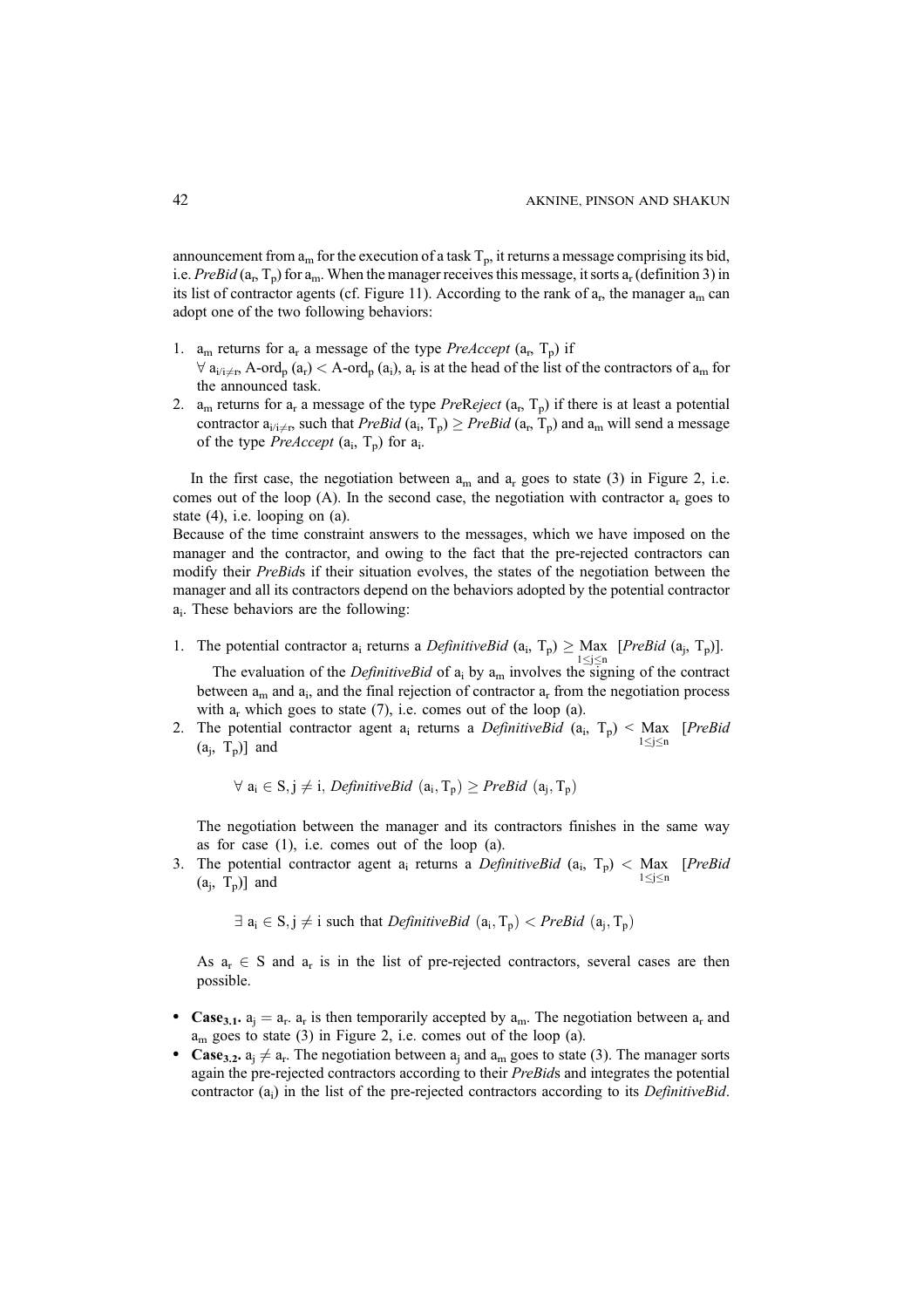The next state of the negotiation between  $a_m$  and  $a_r$  depends on the rank of the new prerejected contractor  $(a_i)$  and on the behavior of the new potential contractor  $(a_i)$ .

If DefinitiveBid  $(a_i, T_p) < PreBid (a_n, T_p)$ , the schedule of the agents of S by  $a_m$  for the execution of task  $T_p$  is such that:

 $A - Ord_n(A) = (a_i, ..., a_r, ..., a_i)$ 

Based on lemma 2, the negotiation between  $a_m$  and  $a_r$  for the execution of task  $T_p$ converges to a state of *PreAccept* ( $\geq$ ), i.e. comes out of the loop (a).

• If DefinitiveBid  $(a_i, T_p) \ge PreBid (a_r, T_p)$ 

The schedule of the agents of S by  $a_m$  for the execution of task  $T_p$  is such that:

 $A - Ord_p(A) = (a_i, ..., a_i, ..., a_r)$ 

The negotiation between  $a_m$  and  $a_r$  for the execution of task  $T_p$  converges then to a final rejection state (7), i.e. comes out of the loop (a).

II Loops on (b)

In the same way as above, we show that there is no infinite loop on states  $(3)$ ,  $(5)$  and  $(4)$ of Figure 2.

In order to enable the negotiation between contractor  $a_r$  and manager  $a_m$  to go through state (3) (cf. Figure 2), contractor  $a_r$  must send a

$$
\text{PreBid } (a_r, T_p) \geq \underset{1 \leq j \leq n}{\text{Max}}[\text{PreBid } (a_j, T_p)]
$$

and to go to state (5),  $a_r$  must return a *DefinitiveBid* ( $a_r$ ,  $T_p$ ). According to the final bid of ar, several cases are possible:

1. *DefinitiveBid*  $(a_r, T_p) \geq Max_{1 \leq j \leq n}$ <br>The negotiation between n  $[PreBid (a_j, T_p)]$ 

The negotiation between manager  $a_m$  and all its contractors ends with the signing of the contract with  $a_r$  and the final rejection of all the contractors  $a_i \in S$  with  $j \neq r$ , i.e. comes out of the loop (b).

Knowing that the contractors, even if pre-rejected, can send PreBids when their situations evolve, other cases are also possible.

2. DefinitiveBid  $(a_r, T_p) <$  Max [PreBid  $(a_j, T_p)$ ] and  $1 \leq j \leq n$ 

$$
\forall a_j \in S, j \neq r, \, \text{DefinitiveBid} \, (a_r, T_p) > \text{PreBid} \, (a_j, T_p)
$$

The manager signs the contract with  $a<sub>r</sub>$ , which involves the transition of the negotiation with  $a_r$  towards state (6), i.e. coming out of the loop (b).

3. DefinitiveBid  $(a_r, T_p) \leq Max$  [PreBid  $(a_j, T_p)$ ] and  $1 \leq i \leq n$ 

$$
\exists\ a_j\in S, j\neq r,\ such\ that\ DefinitiveBid\ (a_r,T_p)<\mathit{PreBid}\ (a_j,T_p)
$$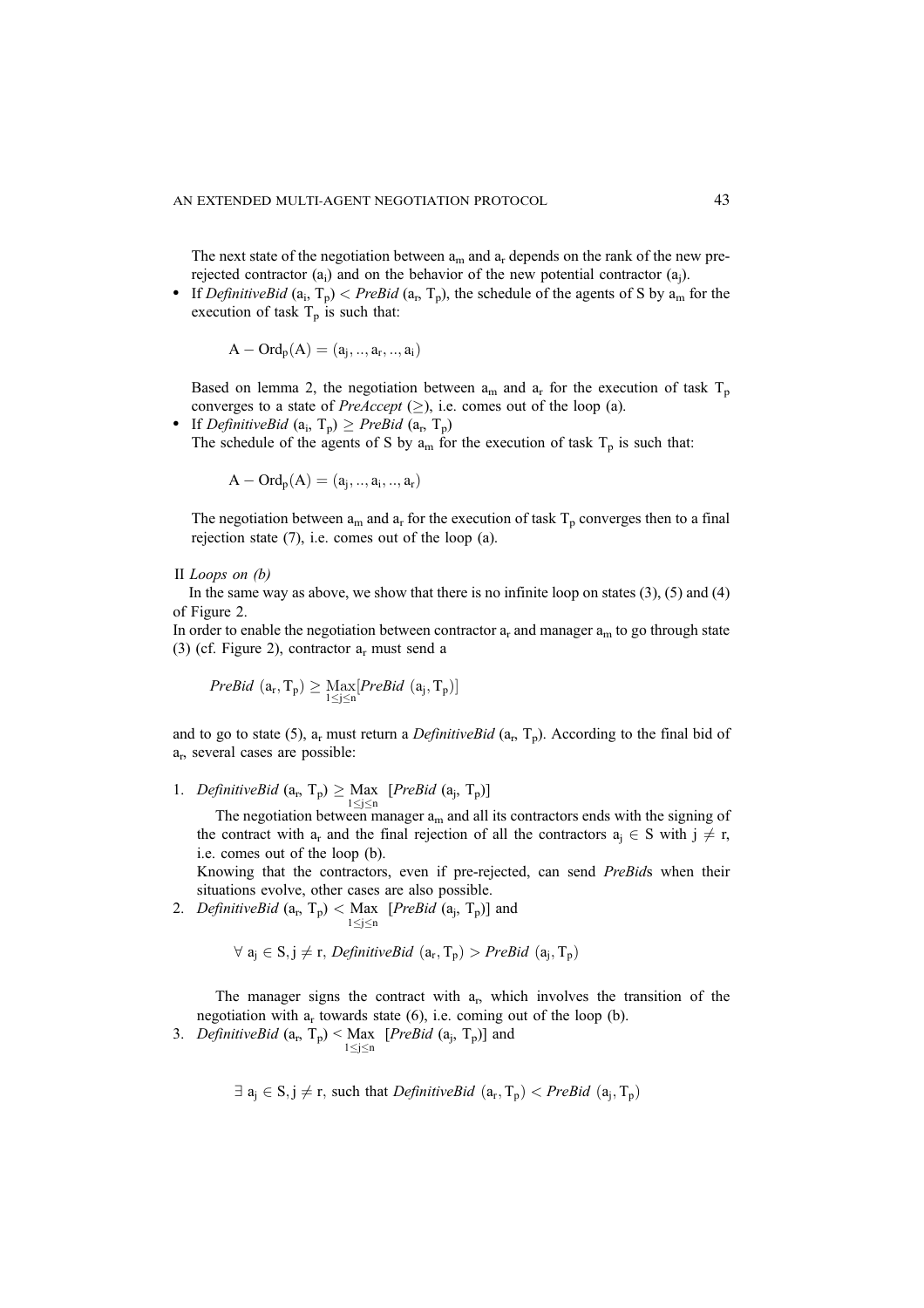The state of the negotiation between contractor  $a_r$  and manager  $a_m$  is in state (5) in graph of negotiation transitions (cf. Figure 2). Several cases arise:

- **Case<sub>3.1</sub>.** Manager  $a_m$  receives a confirmation from  $a_i$  for its *PreBid* before receiving a DefinitiveBid from  $a_r$ . The negotiation between  $a_m$  and  $a_r$  is immediately interrupted with a transition to state (7). The contract is signed with  $a_i$ , i.e. coming out of the loop (b).
- **Case**<sub>3.2</sub>. The new potential contractor  $a_i$  has not yet confirmed its *PreBid* to manager  $a_m$ . Contractor  $a_r$  is thus pre-rejected with a transition of the negotiation state with  $a_m$ towards (4) (cf. Figure 2). It will be reordered in the list of pre-rejected contractors. In the same way as for case I, we can show that the negotiation between  $a_r$  and  $a_m$ converges to a state of DefinitiveAccept or DefinitiveReject according to the DefinitiveBid sent by  $a_i$ .

In all the cases, we have shown that the negotiation process does not loop; the examples presented in section 3 illustrate some of the cases described in the proof of this theorem.

### References

- 1. S. Aknine, S. Pinson, and M. F. Shakun, ''New multi-agent models for multiple negotiations,'' French Artificial Intelligence Review, vol. 15, no. 1, 2001.
- 2. S. Aknine and S. Pinson, "Reliable algorithms for multi-agent task allocation," 8th International Conference on Intelligence Systems, Colorado, USA, June 24 – 26, 1999.
- 3. S. Aknine, ''Issues in cooperative systems: Extending the contract net protocol,'' IEEE Joint Conference on the Science and Technology of Intelligent Systems, Maryland USA, September 14-17, 1998.
- 4. S. Aknine and S. Pinson, "Un nouveau protocole de négociation flexible pour la coopération multi-agent," in M. P. Gleizes and P. Marcenac, (eds.), Ingénierie des Systèmes Multi-agents, Hermès, pp. 165-174, 1999.
- 5. S. Aknine, ''Strategies and behaviors of agents in multi-phased negotiations,'' Third International Conference on Electronic Commerce and Web Technologies, EC-WEB with DEXA, LNCS, Springer Verlag, September 2-6, Aix-en-Provence, France, 2002.
- 6. M. Andersson and T. Sandholm, ''Time-Quality Tradeoffs in reallocative Negotiation with Combinatorial Contract Types,'' AAAI, 1999.
- 7. M. Andersson and T. Sandholm, "Contract type sequencing for reallocative negotiation," International Conference on Distributed Computing Systems, ICDCS, 2000.
- 8. M. Andersson and T. Sandholm, ''Leveled commitment contracting among individually rational agents,'' International Conference on Multi-agent Systems, Paris, 1998.
- 9. T. Bouron, "Structures de Communication et d'Organisation pour la Coopération dans un Univers Multiagent," Ph.D. Thesis, Université Paris 6, 1992.
- 10. T. D. Chandra and S. Toueg, ''Unreliable failures detectors for reliable distributed systems,'' Journal of the ACM, vol. 43, no. 2, 1996.
- 11. G. B. Dantzig, ''All shortest routes in a graph,'' On Theory of Graphs, Rome, Gordon, 1966.
- 12. E. H. Durfee and V. R. Lesser, ''Partial global planning: A coordination framework for distributed hypothesis formation,'' IEEE Transaction on Systems, Man and Cybernetics, vol. 21, no. 5, 1987.
- 13. El-Fallah Seghrouchni, A. et Haddad, S. "A coordination algorithm for multi-agent systems", Agents Breaking Away, European Workshop on Modelling Autonomous Agents in a Multi-agent World, Maamaw'96, The Netherlands, 1996.
- 14. K. Fischer, J. P. Muller, and M. Pischel, ''Scheduling an application domain for DAI,'' Applied Artificial Intelligence, An International Journal, vol. 10, pp. 1-33, 1996.
- 15. R. Guerraoui and A. Schiper, ''Consensus service: A modular approach for building agreement protocols in distributed systems," 26th IEEE Symposium on FTCS, Sendai, Japan, June 1996.